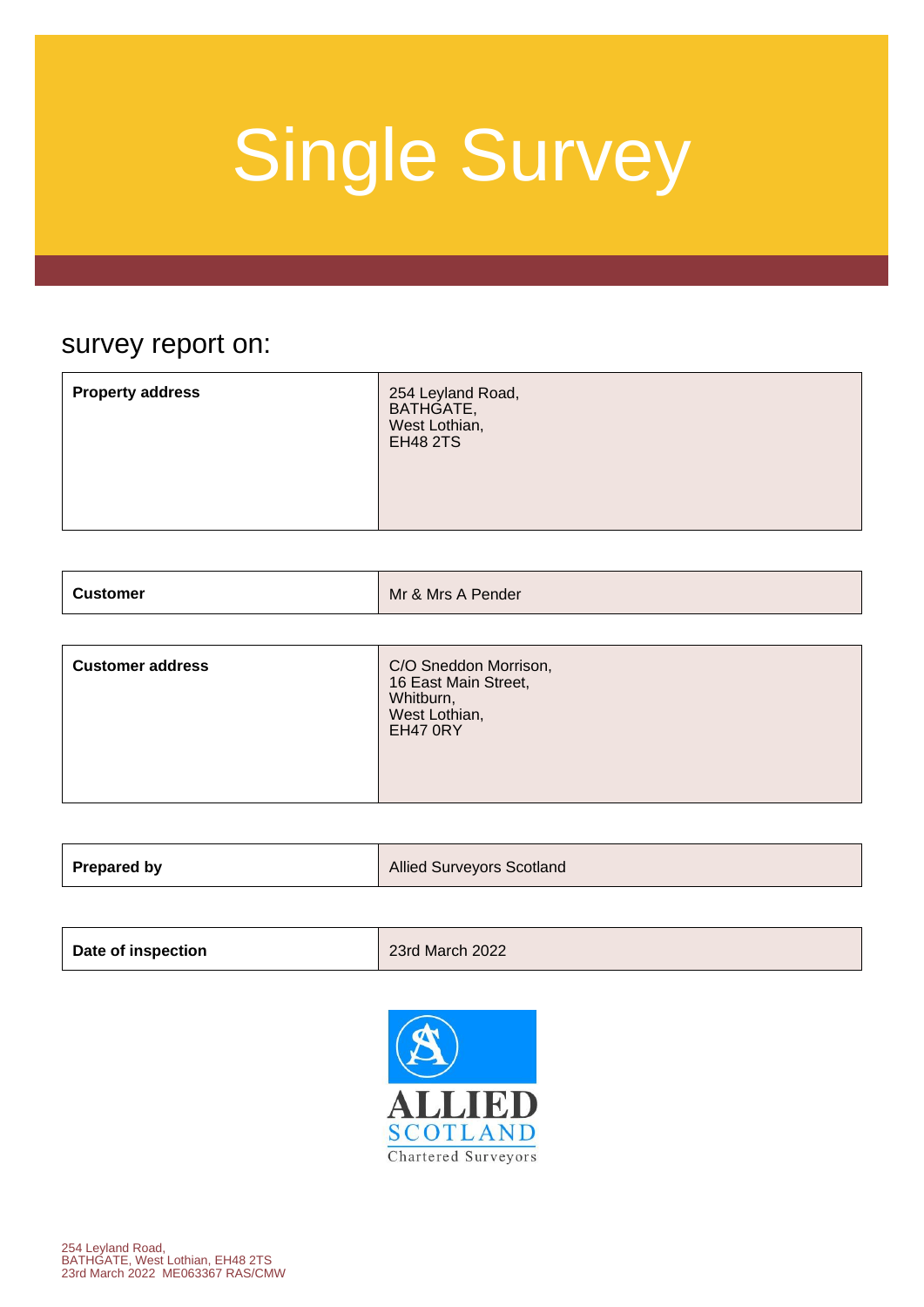### **PART 1 - GENERAL**

#### **1.1 THE SURVEYORS**

The Seller has engaged the Surveyors to provide the Single Survey Report and a generic Mortgage Valuation Report for Lending Purposes. The Seller has also engaged the Surveyors to provide an Energy Report in the format prescribed by the accredited Energy Company.

The Surveyors are authorised to provide a transcript or retype of the generic Mortgage Valuation Report on to Lender specific pro-forma. Transcript reports are commonly requested by Brokers and Lenders. The transcript report will be in the format required by the Lender but will contain the same information, inspection date and valuation figure as the generic Mortgage Valuation Report and the Single Survey. The Surveyors will decline any transcript request which requires the provision of information additional to the information in the Report and the generic Mortgage Valuation Report until the Seller has conditionally accepted an offer to purchase made in writing.

Once the Seller has conditionally accepted an offer to purchase made in writing, the Purchaser's lender or conveyancer may request that the Surveyors provide general comment on standard appropriate supplementary documentation. In the event of a significant amount of documentation being provided to the Surveyors, an additional fee may be incurred by the Purchaser. Any additional fee will be agreed in writing.

If information is provided to the Surveyors during the conveyancing process which materially affects the valuation stated in the Report and generic Mortgage Valuation Report, the Surveyors reserve the right to reconsider the valuation. Where the Surveyors require to amend the valuation in consequence of such information, they will issue an amended Report and generic Mortgage Valuation Report to the Seller. It is the responsibility of the Seller to ensure that the amended Report and generic Mortgage Valuation Report are transmitted to every prospective Purchaser.

The individual Surveyor will be a member of the Royal Institution of Chartered Surveyors who is competent to survey, value and report upon Residential Property<sup>1</sup>.

If the Surveyors have had a previous business relationship within the past two years with the Seller or Seller's Agent or relative to the property, they will be obliged to indicate this by ticking the adjacent box.  $\boxed{\times}$ 

The Surveyors have a written complaints handling procedure. This is available from the offices of the Surveyors at the address stated.

#### **1.2 THE REPORT**

The Surveyors will not provide an amended Report on the Property, except to correct factual inaccuracies.

The Report will identify the nature and source of information relied upon in its preparation.

The Surveyor shall provide a Market Value of the Property, unless the condition of the Property is such that it would be inappropriate to do so. A final decision on whether a loan will be granted rests with the Lender who may impose retentions in line with their lending criteria. The date of condition and value of the property will be the date of inspection.

Prior to 1 December 2008, Purchasers have normally obtained their own report from their chosen Surveyor. By contrast, a Single Survey is instructed by the Seller and made available to all potential Purchasers in expectation that the successful Purchaser will have relied upon it. The Royal Institution of Chartered Surveyors rules require disclosure of any potential conflict of interest when acting for the Seller and the Purchaser in the same transaction. The Single Survey may give rise to a conflict of interest and if this is of concern to any party they are advised to seek their own independent advice.

The Report and any expressions or assessments in it are not intended as advice to the Seller or Purchaser or any other person in relation to an asking price or any other sales or marketing decisions.

1 Which shall be in accordance with the current RICS Valuation Standards (The Red Book) and RICS Codes of Conduct.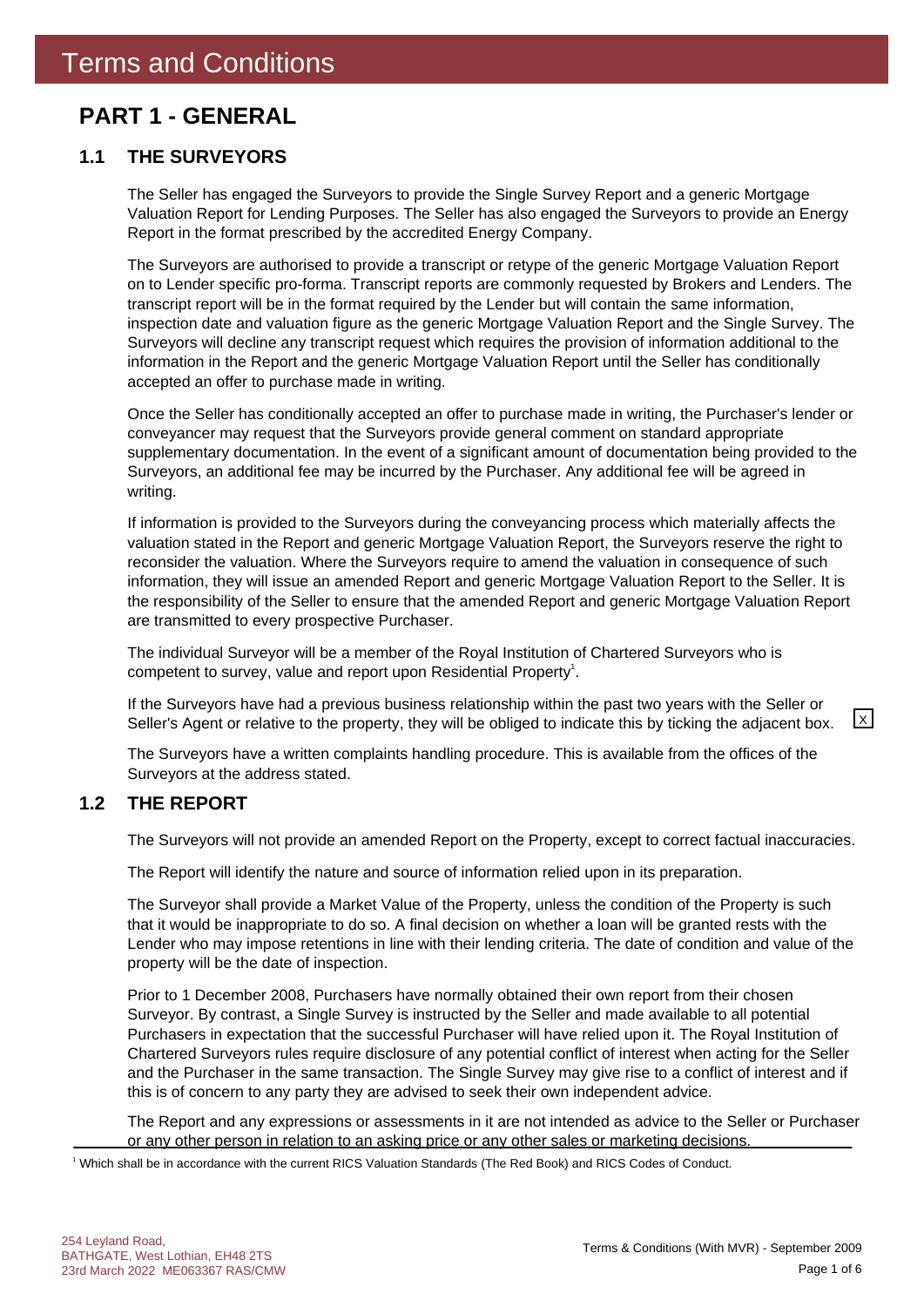The Report is based solely on the Property and is not to be relied upon in any manner whatsoever when considering the valuation or condition of any other property.

If certain minor matters are mentioned in the Report it should not be assumed that the Property is free of other minor defects.

Neither the whole nor any part of the Report may be published in any way, reproduced or distributed by any party other than the Seller, prospective purchasers and the Purchaser and their respective professional advisers without the prior written consent of the Surveyors.

#### **1.3 LIABILITY**

The Report is prepared with the skill and care reasonably to be expected of a competent residential surveyor who is a member of the Royal Institution of Chartered Surveyors.

The Report is addressed to the Seller and was prepared in the expectation that it (or a complete copy) along with these Terms and Conditions (or a complete copy) would (or, as the case might be, would have been) be disclosed and delivered to:

- the Seller:
- any person(s) noting an interest in purchasing the Property from the Seller;
- any person(s) who make(s) (or on whose behalf is made) an offer to purchase the Property, whether or not that offer is accepted by the Seller;
- the Purchaser; and
- $\bullet$  the professional advisers of any of these.

The Surveyors acknowledge that their duty of skill and care in relation to the Report is owed to the Seller and to the Purchaser. The Surveyors accept no responsibility or liability whatsoever in relation to the Report to persons other than the Seller and the Purchaser. The Seller and Purchaser should be aware that if a Lender seeks to rely on this Report they do so at their own risk. In particular, the Surveyors accept no responsibility or liability whatsoever to any Lender in relation to the Report. Any such Lender relies upon the Report entirely at their own risk.

#### **1.4 GENERIC MORTGAGE VALUATION REPORT**

The Surveyors undertake to the Seller that they will prepare a generic Mortgage Valuation Report, which will be issued along with the Single Survey. It is the responsibility of the Seller to ensure that the generic Mortgage Valuation Report is provided to every potential Purchaser.

#### **1.5 TRANSCRIPT MORTGAGE VALUATION FOR LENDING PURPOSES**

The Surveyors undertake that on being asked to do so by a prospective purchaser, or his/her professional advisor or Lender, they will prepare a Transcript Mortgage Valuation Report for Lending Purposes on terms and conditions to be agreed between the Surveyors and Lender and solely for the use of the Lender and upon which the Lender may rely. The decision as to whether finance will be provided is entirely a matter for the Lender. The Transcript Mortgage Valuation Report will be prepared from information contained in the Report and the generic Mortgage Valuation Report.<sup>2</sup>

#### **1.6 INTELLECTUAL PROPERTY**

All intellectual property rights whatsoever (including copyright) in and to the Report, excluding the headings and rubrics, are the exclusive property of the Surveyors and shall remain their exclusive property unless

2 Which shall be in accordance with the current RICS Valuation Standards (The Red Book) and RICS Rules of Conduct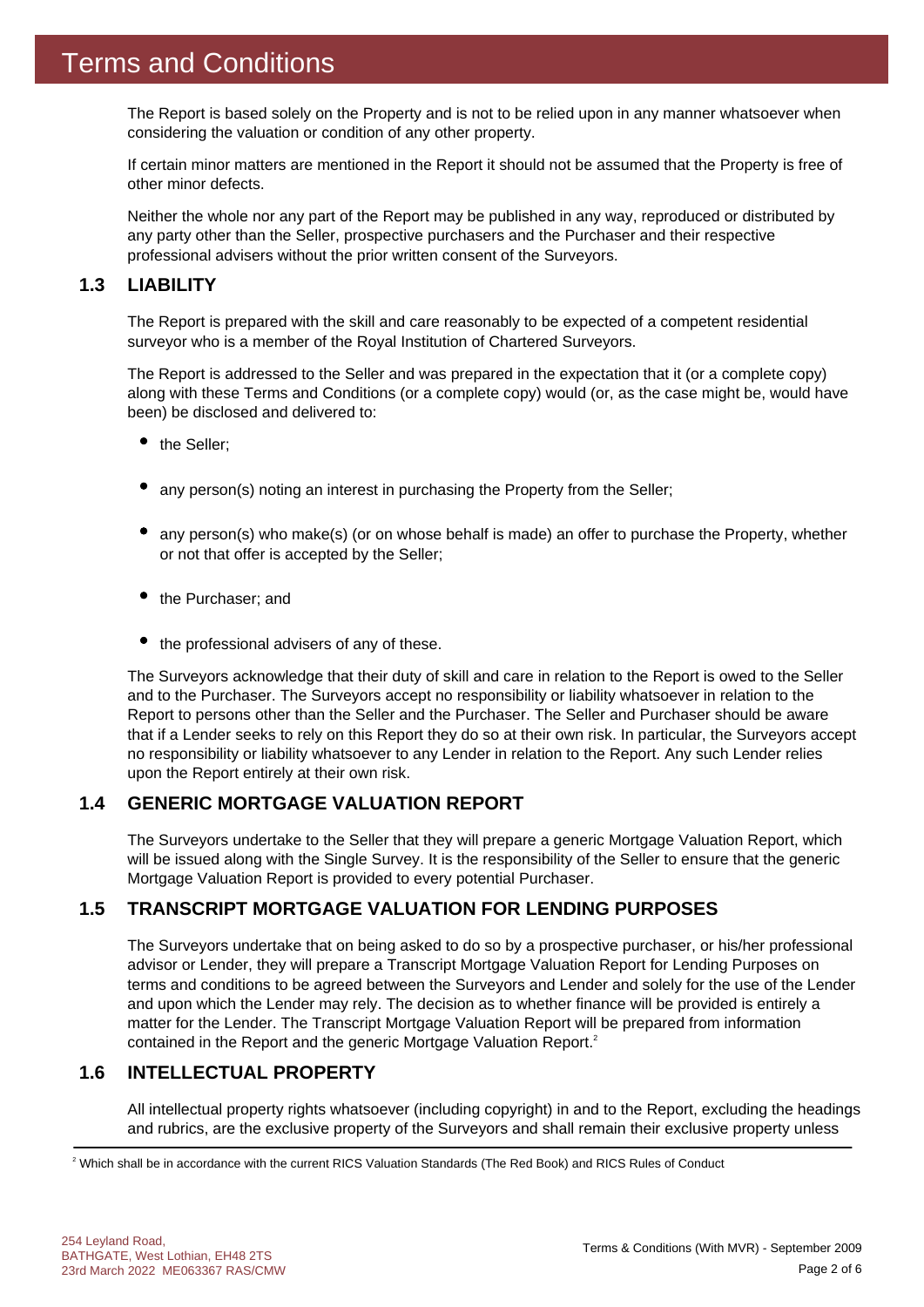they assign the same to any other party in writing.

#### **1.7 PAYMENT**

The Surveyors are entitled to refrain from delivering the Report to anyone until the fee and other charges for it notified to the Seller have been paid. Additional fees will be charged for subsequent inspections and Reports.

#### **1.8 CANCELLATION**

The Seller will be entitled to cancel the inspection by notifying the Surveyor's office at any time before the day of the inspection.

The Surveyor will be entitled not to proceed with the inspection (and will so report promptly to the Seller) if after arriving at the property, the Surveyor concludes that it is of a type of construction of which the Surveyor has insufficient specialist knowledge to be able to provide the inspection satisfactorily. The Surveyor will also be entitled not to proceed if after arriving at the property, the surveyor concludes that the property is exempt under Part 3 of The Housing (Scotland) Act 2006 as detailed in the (Prescribed Documents) Regulations 2008. If there is a potential threat to their health or personal safety, the inspection may be postponed or cancelled, at the Surveyor's discretion.

In the case of cancellation or the inspection not proceeding, the Surveyor will refund any fees paid by the Seller for the inspection and Report, except for expenses reasonably incurred and any fee due in light of the final paragraph of this section.

In the case of cancellation by the Seller, for whatever reason, after the inspection has taken place but before a written report is issued, the Surveyor will be entitled to raise an invoice equivalent to 80% of the agreed fee.

#### **1.9 PRECEDENCE**

If there is any incompatibility between these Terms and Conditions and the Report, these Terms and Conditions take precedence.

#### **1.1 DEFINITIONS**

- the "Lender" is the party who has provided or intends or proposes to provide financial assistance to the Purchaser towards the purchase of the Property and in whose favour a standard security will be granted over the Property;
- the "Transcript Mortgage Valuation Report for Lending Purposes" means a separate report, prepared by the Surveyor, prepared from information in the Report and the generic Mortgage Valuation Report, but in a style and format required by the Lender. The Transcript Mortgage Valuation Report for Lending Purposes will be prepared with the skill and care reasonably to be expected from a surveyor who is a member of the Royal Institution of Chartered Surveyors and who is competent to survey, value and report on the Property;
- the "Generic Mortgage Valuation Report" means a separate report, prepared by the Surveyor from information in the Report but in the Surveyor's own format;
- the "Market Value" *is the estimated amount for which a property should exchange on the date of valuation between a willing buyer and a willing seller in an arm's-length transaction after proper marketing wherein the parties had each acted knowledgeably, prudently and without compulsion;*
- the "Property" is the property which forms the subject of the Report;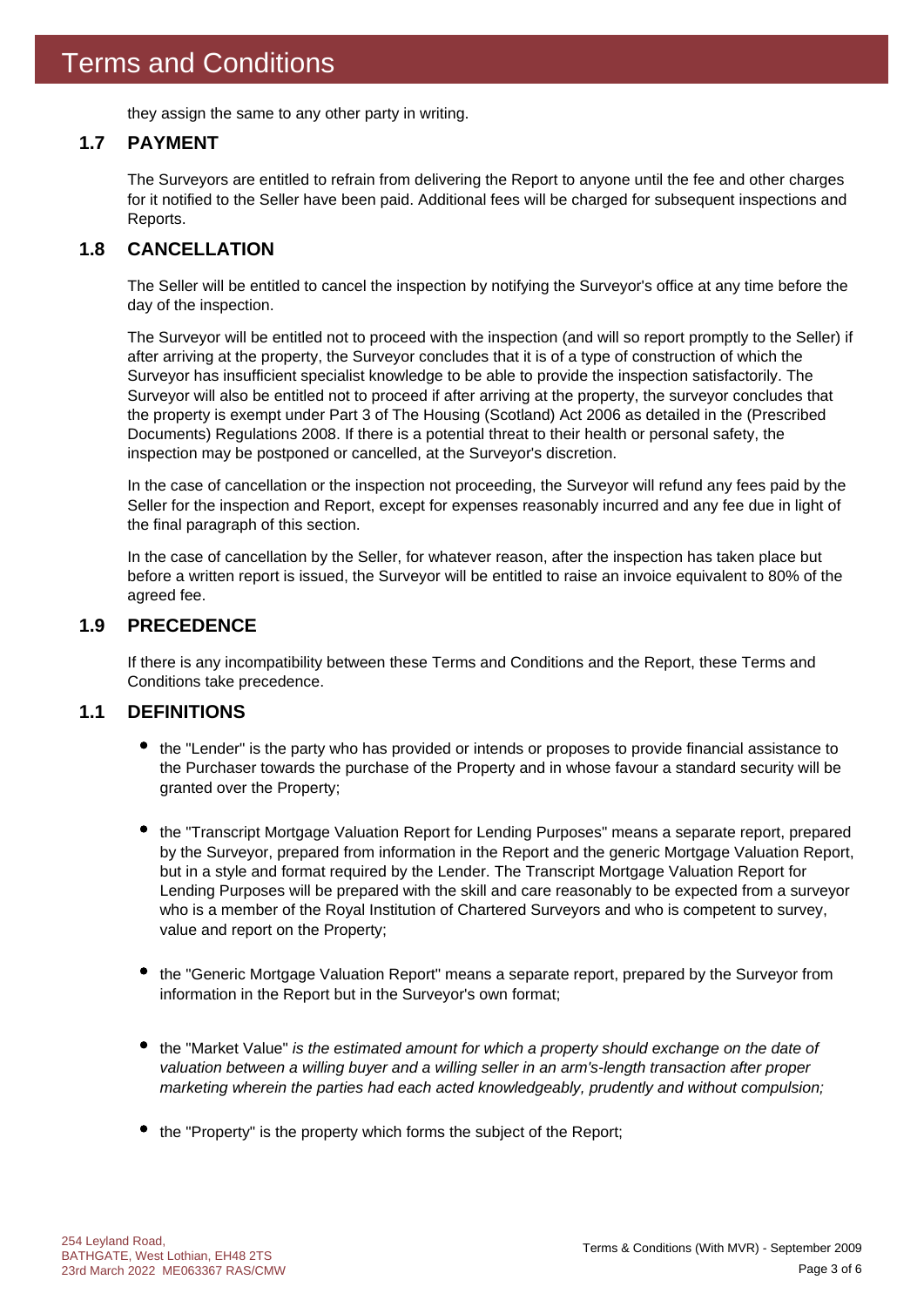- the "Purchaser" is the person (or persons) who enters into a contract to buy the Property from the Seller;
- a "prospective Purchaser" is anyone considering buying the Property;
- the "Report" is the report, of the kind described in Part 2 of these Terms and Conditions and in the form set out in part 1 of Schedule 1 of the Housing (Scotland) Act 2006 (Prescribed Documents) Regulations 2008;
- the "Seller" is/are the proprietor(s) of the Property;
- the "Surveyor" is the author of the Report on the Property; and
- the "Surveyors" are the firm or company of which the Surveyor is an employee, director, member or partner (unless the Surveyor is not an employee, director, member or partner, when the "Surveyors" means the Surveyor) whose details are set out at the head of the Report.
- the "Energy Report" is the advice given by the accredited Energy Company, based on information collected by the Surveyor during the Inspection, and also includes an Energy Performance Certificate, in a Government approved format.

### **PART 2 - DESCRIPTION OF THE REPORT**

#### **2.1 THE SERVICE**

The Single Survey is a Report by an independent Surveyor, prepared in an objective way regarding the condition and value of the Property on the day of the inspection, and who is a member of the Royal Institution of Chartered Surveyors. It includes an Energy Report as required by Statute and this is in the format of the accredited Energy Company. In addition, the Surveyor has agreed to supply a generic Mortgage Valuation Report.

#### **2.2 THE INSPECTION**

The Inspection is a general surface examination of those parts of the Property which are accessible: in other words, *visible and readily available for examination from ground and floor levels, without risk of causing damage to the Property or injury to the Surveyor.*

All references to visual inspection refer to an inspection from within the property at floor level and from ground level within the site and adjoining public areas, without the need to move any obstructions. Any references to left or right are taken facing the front of the property.

The Inspection is carried out with the Seller's permission, without causing damage to the building or contents. Furniture, stored items and insulation are not moved.

Unless identified in the report the Surveyor will assume that no harmful or hazardous materials have been used in the construction. The presence or possible consequences of any site contamination will not be researched.

The Surveyor will not carry out an asbestos inspection, and will not be acting as an asbestos inspector in completing a Single Survey of properties that may fall within the Control of Asbestos in the Workplace Regulations. In the case of flats it will be assumed that there is a duty holder, as defined in the Regulations and that a Register of Asbestos and effective Management Plan is in place, which does not require any expenditure, or pose a significant risk to health. No enquiry of the duty holder will be made.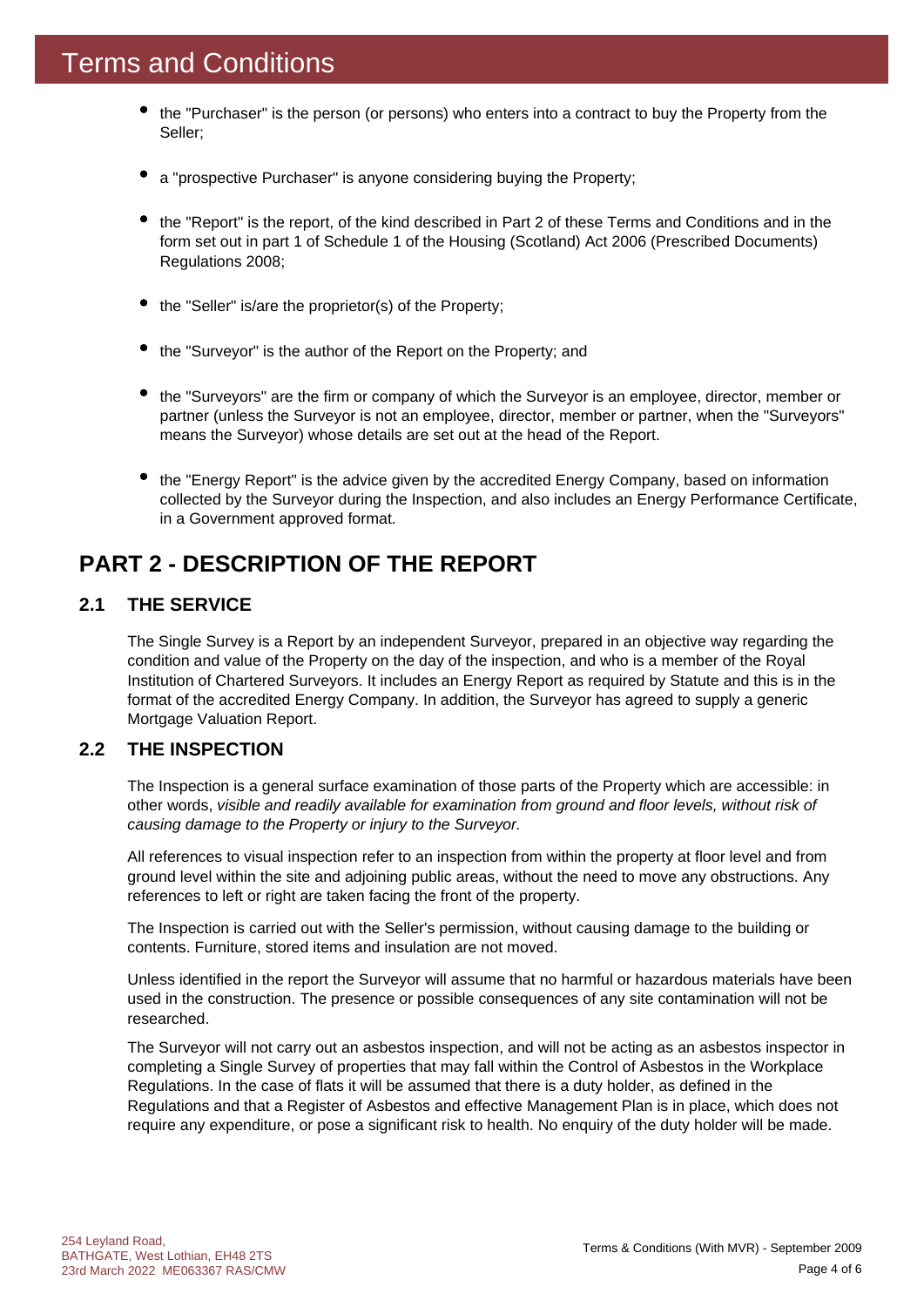#### **2.3 THE REPORT**

The Report will be prepared by the Surveyor who carried out the property inspection and will describe various aspects of the property as defined by the headings of the Single Survey report with the comments being general and unbiased. The report on the location, style and condition of the property, will be concise and will be restricted to matters that could have a material effect upon value and will omit items that, in the Surveyor's opinion, are not significant. If certain minor matters are mentioned, it should not be interpreted that the property is free of any other minor defects.

Throughout the Report, the following repair categories will be used to give an overall opinion of the state of repair and condition of the property.

- 1 Category 3: Urgent repairs or replacement are needed now. Failure to deal with them may cause problems to other parts of the property or cause a safety hazard. Estimates for repairs or replacement are needed now.
- 2 Category 2: Repairs or replacement requiring future attention, but estimates are still advised.
- 3 Category 1: No immediate action or repair is needed.

**WARNING:** If left unattended, even for a relatively short period, Category 2 repairs can rapidly develop into more serious Category 3 repairs. The existence of Category 2 or Category 3 repairs may have an adverse effect on marketability, value and the sale price ultimately achieved for the property. This is particularly true during slow market conditions when the effect can be considerable.

Parts of the property, which cannot be seen or accessed, will not be reported upon and this will be stated. If the Surveyor suspects that a defect may exist within an unexposed area and which could have a material effect upon the value, he may recommend further investigation by specialist contractors.

#### **2.4 SERVICES**

Surveyors are not equipped or qualified to test the services and therefore no comment can be interpreted as implying that the design, installation and function of the services are in accordance/compliance with regulations, safety and efficiency expectations. However, comment is made where there is cause to suspect significant defects or shortcomings with the installations. No tests are made of any services or appliances.

#### **2.5 ACCESSIBILITY**

A section is included to help identify the basic information interested parties need to know to decide whether to view a property.

#### **2.6 ENERGY REPORT**

A section is included that makes provision for an Energy Report, relative to the property. The Surveyor will collect physical data from the property and provide such data in a format required by an accredited Energy Company. The Surveyor cannot of course accept liability for any advice given by the Energy Company.

#### **2.7 VALUATION AND CONVEYANCER ISSUES**

The last section of the Report contains matters considered relevant to the Conveyancer (Solicitor). It also contains the Surveyor's opinion both of the market value of the property and of the re-instatement cost, as defined below.

"Market Value" *The estimated amount for which a property should exchange on the date of valuation between a willing buyer and a willing seller in an arm's-length transaction after proper marketing wherein*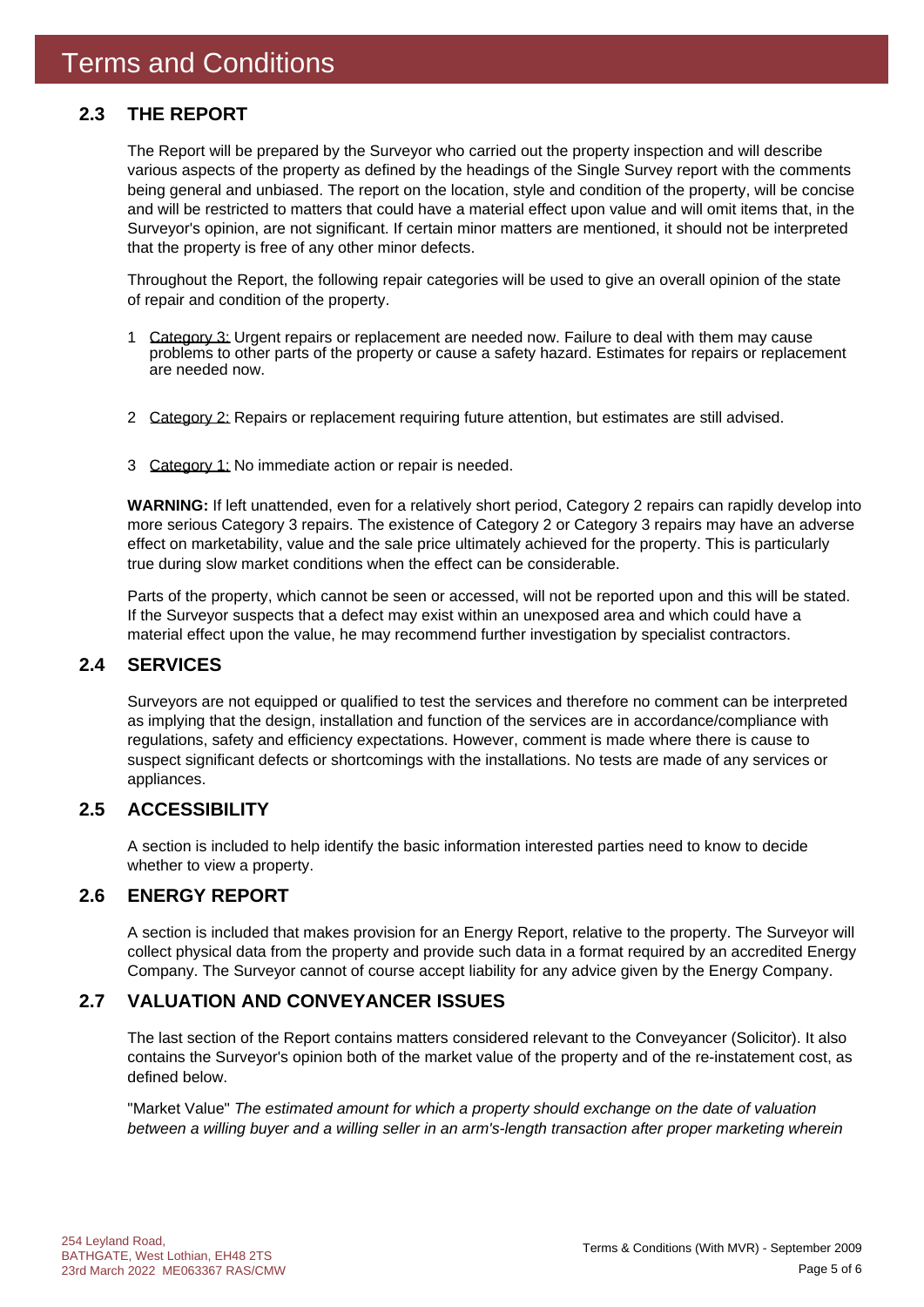### Terms and Conditions

*the parties had each acted knowledgeably, prudently and without compulsion.* In arriving at the opinion of the Market Value the Surveyor also makes various standard assumptions covering, for example, vacant possession; tenure and other legal considerations; contamination and hazardous materials; the condition of un-inspected parts; the right to use mains services; and the exclusion of curtains, carpets etc. from the valuation. In the case of flats, the following further assumptions are made that:

- There are rights of access and exit over all communal roadways, corridors, stairways etc. and to use communal grounds, parking areas, and other facilities;
- $\bullet$ There are no particularly troublesome or unusual legal restrictions;
- There is no current dispute between the occupiers of the flats or any outstanding claims or losses; and the costs of repairs to the building are shared among the co-proprietors on an equitable basis.

Any additional assumption, or any found not to apply, is reported.

"Re-instatement cost" *is an estimate for insurance purposes of the current cost of rebuilding the Property in its present form* unless otherwise stated. This includes the cost of rebuilding the garage and permanent outbuildings, site clearance and professional fees, but excludes VAT (except on the fees).

Sellers or prospective Purchasers may consider it prudent to instruct a reinspection and revaluation after a period of 12 weeks (or sooner if appropriate) to reflect changing circumstances in the market and/or in the physical condition of the Property.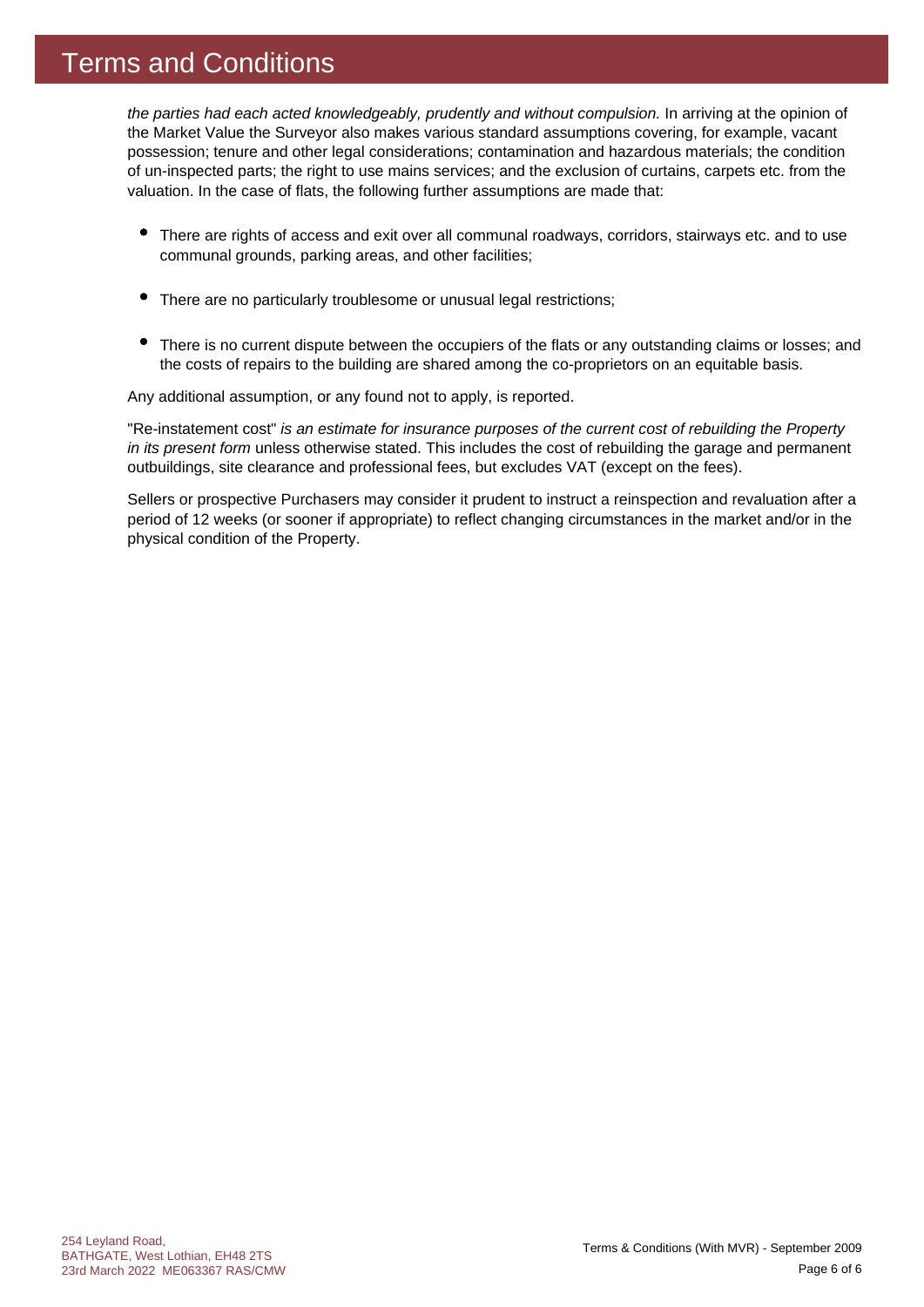#### **1. Information and scope of inspection**

This section tells you about the type, accommodation, neighbourhood, age and construction of the property. It also tells you about the extent of the inspection and highlights anything that the surveyor could not inspect.

All references to visual inspection refer to an inspection from within the property without moving any obstructions and externally from ground level within the site and adjoining public areas. Any references to left or right in a description of the exterior of the property refer to the view of someone standing facing that part of the property from the outside.

The inspection is carried out without causing damage to the building or its contents and without endangering the occupiers or the surveyor. Heavy furniture, stored items and insulation are not moved. Unless identified in the report the surveyor will assume that no harmful or hazardous materials or techniques have been used in the construction. The presence or possible consequences of any site contamination will not be researched.

Services such as TV/cable connection, internet connection, swimming pools and other leisure facilities etc. will not be inspected or reported on.

| <b>Description</b> | This is a purpose built second floor flat located within a three storey<br>block of six flats in total. There is no lift.                      |
|--------------------|------------------------------------------------------------------------------------------------------------------------------------------------|
|                    |                                                                                                                                                |
| Accommodation      | SECOND FLOOR - Hallway, living room/dining room, kitchen, two<br>bedrooms, bathroom (with WC), shower room/WC (en-suite to<br>master bedroom). |

| Gross internal floor area (m <sup>2</sup> ) | This is estimated at 69m2. |
|---------------------------------------------|----------------------------|
|                                             |                            |

| Neighbourhood and location | The property is situated within an established residential area of<br>similar and larger properties to the immediate south of Bathgate<br>town centre.                                            |
|----------------------------|---------------------------------------------------------------------------------------------------------------------------------------------------------------------------------------------------|
|                            | All the usual facilities and amenities are available locally and there<br>is a regular public transport service to neighbouring communities<br>and to the nearby cities of Edinburgh and Glasgow. |

| Age                          | This is estimated at 16 years.                                                                                              |
|------------------------------|-----------------------------------------------------------------------------------------------------------------------------|
|                              |                                                                                                                             |
| Weather                      | At the time of inspection it was dry, bright and calm.                                                                      |
|                              |                                                                                                                             |
| <b>Chimney stacks</b>        | There are no chimney stacks.                                                                                                |
|                              |                                                                                                                             |
| Roofing including roof space | The roof is pitched with a tile covering over timber roof trusses.                                                          |
|                              | Access to the roof void is by means of a hatch located in a<br>bedroom ceiling. Fibre wool insulative material was present. |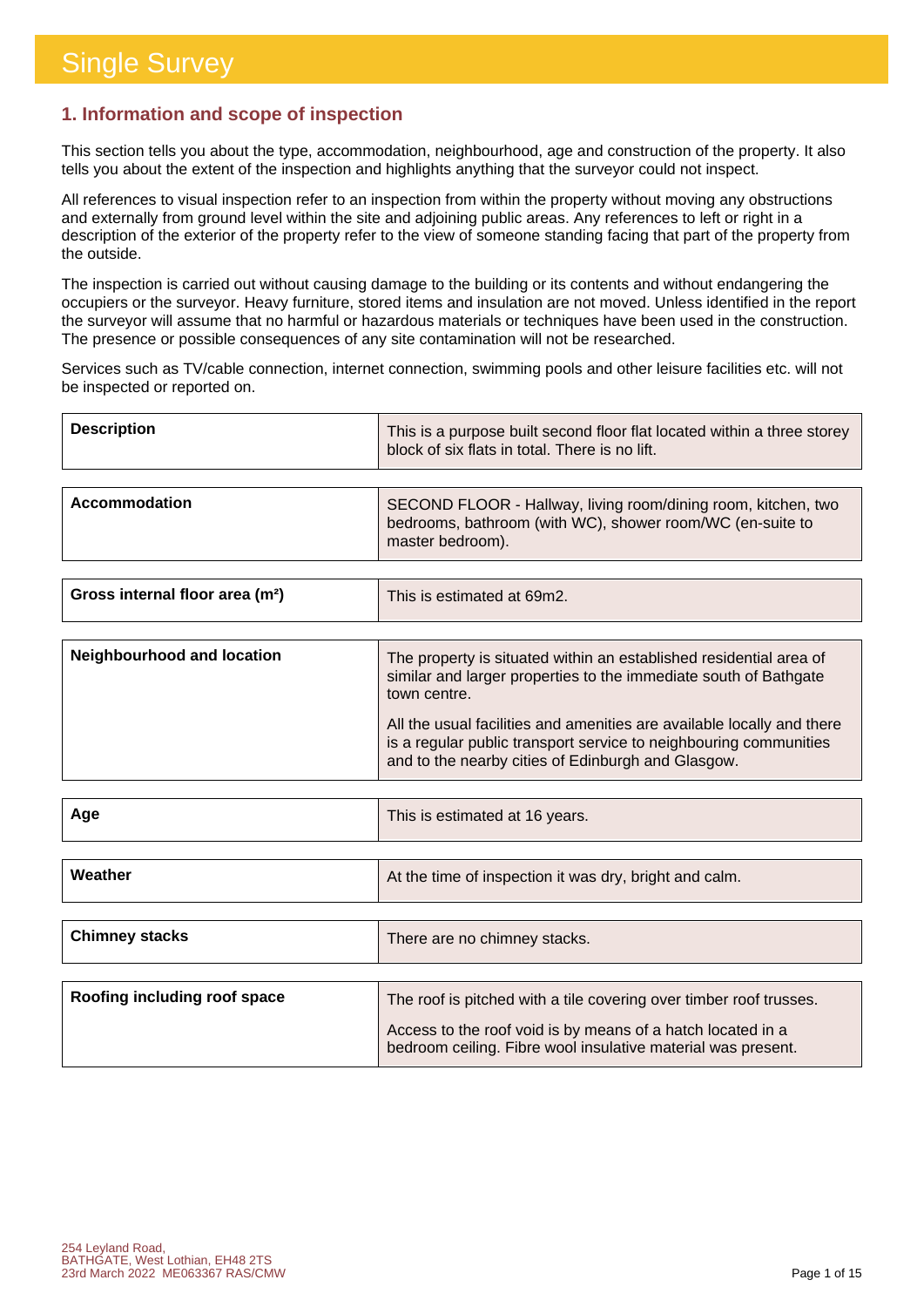| <b>Rainwater fittings</b> | Visually inspected with the aid of binoculars where<br>appropriate.<br>These are of PVC construction with guttering connected to<br>downpipes. |
|---------------------------|------------------------------------------------------------------------------------------------------------------------------------------------|
| <b>Main walls</b>         | Visually inspected with the aid of binoculars where<br>appropriate.<br>Foundations and concealed parts were not exposed or<br>inspected.       |

These are of cavity construction having a timber frame inner leaf and part render block, part facing brick external leaf.

| Windows, external doors and joinery | Internal and external doors were opened and closed where<br>keys were available.                                      |
|-------------------------------------|-----------------------------------------------------------------------------------------------------------------------|
|                                     | Random windows were opened and closed where possible.                                                                 |
|                                     | Doors and windows were not forced open.                                                                               |
|                                     | The windows are of PVC framed pivot, casement or tilt and turn<br>character with double glazed sealed units installed |
|                                     | The external door to the flat is timber framed.                                                                       |

| <b>External decorations</b> | <b>Visually inspected.</b>        |
|-----------------------------|-----------------------------------|
|                             | Decorative finishes are in paint. |

| <b>Conservatories / porches</b> | There are no conservatories and there are no porches. |
|---------------------------------|-------------------------------------------------------|
|                                 |                                                       |

| <b>Communal areas</b>                     | Circulation areas visually inspected.<br>There is a common passage and stairwell within this building.                       |
|-------------------------------------------|------------------------------------------------------------------------------------------------------------------------------|
| <b>Garages and permanent outbuildings</b> | There is no garage with this property but off-street parking is<br>provided.<br>There are no other significant outbuildings. |

| <b>Outside areas and boundaries</b> | <b>Visually inspected.</b>                                 |
|-------------------------------------|------------------------------------------------------------|
|                                     | Common garden areas exist around this building.            |
|                                     | Boundaries, where present, are formed in fences and walls. |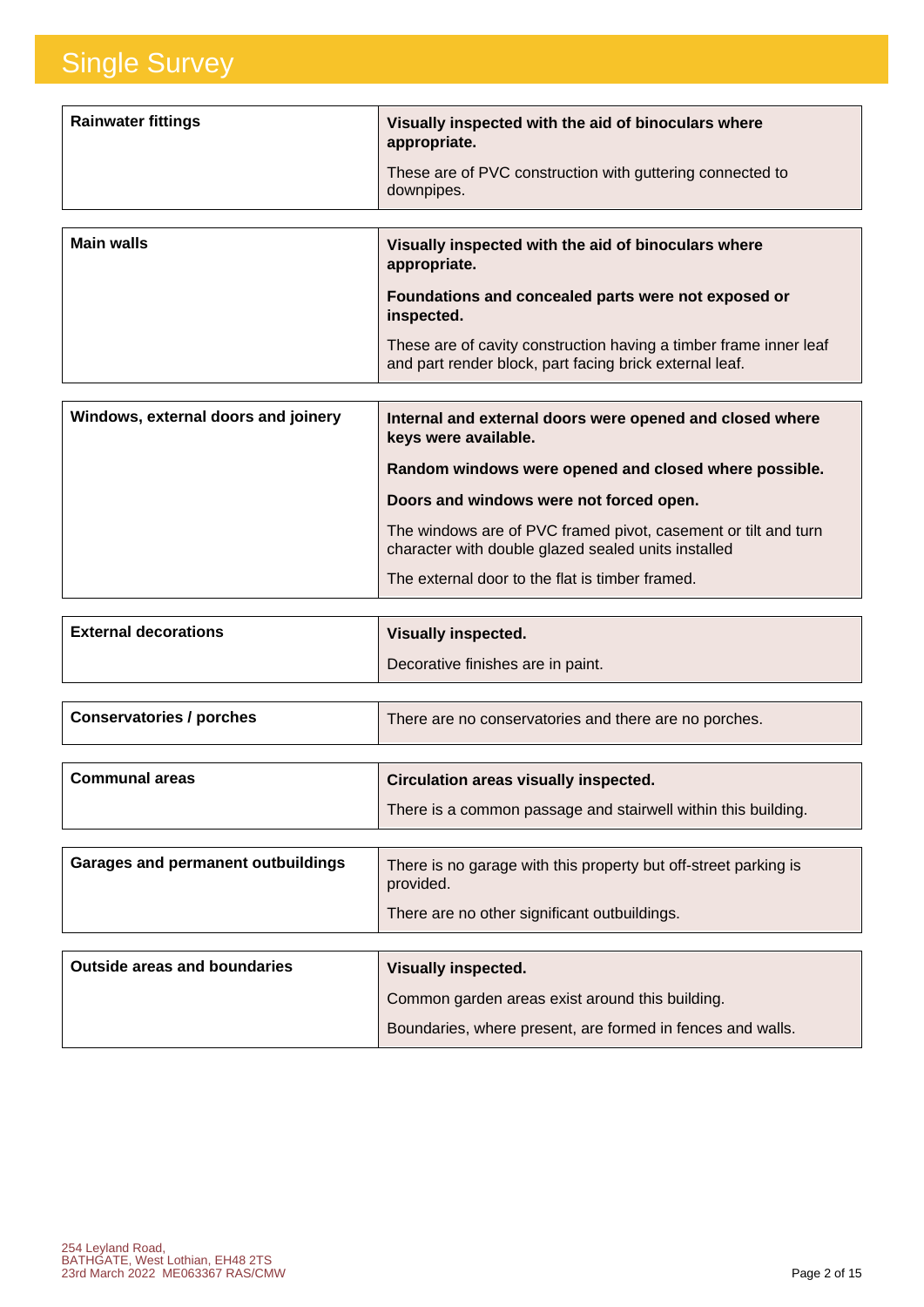| <b>Ceilings</b> | Visually inspected from floor level.<br>These are of a plasterboard nature.                                                                                                        |
|-----------------|------------------------------------------------------------------------------------------------------------------------------------------------------------------------------------|
| Internal walls  | Visually inspected from floor level.<br>Using a moisture meter, walls were randomly tested for<br>dampness where considered appropriate.<br>These are of a plasterboard character. |

| <b>Floors including sub floors</b> | Surfaces of exposed floors were visually inspected. No<br>carpets or floor coverings were lifted.                                                                                                                                                          |
|------------------------------------|------------------------------------------------------------------------------------------------------------------------------------------------------------------------------------------------------------------------------------------------------------|
|                                    | Sub-floor areas were inspected only to the extent visible from<br>a readily accessible and unfixed hatch by way of an inverted<br>"head and shoulders" inspection at the access point.                                                                     |
|                                    | Physical access to the sub floor area may be taken if the<br>Surveyor deems it is safe and reasonable to do so, and<br>subject to a minimum clearance of 1m between the underside<br>of floor joists and the solum as determined from the access<br>hatch. |
|                                    | These are of a suspended timber nature with a board covering over<br>timber joists.                                                                                                                                                                        |
|                                    | Floor coverings were fitted and no sub-floor inspection has been<br>made.                                                                                                                                                                                  |

| Internal joinery and kitchen fittings | Built-in cupboards were looked into but no stored items were<br>moved.                                                                             |
|---------------------------------------|----------------------------------------------------------------------------------------------------------------------------------------------------|
|                                       | Kitchen units were visually inspected excluding appliances.                                                                                        |
|                                       | Internal doors are timber framed.                                                                                                                  |
|                                       | Timber facings and skirting boards are present within the property<br>and there are a range of fitted floor and wall units in the kitchen<br>area. |

| <b>Chimney breasts and fireplaces</b> | There are no chimney breasts and there are no fixed fireplaces.                       |
|---------------------------------------|---------------------------------------------------------------------------------------|
|                                       |                                                                                       |
| Internal decorations                  | <b>Visually inspected.</b>                                                            |
|                                       | Decorative finishes are in paint, paper or both. Some boarding has<br>also been used. |
|                                       |                                                                                       |

| <b>Cellars</b> | There are no cellars with this property. |
|----------------|------------------------------------------|
|                |                                          |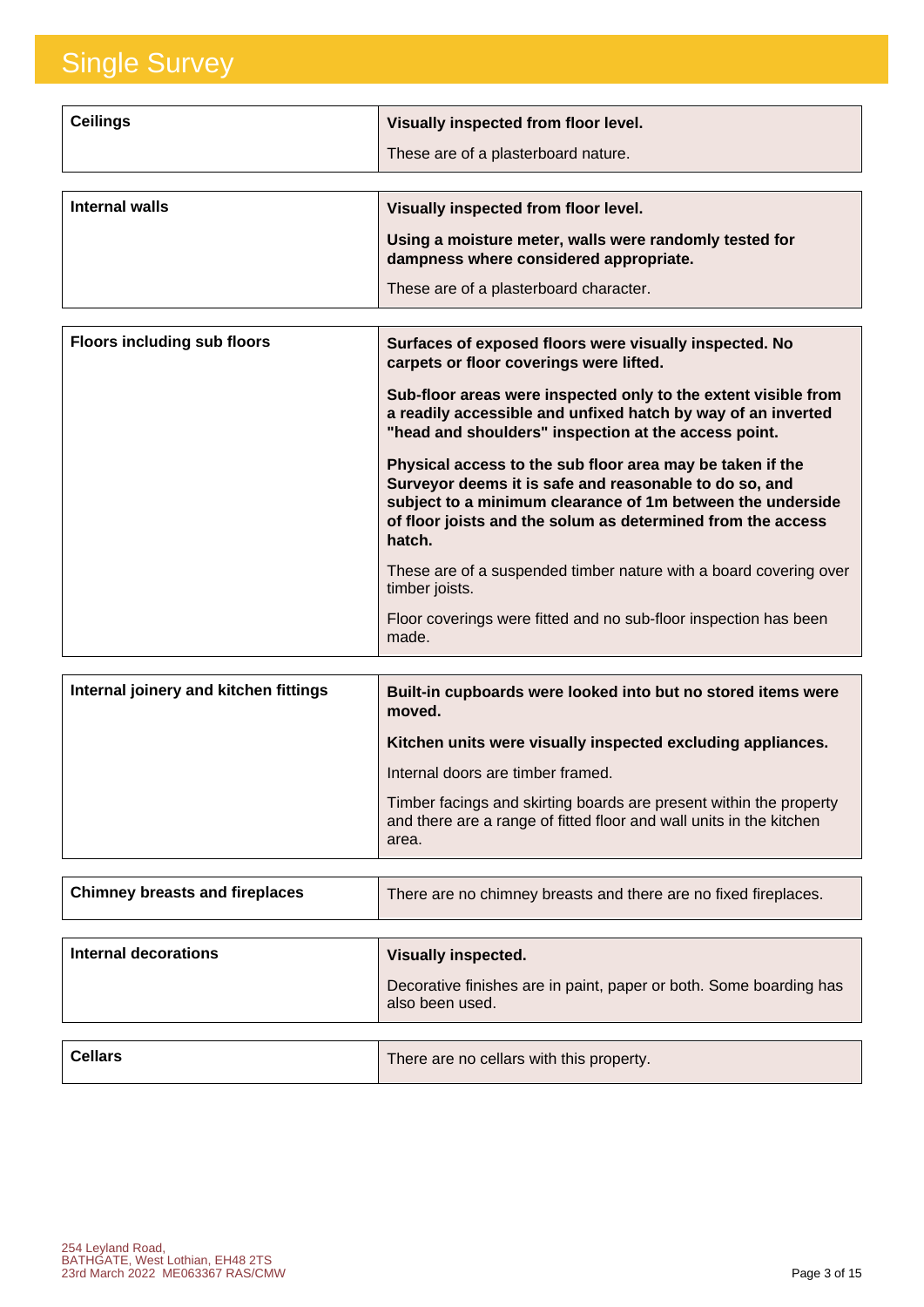| <b>Electricity</b> | Accessible parts of the wiring were visually inspected without<br>removing fittings. No tests whatsoever were carried out to the<br>system or appliances. Visual inspection does not assess any<br>services to make sure they work properly and efficiently and<br>meet modern standards. If any services are turned off, the<br>surveyor will state that in the report and will not turn them on. |
|--------------------|----------------------------------------------------------------------------------------------------------------------------------------------------------------------------------------------------------------------------------------------------------------------------------------------------------------------------------------------------------------------------------------------------|
|                    | There is a mains supply of electricity connected to the property.                                                                                                                                                                                                                                                                                                                                  |
|                    | The distribution board, housing a circuit breaker unit, is located in a<br>hall cupboard.                                                                                                                                                                                                                                                                                                          |
|                    | Visible wiring was PVC coated.                                                                                                                                                                                                                                                                                                                                                                     |

| Gas | Accessible parts of the system were visually inspected<br>without removing fittings. No tests whatsoever were carried<br>out to the system or appliances. Visual inspection does not<br>assess any services to make sure they work properly and<br>efficiently and meet modern standards. If any services are<br>turned off, the surveyor will state that in the report and will<br>not turn them on. |
|-----|-------------------------------------------------------------------------------------------------------------------------------------------------------------------------------------------------------------------------------------------------------------------------------------------------------------------------------------------------------------------------------------------------------|
|     | There is a mains gas supply connected to the property.                                                                                                                                                                                                                                                                                                                                                |
|     | The gas meter is located within an external box at the rear of the<br>property.                                                                                                                                                                                                                                                                                                                       |
|     | The gas supply serves the central heating and other appliances<br>within this flat.                                                                                                                                                                                                                                                                                                                   |

| Water, plumbing, bathroom fittings | Visual inspection of the accessible pipework, water tanks,<br>cylinders and fittings without removing any insulation. |
|------------------------------------|-----------------------------------------------------------------------------------------------------------------------|
|                                    | No tests whatsoever were carried out to the system or<br>appliances.                                                  |
|                                    | There is a mains water supply connected to the property.                                                              |
|                                    | Visible plumbing fitments were of a copper or PVC nature.                                                             |
|                                    | The bathroom and shower room fittings, although not tested,<br>appeared serviceable.                                  |

| <b>Heating and hot water</b> | Accessible parts of the system were visually inspected apart<br>from communal systems, which were not inspected.                      |
|------------------------------|---------------------------------------------------------------------------------------------------------------------------------------|
|                              | No tests whatsoever were carried out to the system or<br>appliances.                                                                  |
|                              | There is a gas fired heating system serving panel radiators.                                                                          |
|                              | The boiler for this is an Viessmann Vitodens Unit located within a<br>kitchen cabinet and vented externally by means of a metal flue. |
|                              | The central heating boiler also provides domestic hot water.                                                                          |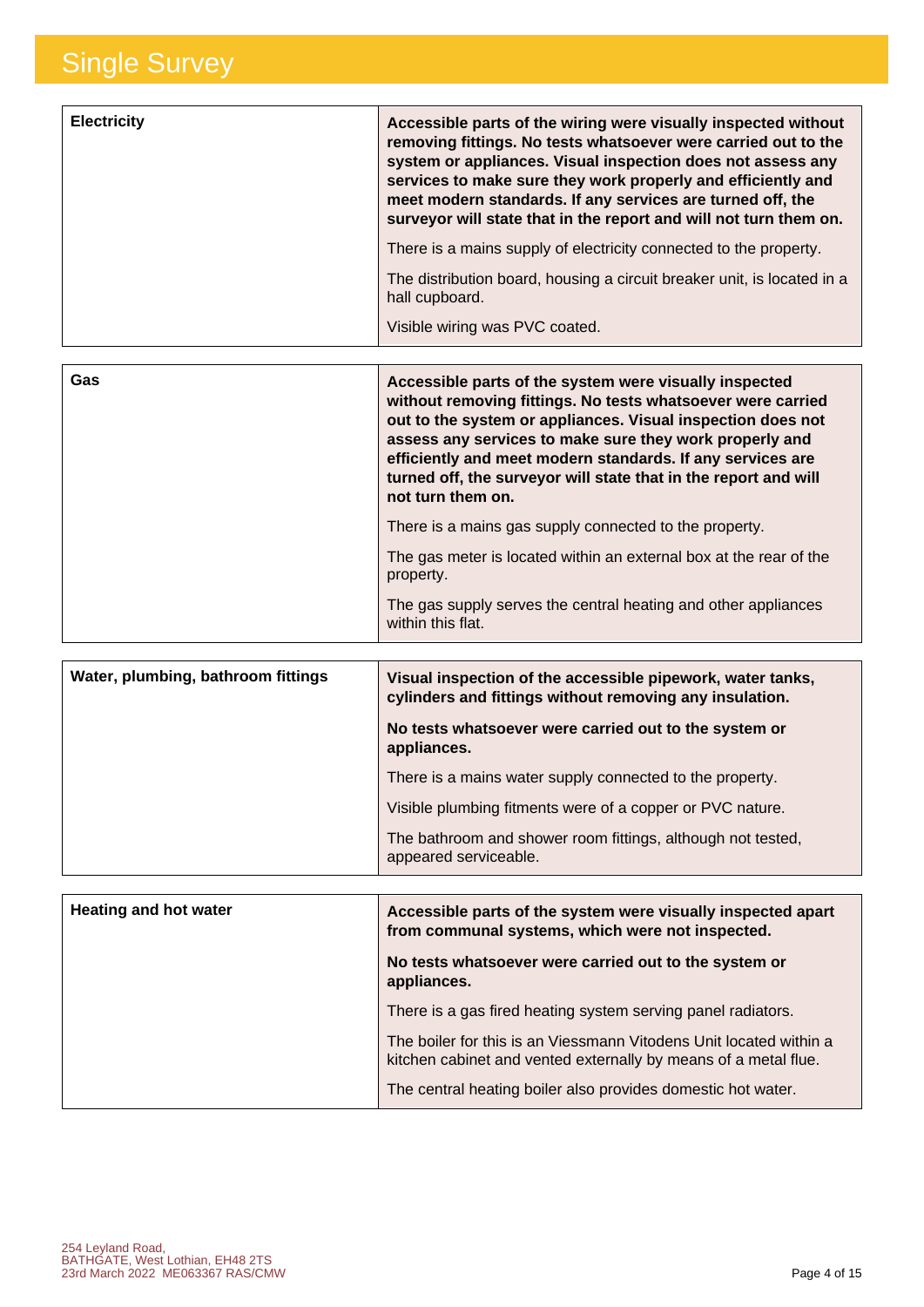| <b>Drainage</b> | Drainage covers etc were not lifted.                         |
|-----------------|--------------------------------------------------------------|
|                 | Neither drains nor drainage systems were tested.             |
|                 | This is understood to be connected to the main public sewer. |

| Fire, smoke and burglar alarms | <b>Visually inspected.</b>                                                                                                                                                                                                                                                                                                                                                                                                                                                                                 |
|--------------------------------|------------------------------------------------------------------------------------------------------------------------------------------------------------------------------------------------------------------------------------------------------------------------------------------------------------------------------------------------------------------------------------------------------------------------------------------------------------------------------------------------------------|
|                                | No tests whatsoever were carried out to the system or<br>appliances.                                                                                                                                                                                                                                                                                                                                                                                                                                       |
|                                | Smoke alarms, carbon monoxide detector and heat detectors are<br>present. The seller has advised that these are hard wired and<br>linked.                                                                                                                                                                                                                                                                                                                                                                  |
|                                | No comment is offered in respect of security systems.                                                                                                                                                                                                                                                                                                                                                                                                                                                      |
|                                | An entry-phone does, however, provide access to the building.                                                                                                                                                                                                                                                                                                                                                                                                                                              |
|                                | The new Fire and Smoke Alarm Standard came into force in<br>February 2022. This new standard requires a smoke alarm to be<br>installed in the room most frequently used for living purposes and<br>in every circulation space on each floor. A heat alarm also needs<br>to be installed in each kitchen. The alarms need to be ceiling<br>mounted and interlinked. Where there is a carbon-fuelled<br>appliance such as a boiler, open fire, or wood burner a carbon<br>monoxide detector is also required |

| Any additional limits to inspection | For flats / maisonettes                                                                                                                                                                                                                                                                                                                                                                                                                                                                                                                                                                |
|-------------------------------------|----------------------------------------------------------------------------------------------------------------------------------------------------------------------------------------------------------------------------------------------------------------------------------------------------------------------------------------------------------------------------------------------------------------------------------------------------------------------------------------------------------------------------------------------------------------------------------------|
|                                     | Only the subject flat and internal communal areas giving<br>access to the flat were inspected.                                                                                                                                                                                                                                                                                                                                                                                                                                                                                         |
|                                     | If the roof space or under-building / basement is communal,<br>reasonable and safe access is not always possible. If no<br>inspection was possible, this will be stated. If no inspection<br>was possible, the surveyor will assume that there are no<br>defects that will have a material effect on the valuation.                                                                                                                                                                                                                                                                    |
|                                     | The building containing the flat, including any external<br>communal areas, was visually inspected only to the extent<br>that the surveyor is able to give an opinion on the general<br>condition and standard of maintenance.                                                                                                                                                                                                                                                                                                                                                         |
|                                     | The property was occupied, furnished and had fitted floor<br>coverings.                                                                                                                                                                                                                                                                                                                                                                                                                                                                                                                |
|                                     | Cupboard areas contained stored personal items.                                                                                                                                                                                                                                                                                                                                                                                                                                                                                                                                        |
|                                     | No sub-floor inspection has been made and the roof void has been<br>inspected on a head and shoulders basis only.                                                                                                                                                                                                                                                                                                                                                                                                                                                                      |
|                                     | We do not carry out an inspection for Japanese Knotweed, which is<br>a plant which is subject to control regulation, is considered to be<br>invasive and one which can render a property unsuitable for some<br>mortgage lenders. We have assumed that there is no Japanese<br>Knotweed within the boundaries of the property or in neighbouring<br>properties. Identification of Japanese Knotweed is best undertaken<br>by a specialist contractor. If it exists, removal must be undertaken<br>in a controlled manner by specialist contractors. This can prove to<br>be expensive. |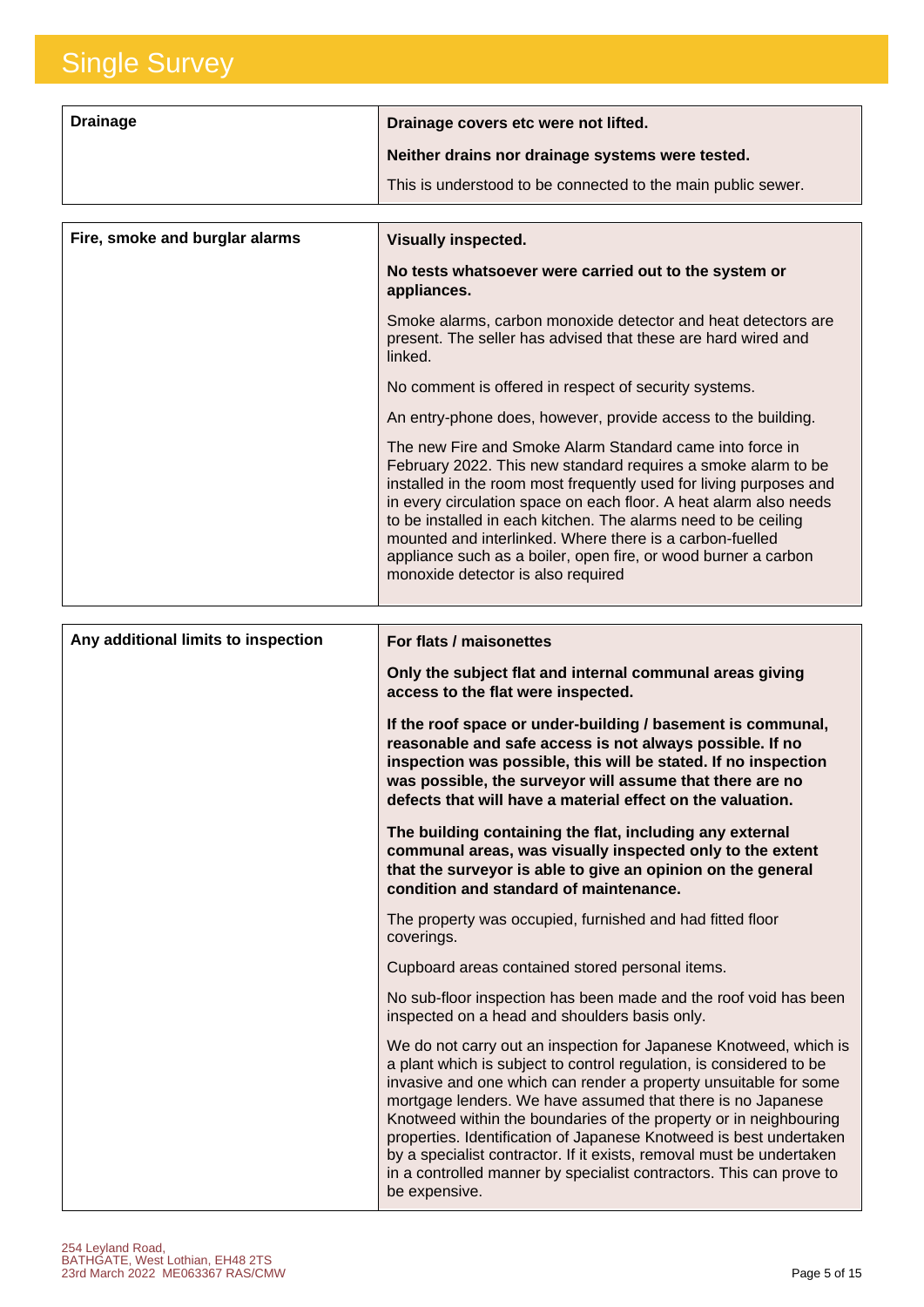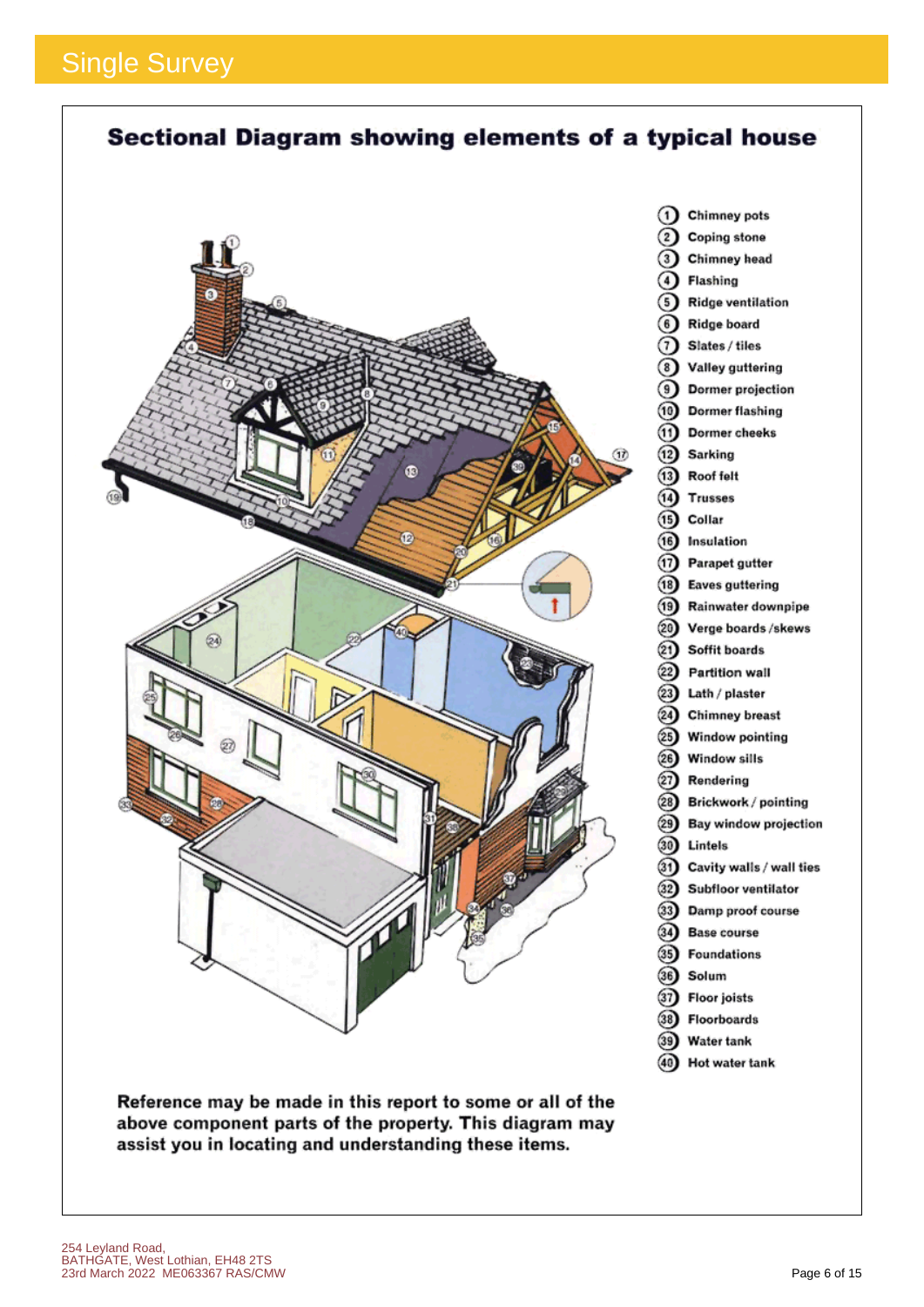#### **2. Condition**

This section identifies problems and tells you about the urgency of any repairs by using one of the following three categories:

| <b>Category 3</b>                                                                                                                                                                                                       | <b>Category 2</b>                                                                         | <b>Category 1</b>                           |
|-------------------------------------------------------------------------------------------------------------------------------------------------------------------------------------------------------------------------|-------------------------------------------------------------------------------------------|---------------------------------------------|
| Urgent repairs or replacement are<br>needed now. Failure to deal with<br>them may cause problems to other<br>parts of the property or cause a<br>safety hazard. Estimates for repairs<br>or replacement are needed now. | Repairs or replacement requiring<br>future attention, but estimates are<br>still advised. | No immediate action or repair is<br>needed. |

| <b>Structural movement</b> |                                                                                                        |
|----------------------------|--------------------------------------------------------------------------------------------------------|
| <b>Repair category</b>     |                                                                                                        |
| <b>Notes</b>               | There are no indications of significant structural movement within this or<br>neighbouring properties. |

| Dampness, rot and infestation |                                                                                                                                                                                                 |
|-------------------------------|-------------------------------------------------------------------------------------------------------------------------------------------------------------------------------------------------|
| <b>Repair category</b>        |                                                                                                                                                                                                 |
| <b>Notes</b>                  | Moisture meter readings were obtained within the property, but at a level<br>attributable to condensation or to the inherent moisture content of materials<br>employed within the construction. |

| <b>Chimney stacks</b>  |                              |
|------------------------|------------------------------|
| <b>Repair category</b> | $\overline{\phantom{a}}$     |
| <b>Notes</b>           | There are no chimney stacks. |

| Roofing including roof space |                                                                                                                                                                                                                                                                                         |
|------------------------------|-----------------------------------------------------------------------------------------------------------------------------------------------------------------------------------------------------------------------------------------------------------------------------------------|
| <b>Repair category</b>       |                                                                                                                                                                                                                                                                                         |
| <b>Notes</b>                 | Roof coverings appear to be original.                                                                                                                                                                                                                                                   |
|                              | There were no indications of significant defect found at the time of inspection.                                                                                                                                                                                                        |
|                              | Roofs are prone to water penetration during adverse weather, but it is not always<br>possible for surveyors to identify this likelihood in good or dry weather. All roofs<br>should be inspected and repaired by reputable tradesmen on an annual basis<br>and especially after storms. |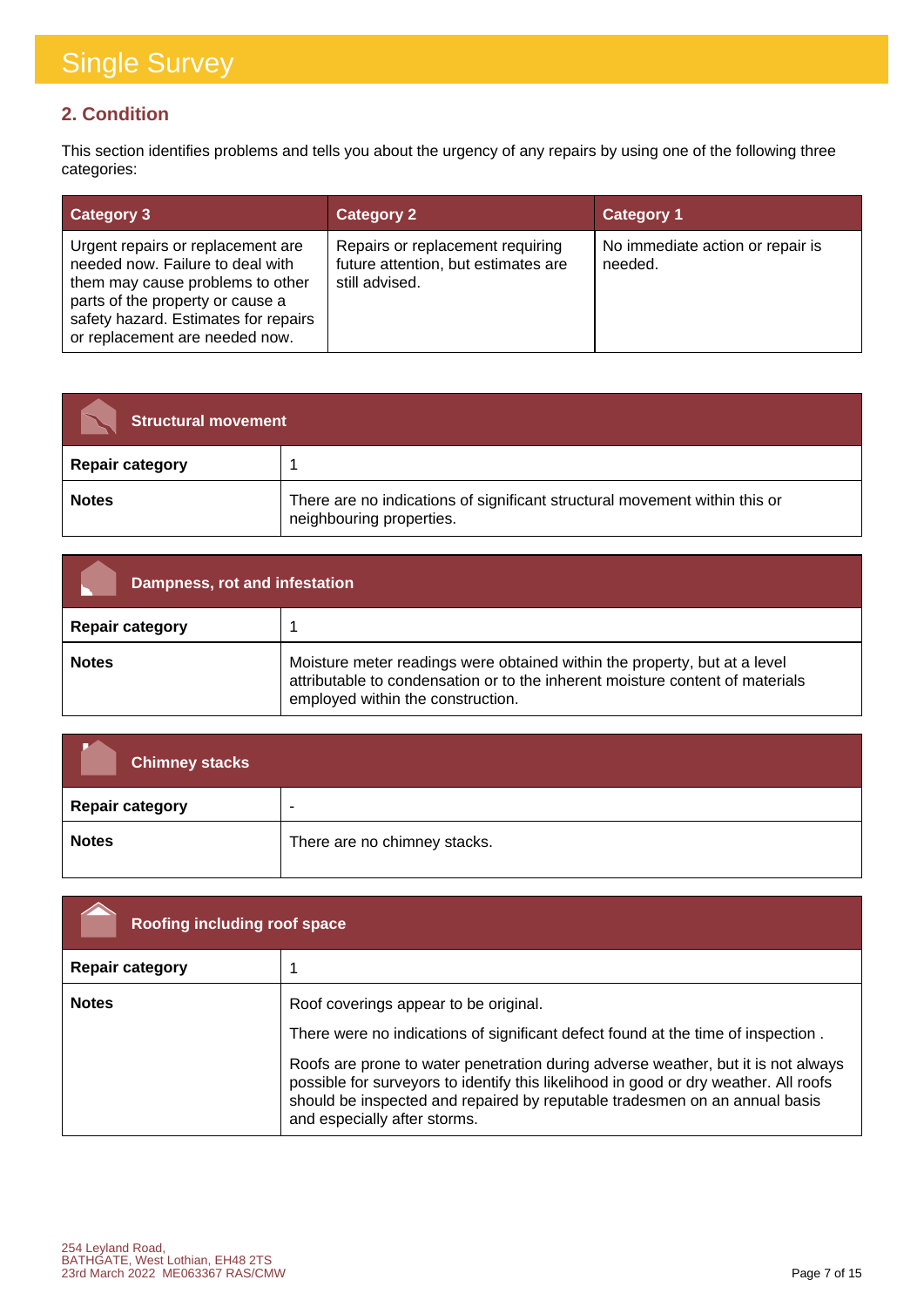| <b>Rainwater fittings</b> |                                                                          |
|---------------------------|--------------------------------------------------------------------------|
| <b>Repair category</b>    |                                                                          |
| <b>Notes</b>              | Some organic material was noted to be present within guttering sections. |
|                           | Slight discolouration of guttering was also noted.                       |

| <b>Main walls</b>      |                                                       |
|------------------------|-------------------------------------------------------|
| <b>Repair category</b> |                                                       |
| <b>Notes</b>           | Small sections of boss and cracked render were found. |
|                        | Some weathered pointing was also apparent.            |

| Windows, external doors and joinery |                                                                                                                                                                                          |
|-------------------------------------|------------------------------------------------------------------------------------------------------------------------------------------------------------------------------------------|
| <b>Repair category</b>              |                                                                                                                                                                                          |
| <b>Notes</b>                        | There were no indications of defect requiring immediate action or repair.<br>Double glazed sealed units do, however, appear to be original and are ageing.<br>These may fail at anytime. |

| <b>External decorations</b><br>$\alpha$ |                                                      |
|-----------------------------------------|------------------------------------------------------|
| <b>Repair category</b>                  |                                                      |
| <b>Notes</b>                            | Limited weathering was noted to decorative finishes. |

| 圃<br><b>Conservatories/porches</b> |                                                       |
|------------------------------------|-------------------------------------------------------|
| <b>Repair category</b>             |                                                       |
| <b>Notes</b>                       | There are no conservatories and there are no porches. |

| <b>Communal areas</b>  |                                                                                                                                                   |
|------------------------|---------------------------------------------------------------------------------------------------------------------------------------------------|
| <b>Repair category</b> |                                                                                                                                                   |
| <b>Notes</b>           | Limited marking was noted to decorative finishes in the common passage and<br>stairwell. Small areas of boss and cracked plaster were also noted. |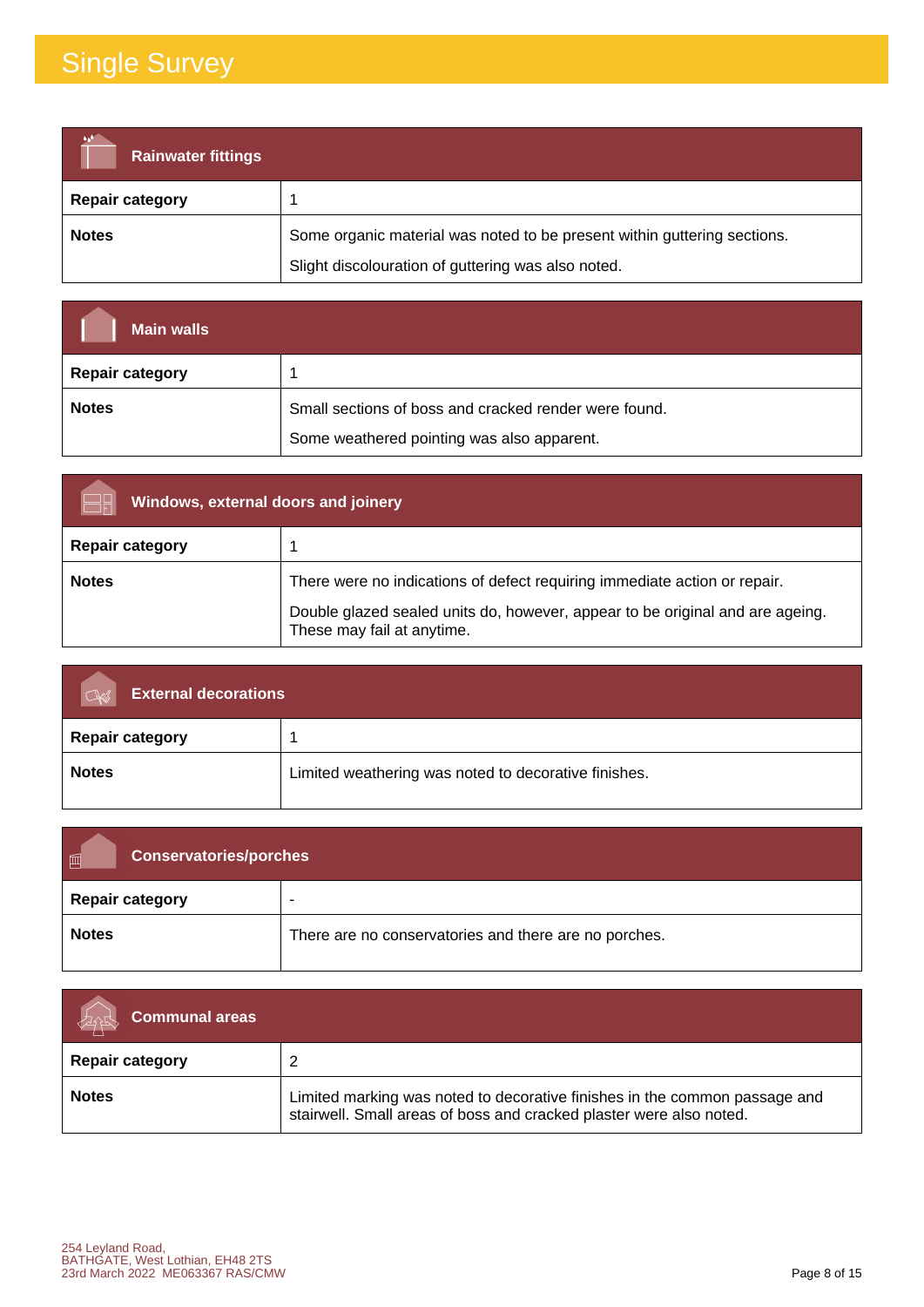| <b>Garages and permanent outbuildings</b> |                                                                         |
|-------------------------------------------|-------------------------------------------------------------------------|
| <b>Repair category</b>                    |                                                                         |
| <b>Notes</b>                              | There is no garage and there are no significant permanent outbuildings. |

| Outside areas and boundaries |                                                                                  |
|------------------------------|----------------------------------------------------------------------------------|
| <b>Repair category</b>       |                                                                                  |
| <b>Notes</b>                 | There were no indications of significant defect found at the time of inspection. |

| <b>Ceilings</b>        |                                                                     |
|------------------------|---------------------------------------------------------------------|
| <b>Repair category</b> |                                                                     |
| <b>Notes</b>           | Limited evidence of shrinkage cracking was noted in cupboard areas. |

| Internal walls         |                                               |
|------------------------|-----------------------------------------------|
| <b>Repair category</b> |                                               |
| <b>Notes</b>           | Unevenness was noted within plaster finishes. |

| <b>Floors including sub-floors</b> |                                                                                                      |
|------------------------------------|------------------------------------------------------------------------------------------------------|
| <b>Repair category</b>             |                                                                                                      |
| <b>Notes</b>                       | There were no indications of significant distortion or deflection found within<br>flooring sections. |

| Internal joinery and kitchen fittings<br>män |                                                        |
|----------------------------------------------|--------------------------------------------------------|
| <b>Repair category</b>                       |                                                        |
| <b>Notes</b>                                 | Some minor adjustment to cupboard hinges is envisaged. |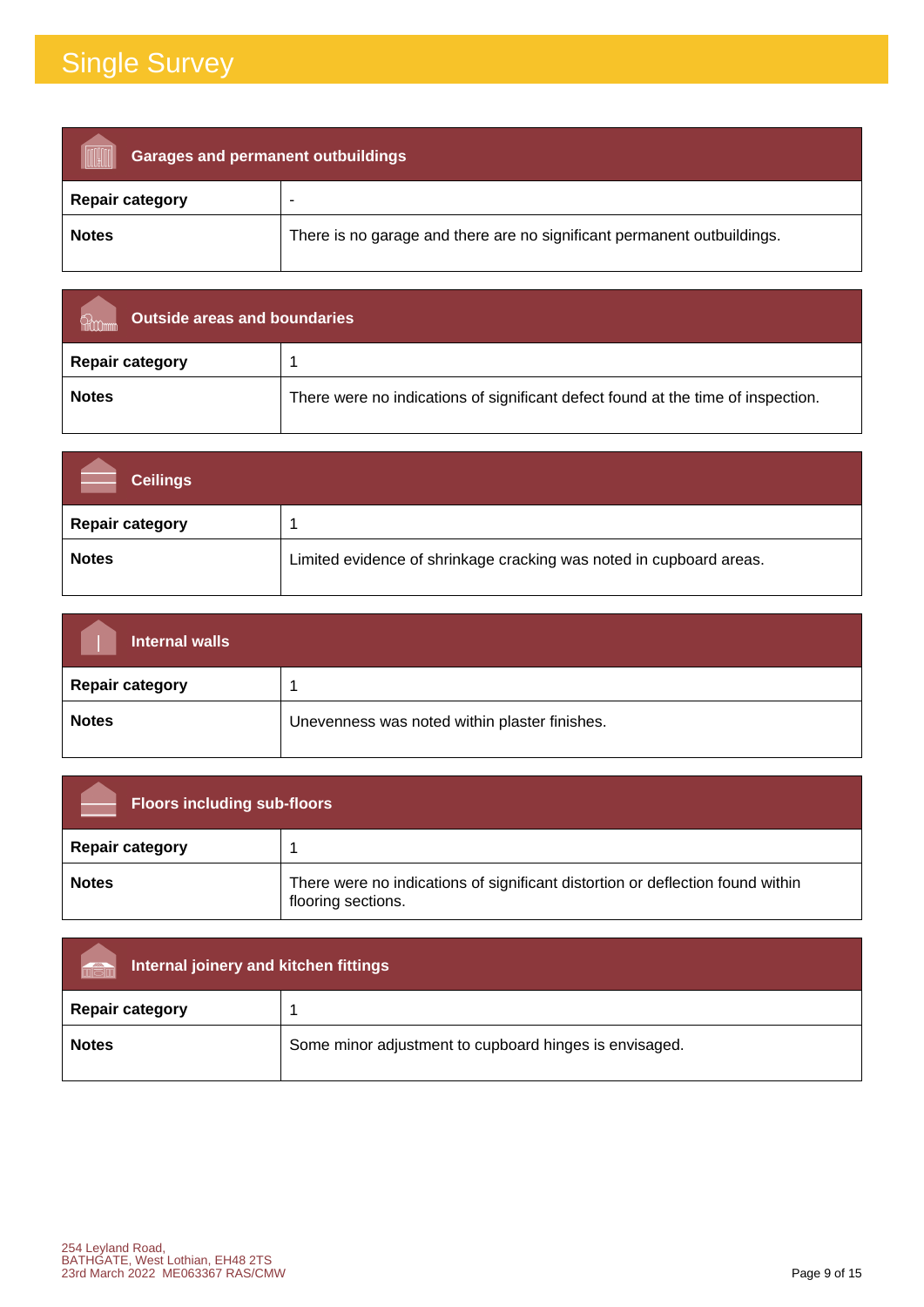| <b>Chimney breasts and fireplaces</b><br>$\overline{\blacksquare}$ |                                                               |
|--------------------------------------------------------------------|---------------------------------------------------------------|
| <b>Repair category</b>                                             |                                                               |
| <b>Notes</b>                                                       | There is no chimney breast and there are no fixed fireplaces. |

| <b>Internal decorations</b><br>$\triangleright$ |                                                   |
|-------------------------------------------------|---------------------------------------------------|
| <b>Repair category</b>                          |                                                   |
| <b>Notes</b>                                    | Limited marking was noted to decorative finishes. |

| <b>Cellars</b><br>↸    |                                          |
|------------------------|------------------------------------------|
| <b>Repair category</b> | $\overline{\phantom{a}}$                 |
| <b>Notes</b>           | There are no cellars with this property. |

| <b>Electricity</b>     |                                                                                                                                                                                                                                                                                                                                                                                                                                                                                              |
|------------------------|----------------------------------------------------------------------------------------------------------------------------------------------------------------------------------------------------------------------------------------------------------------------------------------------------------------------------------------------------------------------------------------------------------------------------------------------------------------------------------------------|
| <b>Repair category</b> |                                                                                                                                                                                                                                                                                                                                                                                                                                                                                              |
| <b>Notes</b>           | There were no visible defects noted at the time of this inspection.<br>The wiring does, however, appear to be original.<br>Confirmation the system complies with current regulation and is in a serviceable<br>condition can only be given by a qualified electrician.<br>The trade bodies governing electrical installations currently advise that these<br>should be tested prior to a change of occupancy and, thereafter, at least once<br>every five years, by a competent Electrician. |

| Gas                    |                                                                                                                                                                                                                             |
|------------------------|-----------------------------------------------------------------------------------------------------------------------------------------------------------------------------------------------------------------------------|
| <b>Repair category</b> |                                                                                                                                                                                                                             |
| <b>Notes</b>           | There were no visible defects noted in the course of this inspection.<br>Confirmation the system complies with current regulation and is in a serviceable<br>condition can only be given by a Gas Safe registered engineer. |

| Water, plumbing and bathroom fittings<br>Г- I |                                                                                                                                                                   |
|-----------------------------------------------|-------------------------------------------------------------------------------------------------------------------------------------------------------------------|
| <b>Repair category</b>                        |                                                                                                                                                                   |
|                                               | Care should be taken to ensure that adequate sealant is maintained around the<br>bath and shower tray to prevent any possibility of water spillage with resultant |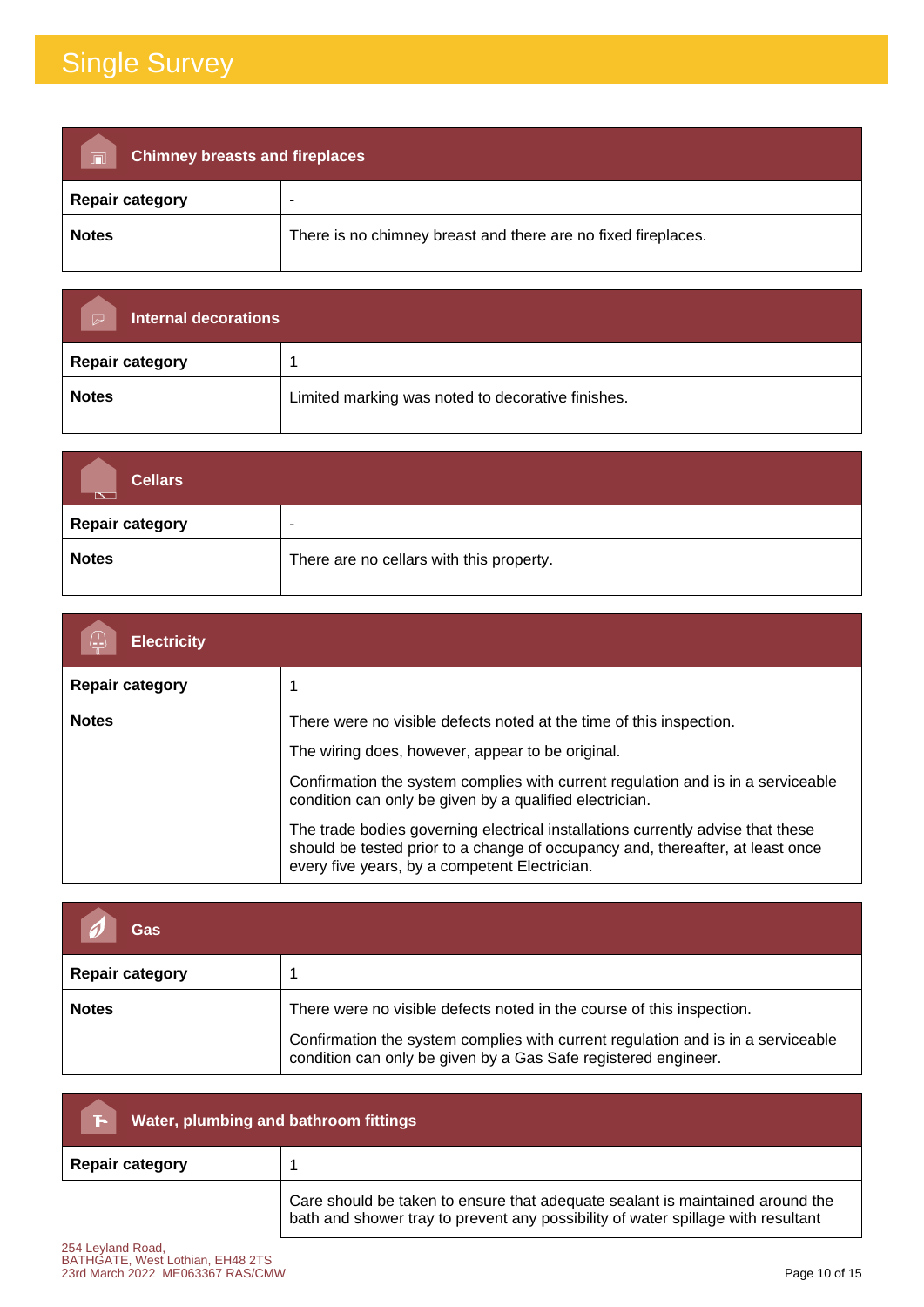| Water, plumbing and bathroom fittings<br>Æ |                                                |  |
|--------------------------------------------|------------------------------------------------|--|
| <b>Repair category</b>                     |                                                |  |
| <b>Notes</b>                               | degradation of adjacent finishes and fittings. |  |

| (IIIIIII)<br><b>Heating and hot water</b> |                                                                                                                                                                                                                    |
|-------------------------------------------|--------------------------------------------------------------------------------------------------------------------------------------------------------------------------------------------------------------------|
| <b>Repair category</b>                    |                                                                                                                                                                                                                    |
| <b>Notes</b>                              | There were no visible defects found at the time of inspection.<br>It has been assumed that the heating installation has been regularly serviced and<br>that recent service history records will be made available. |

| <b>Drainage</b>        |                                                                                                 |
|------------------------|-------------------------------------------------------------------------------------------------|
| <b>Repair category</b> |                                                                                                 |
| <b>Notes</b>           | There were no indications of significant blockage or backup found at the time of<br>inspection. |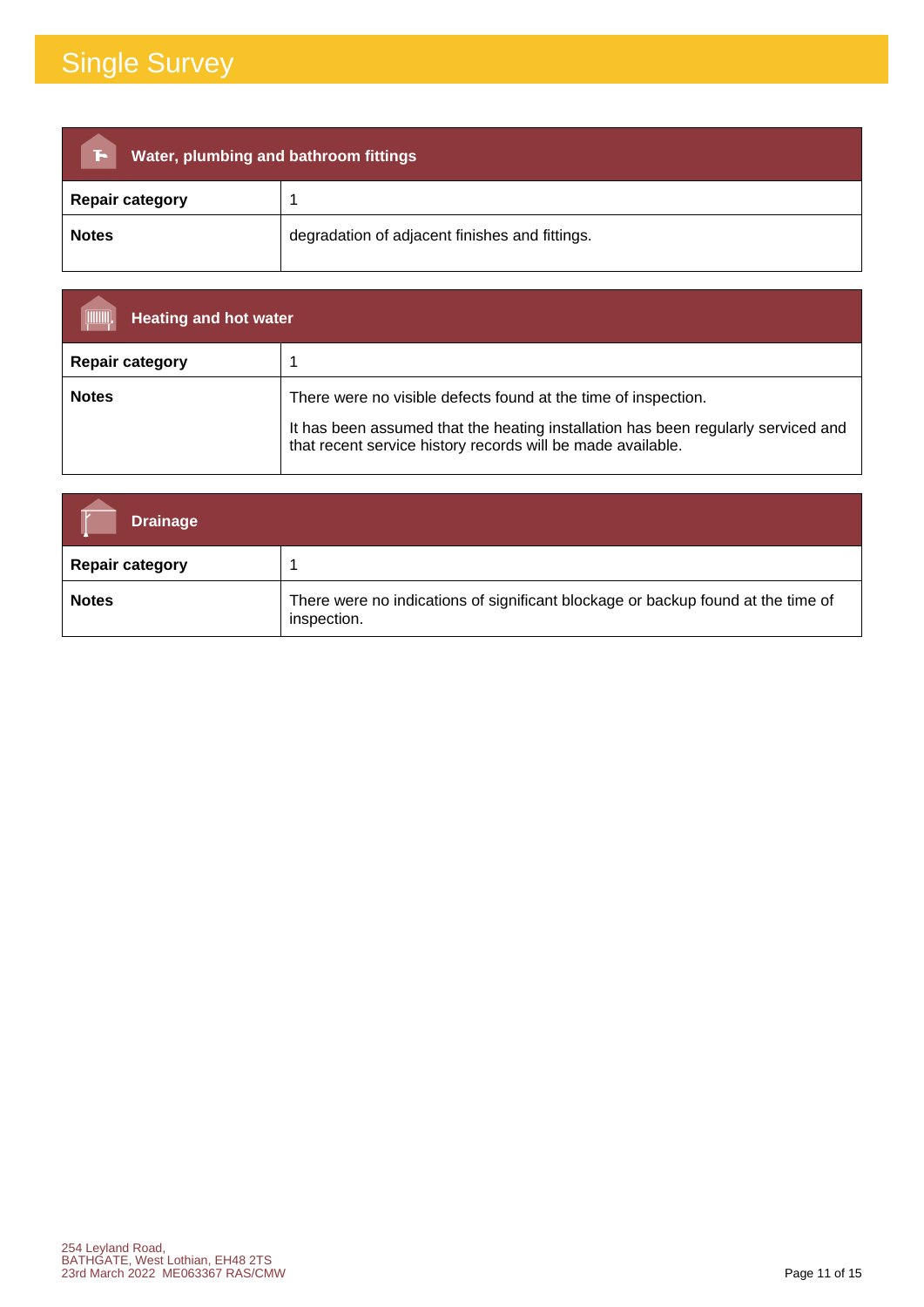Set out below is a summary of the condition of the property which is provided for reference only. You should refer to the previous comments for detailed information.

| <b>Structural movement</b>            | 1 |
|---------------------------------------|---|
| Dampness, rot and infestation         | 1 |
| Chimney stacks                        |   |
| Roofing including roof space          | 1 |
| Rainwater fittings                    | 1 |
| Main walls                            | 1 |
| Windows, external doors and joinery   | 1 |
| <b>External decorations</b>           | 1 |
| Conservatories/porches                |   |
| Communal areas                        | 2 |
| Garages and permanent outbuildings    |   |
| Outside areas and boundaries          | 1 |
| Ceilings                              | 1 |
| Internal walls                        | 1 |
| Floors including sub-floors           | 1 |
| Internal joinery and kitchen fittings | 1 |
| Chimney breasts and fireplaces        |   |
| Internal decorations                  | 1 |
| Cellars                               |   |
| Electricity                           | 1 |
| Gas                                   | 1 |
| Water, plumbing and bathroom fittings | 1 |
| Heating and hot water                 | 1 |
| Drainage                              | 1 |

#### **Category 3**

Urgent repairs or replacement are needed now. Failure to deal with them may cause problems to other parts of the property or cause a safety hazard. Estimates for repairs or replacement are needed now.

#### **Category 2**

Repairs or replacement requiring future attention, but estimates are still advised.

#### **Category 1**

No immediate action or repair is needed.

#### **Remember**

The cost of repairs may influence the amount someone is prepared to pay for the property. We recommend that relevant estimates and reports are obtained in your own name.

#### **Warning**

If left unattended, even for a relatively short period, Category 2 repairs can rapidly develop into more serious Category 3 repairs. The existence of Category 2 or Category 3 repairs may have an adverse effect on marketability, value and the sale price ultimately achieved for the property. This is particularly true during slow market conditions where the effect can be considerable.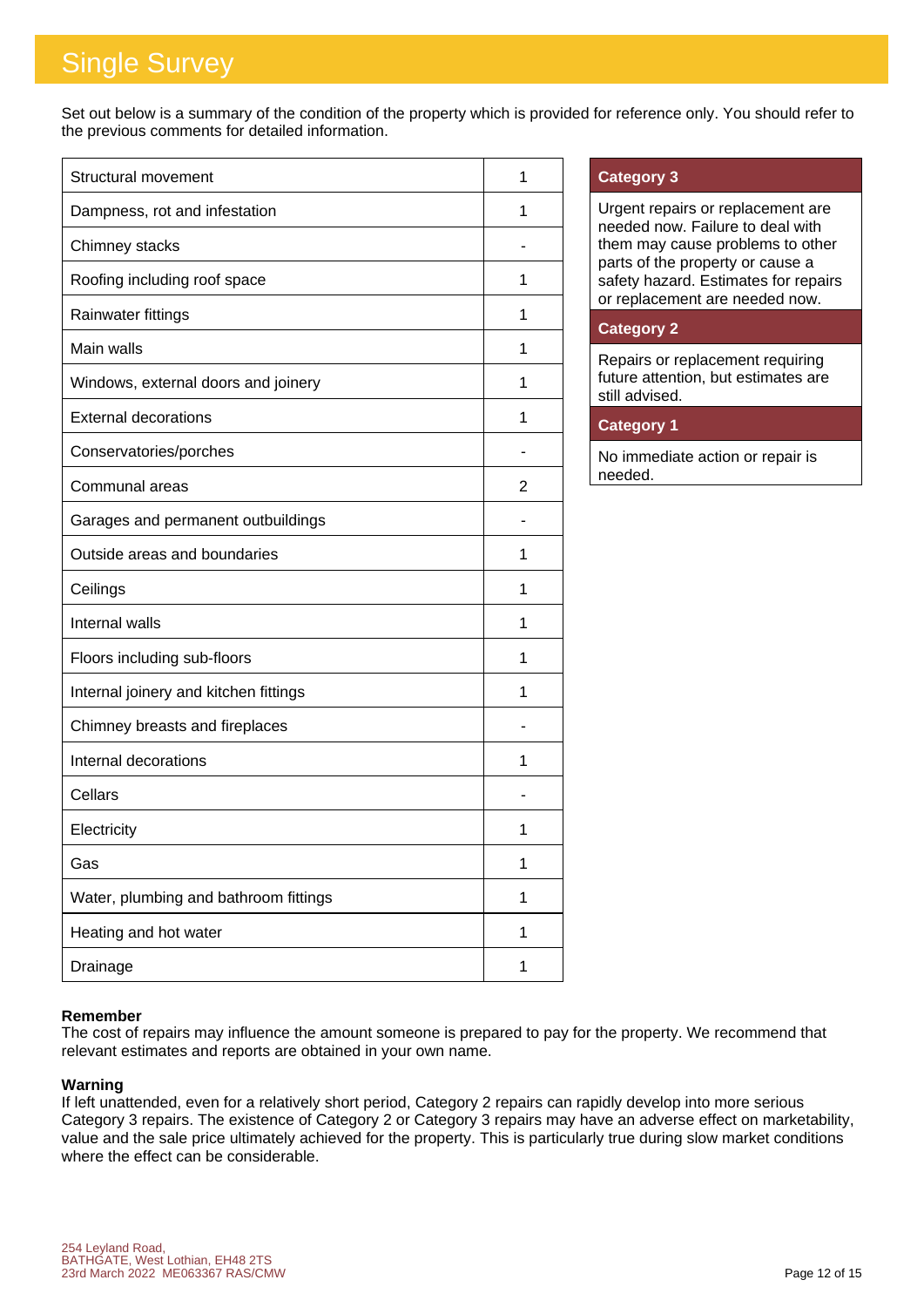#### **3. Accessibility information**

#### **Guidance notes on accessibility information**

*Three steps or fewer to a main entrance door of the property:*

In flatted developments the 'main entrance' would be the flat's own entrance door, not the external door to the communal stair. The 'three steps or fewer' are counted from external ground level to the flat's entrance door. Where a lift is present, the count is based on the number of steps climbed when using the lift.

#### *Unrestricted parking within 25 metres:*

For this purpose, 'Unrestricted parking' includes parking available by means of a parking permit. Restricted parking includes parking that is subject to parking restrictions, as indicated by the presence of solid yellow, red or white lines at the edge of the road or by a parking control sign, parking meters or other coin-operated machines.

| 1. Which floor(s) is the living accommodation on?                                      | Second Floor             |
|----------------------------------------------------------------------------------------|--------------------------|
| 2. Are there three steps or fewer to a main entrance door of the property?             | $No$ $X$<br>Yes          |
| 3. Is there a lift to the main entrance door of the property?                          | $No \mid X$<br>Yes       |
| 4. Are all door openings greater than 750mm?                                           | $N_0$ $X$<br>Yes         |
| 5. Is there a toilet on the same level as the living room and kitchen?                 | Yes $\mathsf{X}$<br>No l |
| 6. Is there a toilet on the same level as a bedroom?                                   | Yes X<br>No.             |
| 7. Are all rooms on the same level with no internal steps or stairs?                   | Yes $\mathsf{X}$<br>No   |
| 8. Is there unrestricted parking within 25 metres of an entrance door to the building? | Yes $\mathsf{X}$<br>No.  |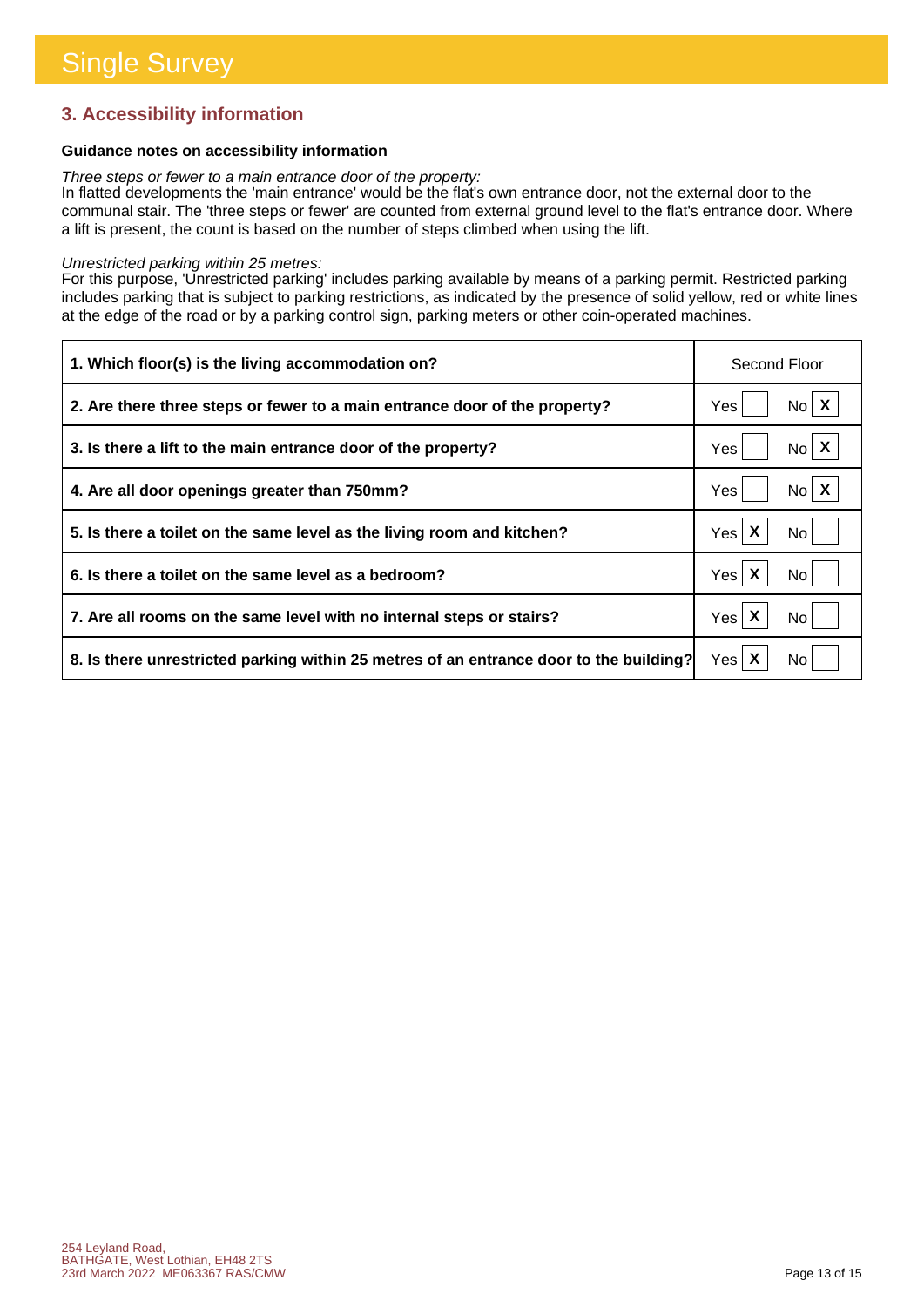#### **4. Valuation and conveyancer issues**

This section highlights information that should be checked with a solicitor or licensed conveyancer. It also gives an opinion of market value and an estimated reinstatement cost for insurance purposes.

#### **Matters for a solicitor or licensed conveyancer**

The property has been constructed in the recent past and an assumption has been made that all appropriate consents and warrants will have been obtained.

The property is also located in an area where mineral extraction has taken place. It would, therefore, be prudent to obtain a Coal Authority Report.

Confirmation of access rights and maintenance liabilities should also be sought. It is understood that a factoring charge is raised in respect of this property and this may include buildings insurance.

Normal maintenance is not treated as a repair for the purposes of the Single Survey. When a Category 1 rating is used this means that the building must continue to be maintained in the normal way. It is recommended that where repairs, defects or maintenance items have been identified within this report that interested parties make appropriate enquiries in order to satisfy themselves of potential costs or the extent of works required prior to submitting a legal offer to purchase.

#### **Estimated reinstatement cost for insurance purposes**

The estimated reinstatement cost for insurance purposes is £210,000 (Two Hundred & Ten Thousand Pounds Sterling)

This figure is an opinion of an appropriate sum for which the property and substantial outbuildings should be insured against total destruction, on a reinstatement basis, assuming reconstruction of the property in its existing design and materials.

Building costs are currently increasing significantly above inflation due to material and labour shortages as well as Brexit and the Pandemic. It is recommended that you update this figure regularly to ensure that you have adequate cover or alternatively seek specialist advice from your insurer.

#### **Valuation and market comments**

The market value of the described property in the report is £135,000 (One Hundred & Thirty Five Thousand Pounds Sterling) This figure assumes vacant possession and that the property is unaffected by any adverse planning proposals, onerous burdens, title restrictions or servitude rights.

| Signed | Security Print Code [584009 = 8722 ] |
|--------|--------------------------------------|
|        | Electronically signed                |

| <b>Report author</b> | R A Smith |
|----------------------|-----------|
|                      |           |

| <b>Company name</b> | <b>Allied Surveyors Scotland</b> |
|---------------------|----------------------------------|
|                     |                                  |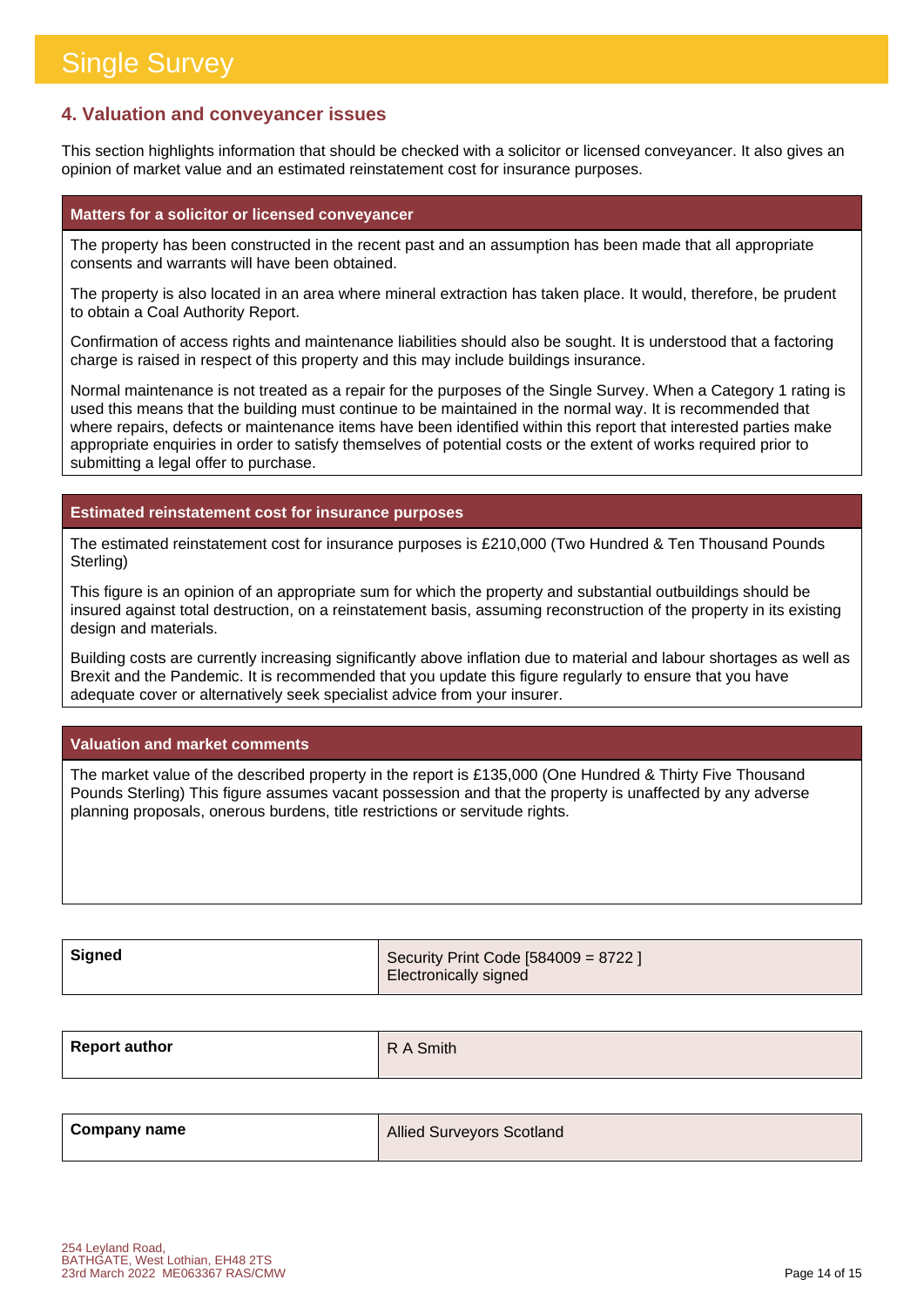| <b>Address</b> | 66 South Bridge Street, Bathgate, EH48 1TL |
|----------------|--------------------------------------------|
|                |                                            |
| Date of report | 24th March 2022                            |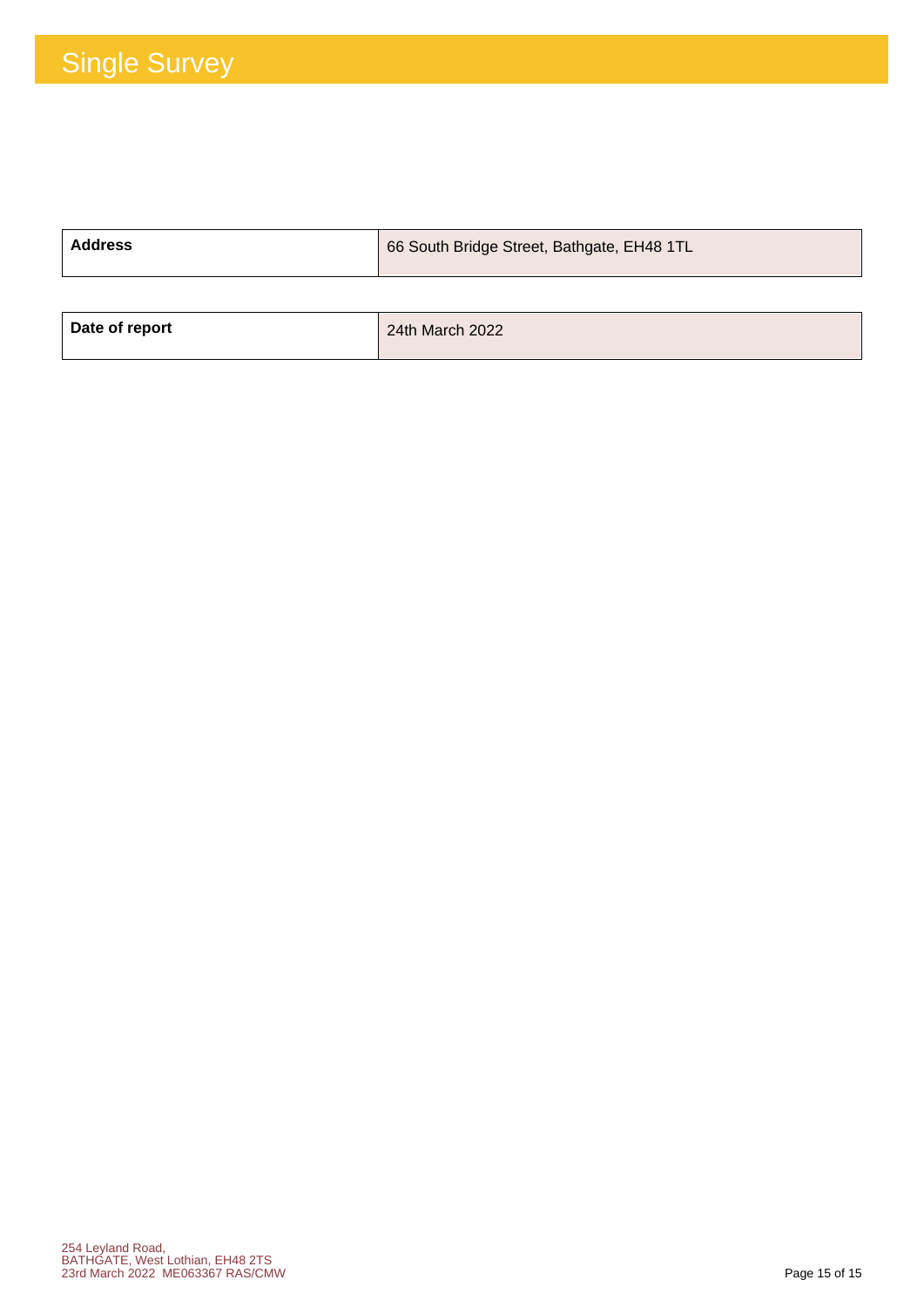

| <b>Property Address</b>                        |                                                                                                                                                                                                            |
|------------------------------------------------|------------------------------------------------------------------------------------------------------------------------------------------------------------------------------------------------------------|
| Address<br>Seller's Name<br>Date of Inspection | 254 Leyland Road, BATHGATE, West Lothian, EH48 2TS<br>Mr & Mrs A Pender<br>23rd March 2022                                                                                                                 |
| <b>Property Details</b>                        |                                                                                                                                                                                                            |
| <b>Property Type</b>                           | Bungalow<br>House<br>Purpose built maisonette<br>Converted maisonette<br>X<br>Purpose built flat<br>Converted flat<br>Tenement flat<br>Flat over non-residential use<br>Other (specify in General Remarks) |
| <b>Property Style</b>                          | End terrace<br>Detached<br>Semi detached<br>Mid terrace<br>Back to back<br>High rise block<br>Х<br>Low rise block<br>Other (specify in General Remarks)                                                    |
| e.g. local authority, military, police?        | Does the surveyor believe that the property was built for the public sector,<br>$ X $ No<br>Yes                                                                                                            |
| Flats/Maisonettes only                         | Floor(s) on which located   Second<br>$ X $ No<br>No. of floors in block<br>Lift provided?<br>Yes<br>3<br>No. of units in block<br>6                                                                       |
| Approximate Year of Construction 2006          |                                                                                                                                                                                                            |
| <b>Tenure</b>                                  |                                                                                                                                                                                                            |
| X Absolute Ownership                           | Ground rent £<br>Unexpired years<br>Leasehold                                                                                                                                                              |
| <b>Accommodation</b>                           |                                                                                                                                                                                                            |
| Number of Rooms                                | Living room(s)<br>$\overline{2}$<br>$\mathbf{1}$<br>1<br>Bedroom(s)<br>Kitchen(s)<br>$\overline{2}$<br>$\pmb{0}$<br>$\overline{c}$<br>Bathroom(s)<br>WC(s)<br>Other (Specify in General remarks)           |
|                                                | Gross Floor Area (excluding garages and outbuildings)<br>69<br>$m2$ (Internal)<br>76<br>$m2$ (External)<br>Residential Element (greater than 40%) $ \overline{x} $ Yes<br>No                               |
| <b>Garage / Parking / Outbuildings</b>         |                                                                                                                                                                                                            |
| Single garage<br>Available on site?            | X <br>Parking space<br>Double garage<br>No garage / garage space / parking space<br>$\overline{X}$ Yes<br>$ $ No                                                                                           |
| Permanent outbuildings:                        |                                                                                                                                                                                                            |
| None.                                          |                                                                                                                                                                                                            |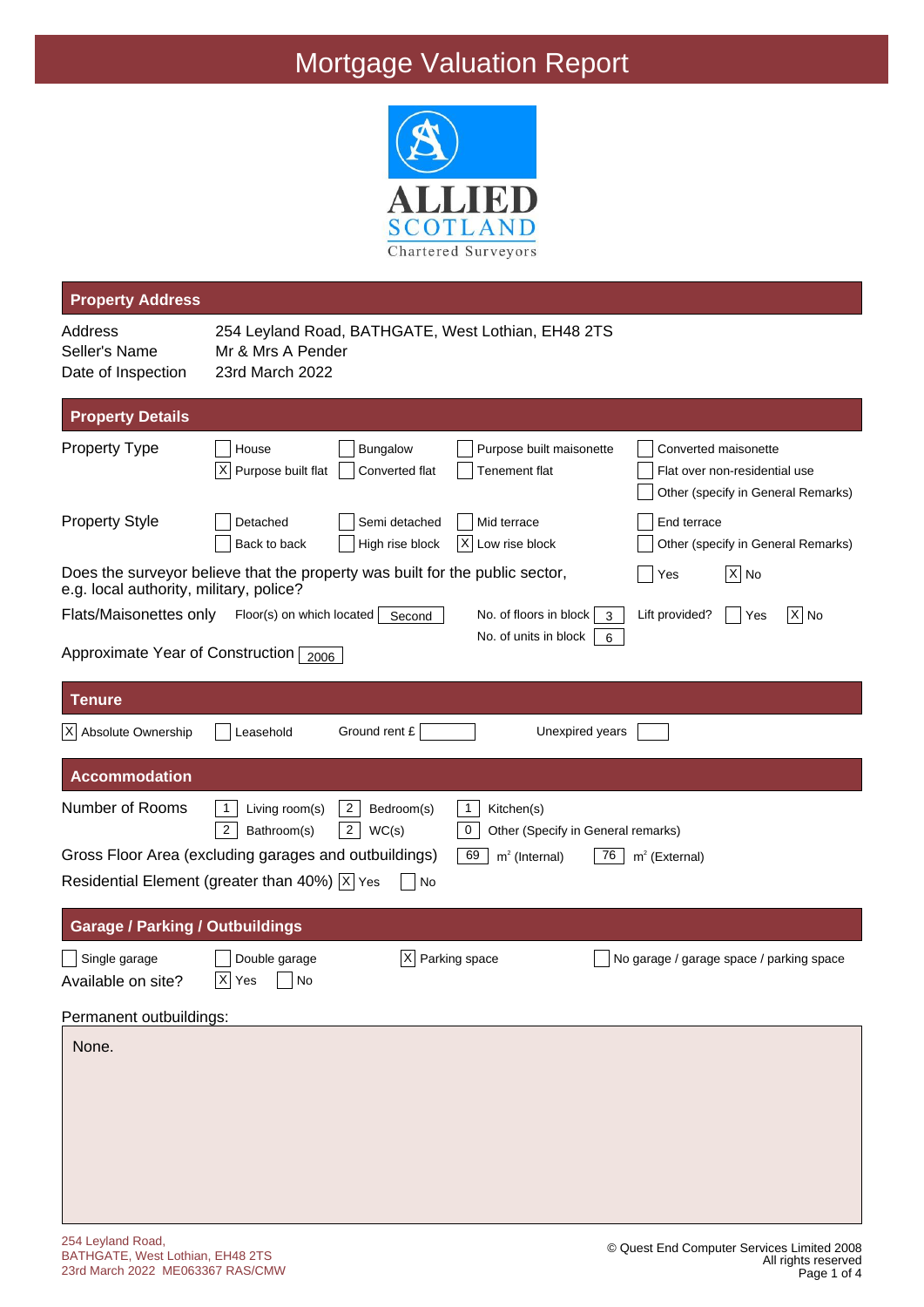| <b>Construction</b>                                                                                                                                   |                  |                                |                                          |                                            |                         |                                |         |                            |                                       |
|-------------------------------------------------------------------------------------------------------------------------------------------------------|------------------|--------------------------------|------------------------------------------|--------------------------------------------|-------------------------|--------------------------------|---------|----------------------------|---------------------------------------|
| Walls                                                                                                                                                 | <b>Brick</b>     | Stone                          |                                          | Concrete                                   | X                       | Timber frame                   |         |                            | Other (specify in General Remarks)    |
| Roof                                                                                                                                                  | $\times$<br>Tile | Slate                          |                                          | Asphalt                                    | Felt                    |                                |         |                            | Other (specify in General Remarks)    |
| <b>Special Risks</b>                                                                                                                                  |                  |                                |                                          |                                            |                         |                                |         |                            |                                       |
| Has the property suffered structural movement?                                                                                                        |                  |                                |                                          |                                            |                         |                                |         | Yes                        | $ X $ No                              |
| If Yes, is this recent or progressive?                                                                                                                |                  |                                |                                          |                                            |                         |                                |         | Yes                        | No                                    |
| Is there evidence, history, or reason to anticipate subsidence, heave, landslip or flood in the<br>immediate vicinity?                                |                  |                                |                                          |                                            |                         |                                |         | Yes                        | $X $ No                               |
| If Yes to any of the above, provide details in General Remarks.                                                                                       |                  |                                |                                          |                                            |                         |                                |         |                            |                                       |
| <b>Service Connection</b>                                                                                                                             |                  |                                |                                          |                                            |                         |                                |         |                            |                                       |
| Based on visual inspection only. If any services appear to be non-mains, please comment on the type and location<br>of the supply in General Remarks. |                  |                                |                                          |                                            |                         |                                |         |                            |                                       |
| Drainage                                                                                                                                              | X Mains          | Private                        | None                                     |                                            |                         | Water                          | X Mains | Private                    | None                                  |
| Electricity                                                                                                                                           | $ X $ Mains      | Private                        | None                                     |                                            |                         | Gas                            | X Mains | Private                    | None                                  |
| <b>Central Heating</b>                                                                                                                                | $ X $ Yes        | Partial                        | None                                     |                                            |                         |                                |         |                            |                                       |
| <b>Brief description of Central Heating:</b>                                                                                                          |                  |                                |                                          |                                            |                         |                                |         |                            |                                       |
|                                                                                                                                                       |                  |                                |                                          |                                            |                         |                                |         |                            |                                       |
|                                                                                                                                                       |                  |                                |                                          |                                            |                         |                                |         |                            |                                       |
| <b>Site</b>                                                                                                                                           |                  |                                |                                          |                                            |                         |                                |         |                            |                                       |
| Apparent legal issues to be verified by the conveyancer. Please provide a brief description in General Remarks.                                       |                  |                                |                                          |                                            |                         |                                |         |                            |                                       |
| Rights of way                                                                                                                                         |                  | Shared drives / access         |                                          | Garage or other amenities on separate site |                         |                                |         | Shared service connections |                                       |
| Ill-defined boundaries                                                                                                                                |                  |                                | Agricultural land included with property |                                            |                         |                                |         |                            | X  Other (specify in General Remarks) |
| <b>Location</b>                                                                                                                                       |                  |                                |                                          |                                            |                         |                                |         |                            |                                       |
| <b>Residential suburb</b>                                                                                                                             | X                | Residential within town / city |                                          |                                            |                         | Mixed residential / commercial |         | Mainly commercial          |                                       |
| Commuter village                                                                                                                                      |                  | Remote village                 |                                          |                                            | Isolated rural property |                                |         |                            | Other (specify in General Remarks)    |
| <b>Planning Issues</b>                                                                                                                                |                  |                                |                                          |                                            |                         |                                |         |                            |                                       |
| Has the property been extended / converted / altered?                                                                                                 |                  |                                |                                          | Yes                                        | $ X $ No                |                                |         |                            |                                       |
| If Yes provide details in General Remarks.                                                                                                            |                  |                                |                                          |                                            |                         |                                |         |                            |                                       |
| <b>Roads</b>                                                                                                                                          |                  |                                |                                          |                                            |                         |                                |         |                            |                                       |
| X Made up road                                                                                                                                        | Unmade road      |                                | Partly completed new road                |                                            |                         | Pedestrian access only         |         | Adopted                    | Unadopted                             |
|                                                                                                                                                       |                  |                                |                                          |                                            |                         |                                |         |                            |                                       |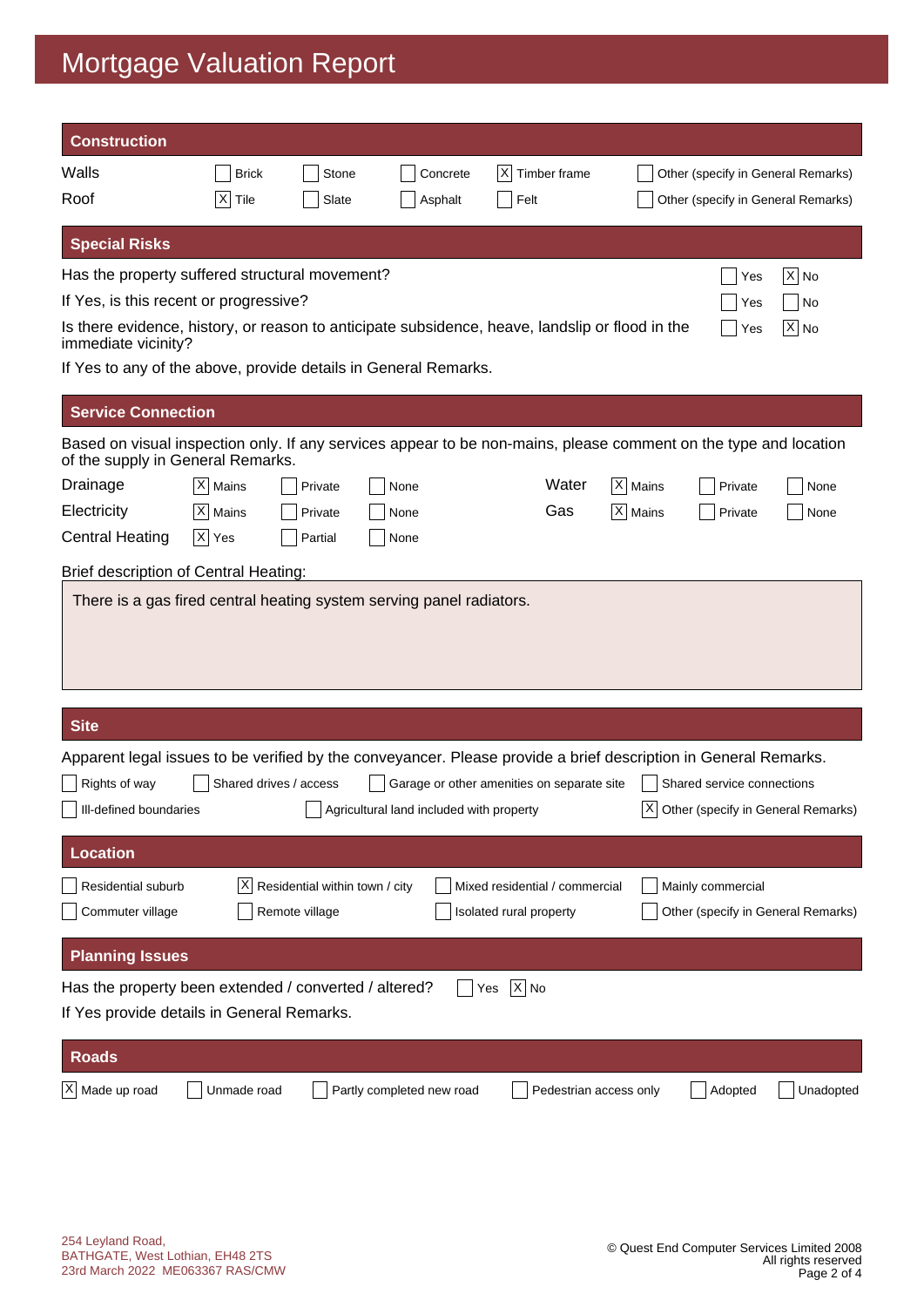#### **General Remarks**

The property is situated within an established residential area of similar and larger properties to the immediate south of Bathgate town centre. All the usual facilities and amenities are available locally and there is a regular public transport service to neighbouring communities and to the nearby cities of Edinburgh and Glasgow.

The property was found to be in a condition consistent with age and construction. Minor defects were noted but these are capable of remedy in the course of routine maintenance.

It is understood that factoring charge is raised in respect of the upkeep of common areas and that this charge may include buildings insurance.

The property has been constructed in the relatively recent past and it is presumed that full certification will have been obtained in this respect.

Access rights and maintenance liability should be confirmed.

#### **Essential Repairs**

| None.                                 |                               |                   |          |
|---------------------------------------|-------------------------------|-------------------|----------|
|                                       |                               |                   |          |
|                                       |                               |                   |          |
|                                       |                               |                   |          |
|                                       |                               |                   |          |
|                                       |                               |                   |          |
|                                       |                               |                   |          |
|                                       |                               |                   |          |
| Estimated cost of essential repairs £ | Retention recommended?<br>Yes | $\overline{X}$ No | Amount £ |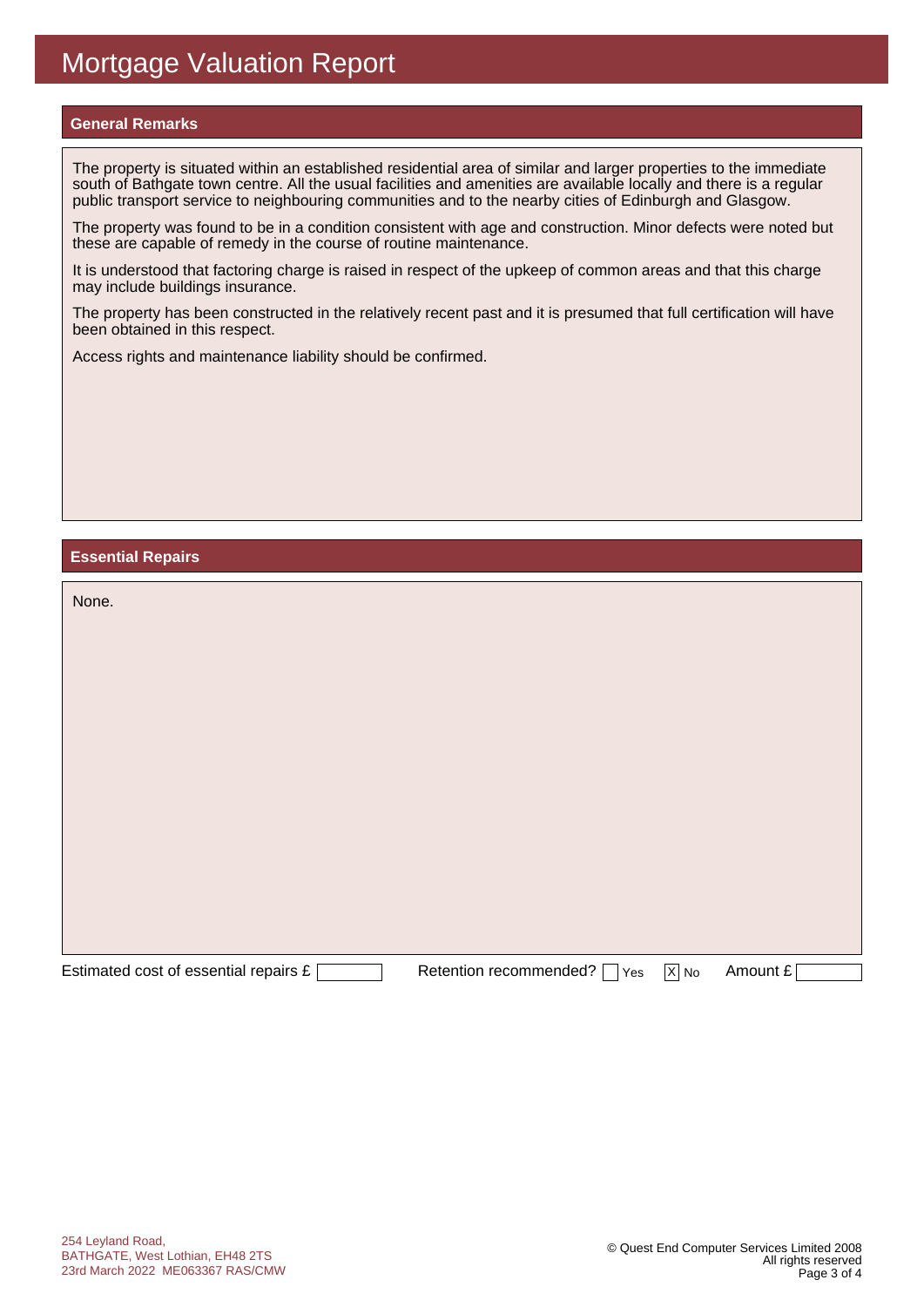#### **Comment on Mortgageability**

The property is of a type, for which, in normal marketing conditions, there is a steady demand. The property is considered to form adequate loan security, subject to individual lenders criteria.

| <b>Valuations</b>                                                                                                                         |                   |
|-------------------------------------------------------------------------------------------------------------------------------------------|-------------------|
| Market value in present condition                                                                                                         | 135,000           |
| Market value on completion of essential repairs                                                                                           |                   |
| Insurance reinstatement value<br>(to include the cost of total rebuilding, site clearance, professional fees, ancillary charges plus VAT) | £<br>210,000      |
| Is a reinspection necessary?                                                                                                              | ΙX<br>l No<br>Yes |
| <b>Buy To Let Cases</b>                                                                                                                   |                   |
| What is the reasonable range of monthly rental income for the property assuming a letting on a 6<br>month Short Assured Tenancy basis?    |                   |
| Is the property in an area where there is a steady demand for rented accommodation of this type?                                          | No<br>Yes         |
| <b>Declaration</b>                                                                                                                        |                   |

| Signed                      | Security Print Code [584009 = 8722 ]<br>Electronically signed by:- |
|-----------------------------|--------------------------------------------------------------------|
| Surveyor's name             | R A Smith                                                          |
| Professional qualifications | <b>BSc MRICS IRRV</b>                                              |
| Company name                | <b>Allied Surveyors Scotland</b>                                   |
| Address                     | 66 South Bridge Street, Bathgate, EH48 1TL                         |
| Telephone                   | 01506 631 717                                                      |
| Fax                         | 01506 633 591                                                      |
| Report date                 | 24th March 2022                                                    |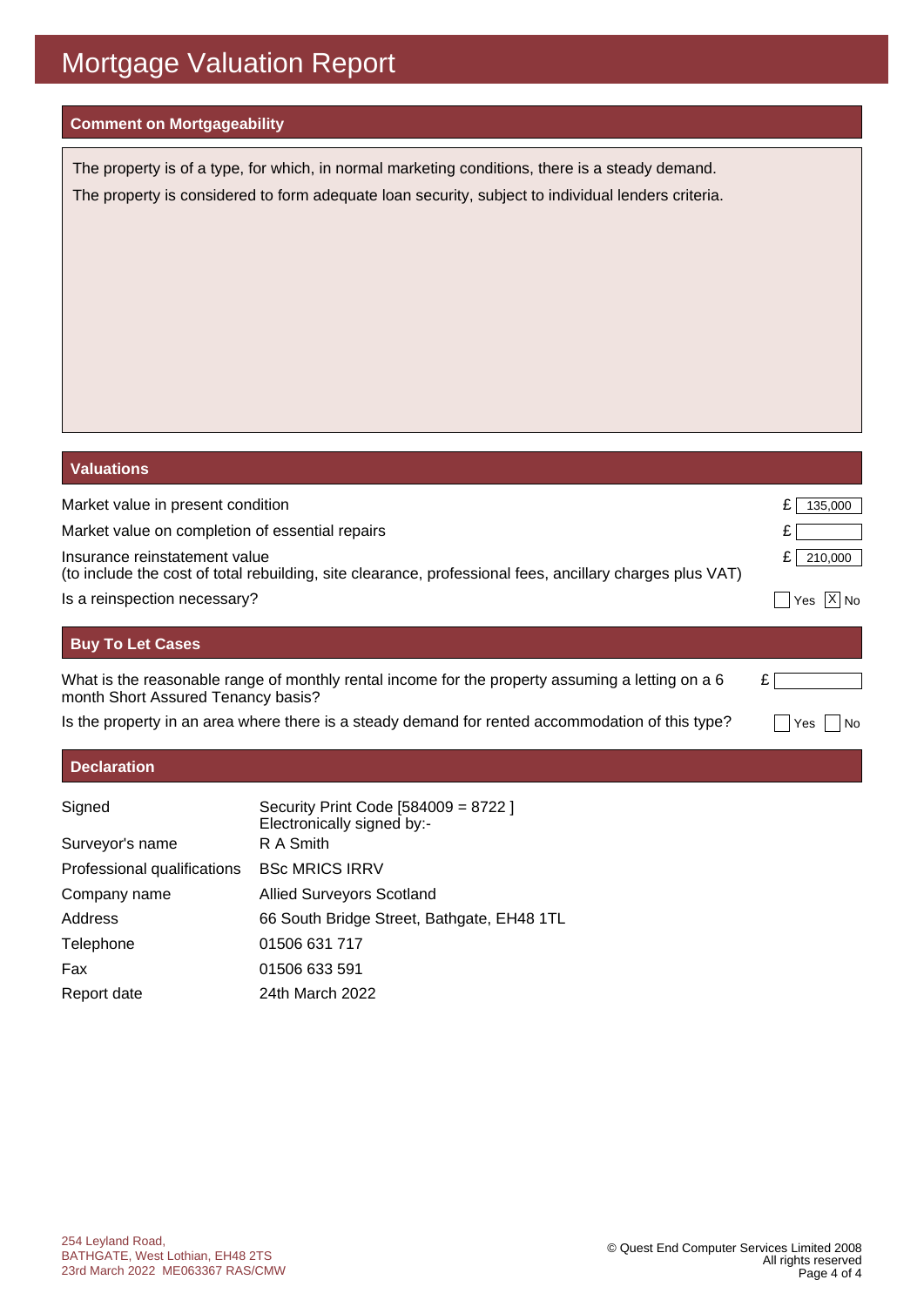### **Energy Performance Certificate (EPC)**

# **Scotland**

#### **Dwellings**

#### **254 LEYLAND ROAD, BATHGATE, EH48 2TS**

| <b>Dwelling type:</b>            | Top-floor flat               |
|----------------------------------|------------------------------|
| Date of assessment:              | 23 March 2022                |
| Date of certificate:             | 23 March 2022                |
| Total floor area:                | 69 m <sup>2</sup>            |
| <b>Primary Energy Indicator:</b> | 154 kWh/m <sup>2</sup> /year |

**Type of assessment:** RdSAP, existing dwelling **Approved Organisation:** Elmhurst

**Reference number:** 3100-8775-0922-1022-1723 **Main heating and fuel:** Boiler and radiators, mains gas

#### **You can use this document to:**

#### • **Compare current ratings of properties to see which are more energy efficient and environmentally friendly**

#### **Estimated energy costs for your home for 3 years\* £1,518**

the sed upon the cost of energy for heating, hot water, lighting and ventilation, calculated using standard assumptions





#### **Energy Efficiency Rating**

This graph shows the current efficiency of your home, taking into account both energy efficiency and fuel costs. The higher this rating, the lower your fuel bills are likely to be.

Your current rating is **band C (78)**. The average rating for EPCs in Scotland is **band D (61).**

The potential rating shows the effect of undertaking all of the improvement measures listed within your recommendations report.

#### **Environmental Impact (CO2) Rating**

This graph shows the effect of your home on the environment in terms of carbon dioxide  $(CO<sub>2</sub>)$ emissions. The higher the rating, the less impact it has on the environment.

Your current rating is **band C (80)**. The average rating for EPCs in Scotland is **band D (59).**

The potential rating shows the effect of undertaking all of the improvement measures listed within your recommendations report.

#### **Top actions you can take to save money and make your home more efficient**

There are currently no improvement measures recommended for your home.

To find out more about the recommended measures and other actions you could take today to stop wasting energy and money, visit greenerscotland.org or contact Home Energy Scotland on 0808 808 2282.

**THIS PAGE IS THE ENERGY PERFORMANCE CERTIFICATE WHICH MUST BE AFFIXED TO THE DWELLING AND NOT BE REMOVED UNLESS IT IS REPLACED WITH AN UPDATED CERTIFICATE**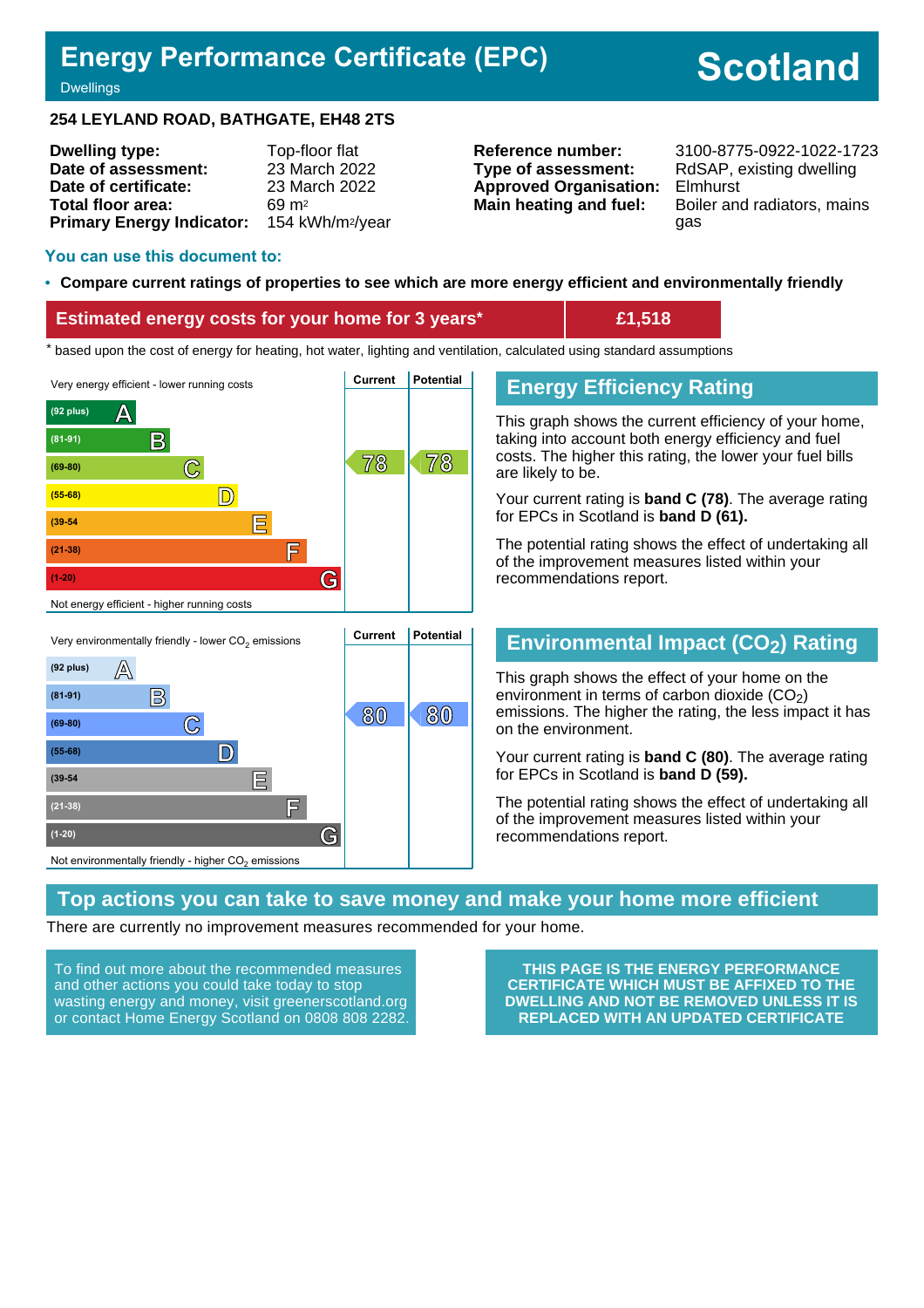#### **Summary of the energy performance related features of this home**

This table sets out the results of the survey which lists the current energy-related features of this home. Each element is assessed by the national calculation methodology; 1 star = very poor (least efficient), 2 stars = poor, 3 stars = average, 4 stars = good and 5 stars = very good (most efficient). The assessment does not take into consideration the condition of an element and how well it is working. 'Assumed' means that the insulation could not be inspected and an assumption has been made in the methodology, based on age and type of construction.

| <b>Element</b>        | <b>Description</b>                                                                        | <b>Energy Efficiency</b> | Environmental  |
|-----------------------|-------------------------------------------------------------------------------------------|--------------------------|----------------|
| Walls                 | Timber frame, as built, insulated (assumed)<br>Solid brick, as built, insulated (assumed) | ★★★★☆<br>*****           | ★★★★☆<br>★★★★★ |
| Roof                  | Pitched, 270 mm loft insulation                                                           | ★★★★☆                    | ★★★★☆          |
| Floor                 | (another dwelling below)                                                                  |                          |                |
| <b>Windows</b>        | Fully double glazed                                                                       | ★★★★☆                    | ★★★★☆          |
| Main heating          | Boiler and radiators, mains gas                                                           | ★★★★☆                    | ★★★★☆          |
| Main heating controls | Programmer, room thermostat and TRVs                                                      | ★★★★☆                    | ★★★★☆          |
| Secondary heating     | Room heaters, electric                                                                    |                          |                |
| Hot water             | From main system                                                                          | ★★★★☆                    | ★★★★☆          |
| Lighting              | Low energy lighting in all fixed outlets                                                  | *****                    | *****          |

#### **The energy efficiency rating of your home**

Your Energy Efficiency Rating is calculated using the standard UK methodology, RdSAP. This calculates energy used for heating, hot water, lighting and ventilation and then applies fuel costs to that energy use to give an overall rating for your home. The rating is given on a scale of 1 to 100. Other than the cost of fuel for electrical appliances and for cooking, a building with a rating of 100 would cost almost nothing to run.

As we all use our homes in different ways, the energy rating is calculated using standard occupancy assumptions which may be different from the way you use it. The rating also uses national weather information to allow comparison between buildings in different parts of Scotland. However, to make information more relevant to your home, local weather data is used to calculate your energy use,  $CO<sub>2</sub>$  emissions, running costs and the savings possible from making improvements.

#### **The impact of your home on the environment**

One of the biggest contributors to global warming is carbon dioxide. The energy we use for heating, lighting and power in our homes produces over a quarter of the UK's carbon dioxide emissions. Different fuels produce different amounts of carbon dioxide for every kilowatt hour (kWh) of energy used. The Environmental Impact Rating of your home is calculated by applying these 'carbon factors' for the fuels you use to your overall energy use.

The calculated emissions for your home are 27 kg  $CO<sub>2</sub>/m<sup>2</sup>/yr$ .

The average Scottish household produces about 6 tonnes of carbon dioxide every year. Based on this assessment, heating and lighting this home currently produces approximately 1.9 tonnes of carbon dioxide every year. You could reduce emissions by switching to renewable energy sources.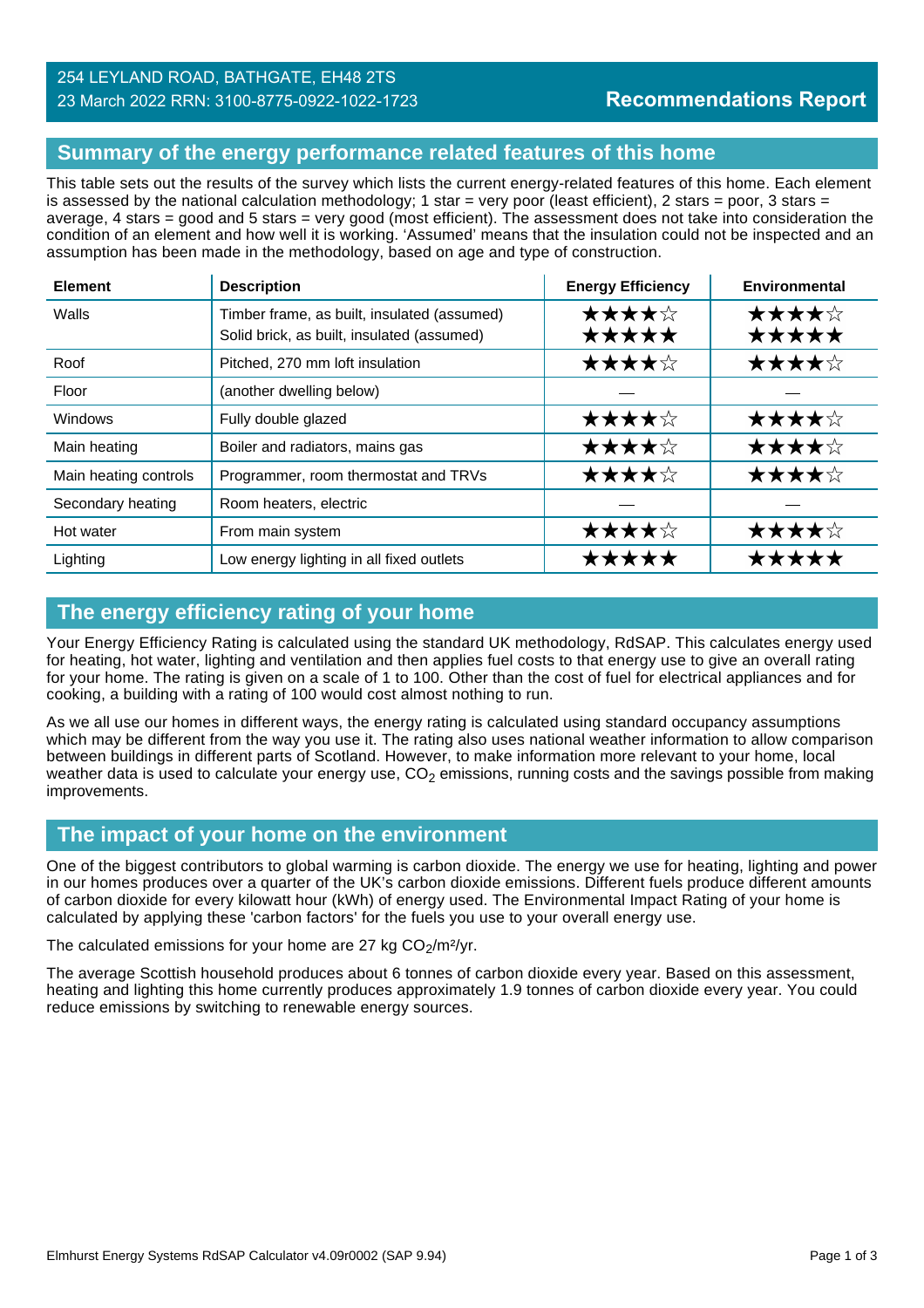#### 254 LEYLAND ROAD, BATHGATE, EH48 2TS 23 March 2022 RRN: 3100-8775-0922-1022-1723

### **Recommendations Report**

| <b>Estimated energy costs for this home</b> |                             |                               |                                 |  |  |
|---------------------------------------------|-----------------------------|-------------------------------|---------------------------------|--|--|
|                                             | <b>Current energy costs</b> | <b>Potential energy costs</b> | <b>Potential future savings</b> |  |  |
| <b>Heating</b>                              | £1,056 over 3 years         | £1,056 over 3 years           |                                 |  |  |
| <b>Hot water</b>                            | £264 over 3 years           | E264 over 3 years             |                                 |  |  |
| Lighting                                    | £198 over 3 years           | £198 over 3 years             | Not applicable                  |  |  |
|                                             | Totals $£1,518$             | £1,518                        |                                 |  |  |

These figures show how much the average household would spend in this property for heating, lighting and hot water. This excludes energy use for running appliances such as TVs, computers and cookers, and the benefits of any electricity generated by this home (for example, from photovoltaic panels). The potential savings in energy costs show the effect of undertaking all of the recommended measures listed below.

**Recommendations for improvement**

None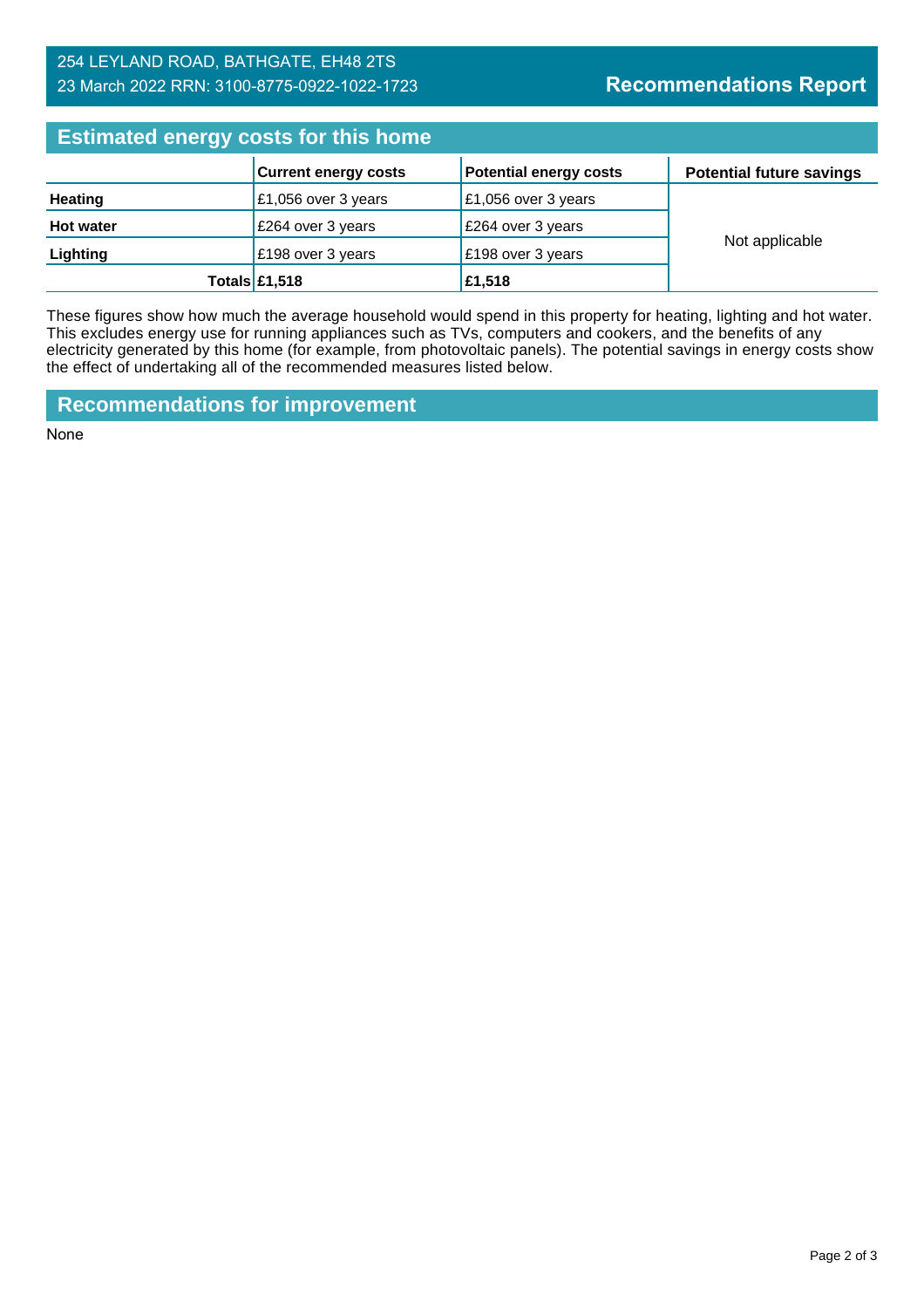#### 254 LEYLAND ROAD, BATHGATE, EH48 2TS 23 March 2022 RRN: 3100-8775-0922-1022-1723

#### **Low and zero carbon energy sources**

Low and zero carbon (LZC) energy sources are sources of energy that release either very little or no carbon dioxide into the atmosphere when they are used. Installing these sources may help reduce energy bills as well as cutting carbon.

**LZC energy sources present:** There are none provided for this home

#### **Your home's heat demand**

You could receive Renewable Heat Incentive (RHI) payments and help reduce carbon emissions by replacing your existing heating system with one that generates renewable heat and, where appropriate, having your loft insulated and cavity walls filled. The estimated energy required for space and water heating will form the basis of the payments. For more information go to www.energysavingtrust.org.uk/scotland/rhi.

| <b>Heat demand</b>           | <b>Existing dwelling</b> | Impact of loft<br>insulation | Impact of cavity<br>wall insulation | Impact of solid wall<br>insulation |
|------------------------------|--------------------------|------------------------------|-------------------------------------|------------------------------------|
| Space heating (kWh per year) | 4.040                    | N/A                          | N/A                                 | N/A                                |
| Water heating (kWh per year) | 2.044                    |                              |                                     |                                    |

#### **About this document**

This Recommendations Report and the accompanying Energy Performance Certificate are valid for a maximum of ten years. These documents cease to be valid where superseded by a more recent assessment of the same building carried out by a member of an Approved Organisation.

The Energy Performance Certificate and this Recommendations Report for this building were produced following an energy assessment undertaken by an assessor accredited by Elmhurst (www.elmhurstenergy.co.uk), an Approved Organisation Appointed by Scottish Ministers. The certificate has been produced under the Energy Performance of Buildings (Scotland) Regulations 2008 from data lodged to the Scottish EPC register. You can verify the validity of this document by visiting www.scottishepcregister.org.uk and entering the report reference number (RRN) printed at the top of this page.

| Assessor's name:            | Mr. Robert Smith                              |
|-----------------------------|-----------------------------------------------|
| Assessor membership number: | EES/008344                                    |
| Company name/trading name:  | Allied Surveyors Scotland Plc                 |
| Address:                    | 22-24 Walker Street                           |
|                             | Edinburgh                                     |
|                             | EH <sub>3</sub> 7HR                           |
| Phone number:               | 01312266518                                   |
| Email address:              | edinburgh.central@alliedsurveyorsscotland.com |
| Related party disclosure:   | No related party                              |

If you have any concerns regarding the content of this report or the service provided by your assessor you should in the first instance raise these matters with your assessor and with the Approved Organisation to which they belong. All Approved Organisations are required to publish their complaints and disciplinary procedures and details can be found online at the web address given above.

#### **Use of this energy performance information**

Once lodged by your EPC assessor, this Energy Performance Certificate and Recommendations Report are available to view online at www.scottishepcregister.org.uk, with the facility to search for any single record by entering the property address. This gives everyone access to any current, valid EPC except where a property has a Green Deal Plan, in which case the report reference number (RRN) must first be provided. The energy performance data in these documents, together with other building information gathered during the assessment is held on the Scottish EPC Register and is available to authorised recipients, including organisations delivering energy efficiency and carbon reduction initiatives on behalf of the Scottish and UK governments. A range of data from all assessments undertaken in Scotland is also published periodically by the Scottish Government. Further information on these matters and on Energy Performance Certificates in general, can be found at www.gov.scot/epc.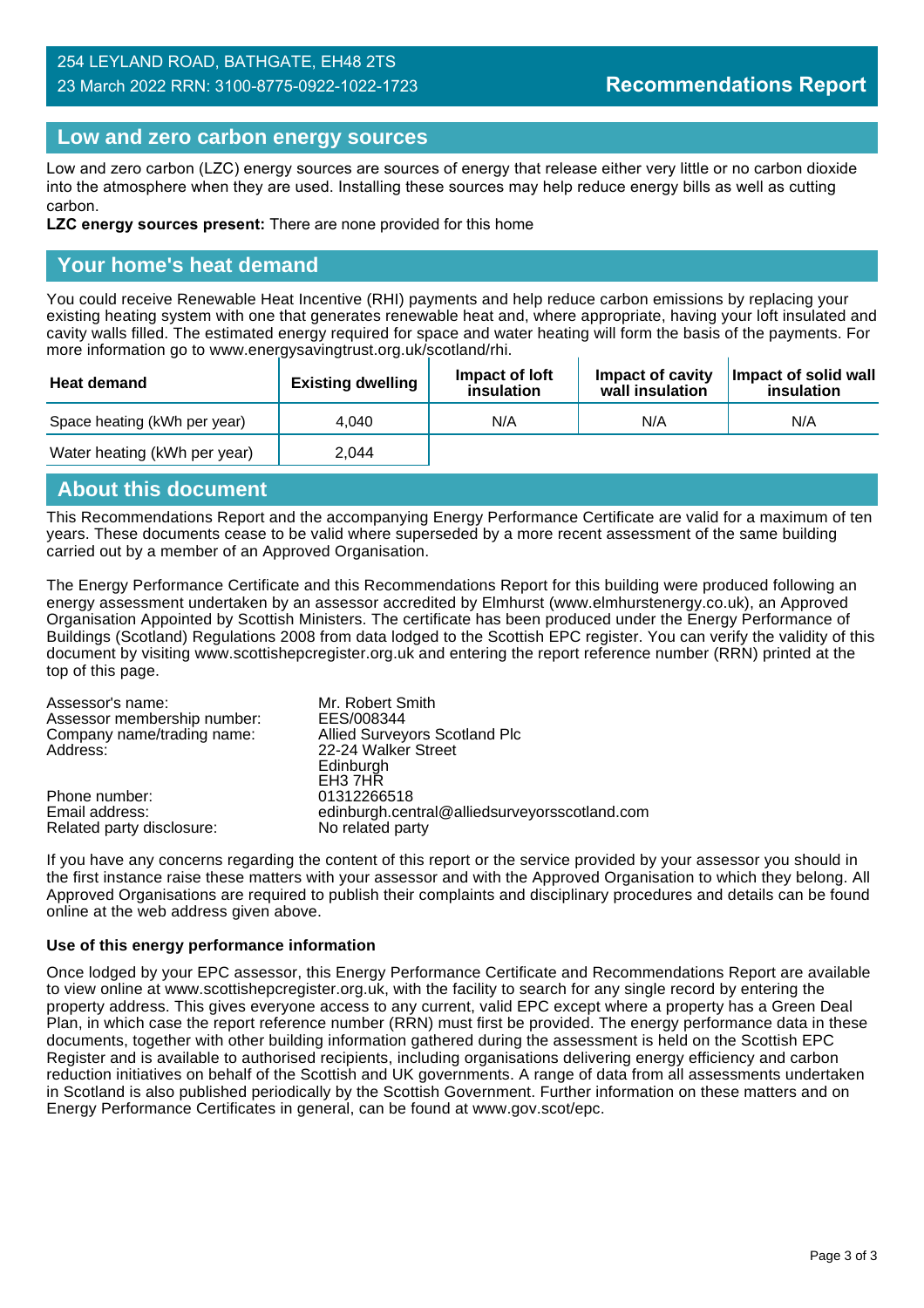# Property **Questionnaire**

| SELLER(S): | <b>Andrew and Linda Pender</b> |
|------------|--------------------------------|
|            |                                |
|            |                                |
|            |                                |

| COMPLETION DATE OF<br>PROPERTY QUESTIONNAIRE: | 23 March 2022 |
|-----------------------------------------------|---------------|
|                                               |               |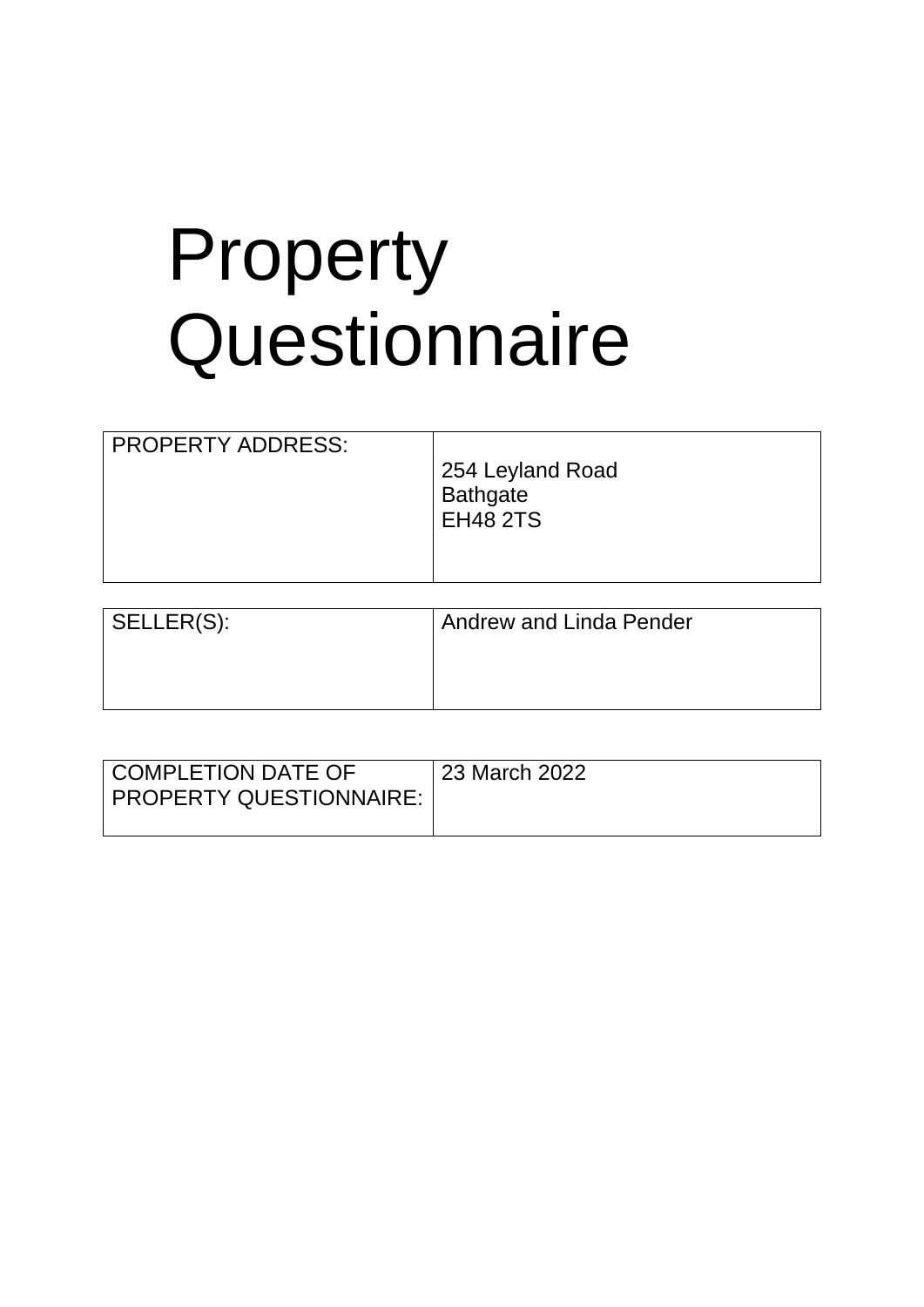### **PROPERTY QUESTIONNAIRE**

### **NOTE FOR SELLERS**

- **Please complete this form carefully. It is important that your answers are correct.**
- **The information in your answers will help ensure that the sale of your house goes smoothly. Please answer each question with as much detailed information as you can.**
- **If anything changes after you fill in this questionnaire but before the Date of Entry for the sale of your house, tell your solicitor or estate agent immediately.**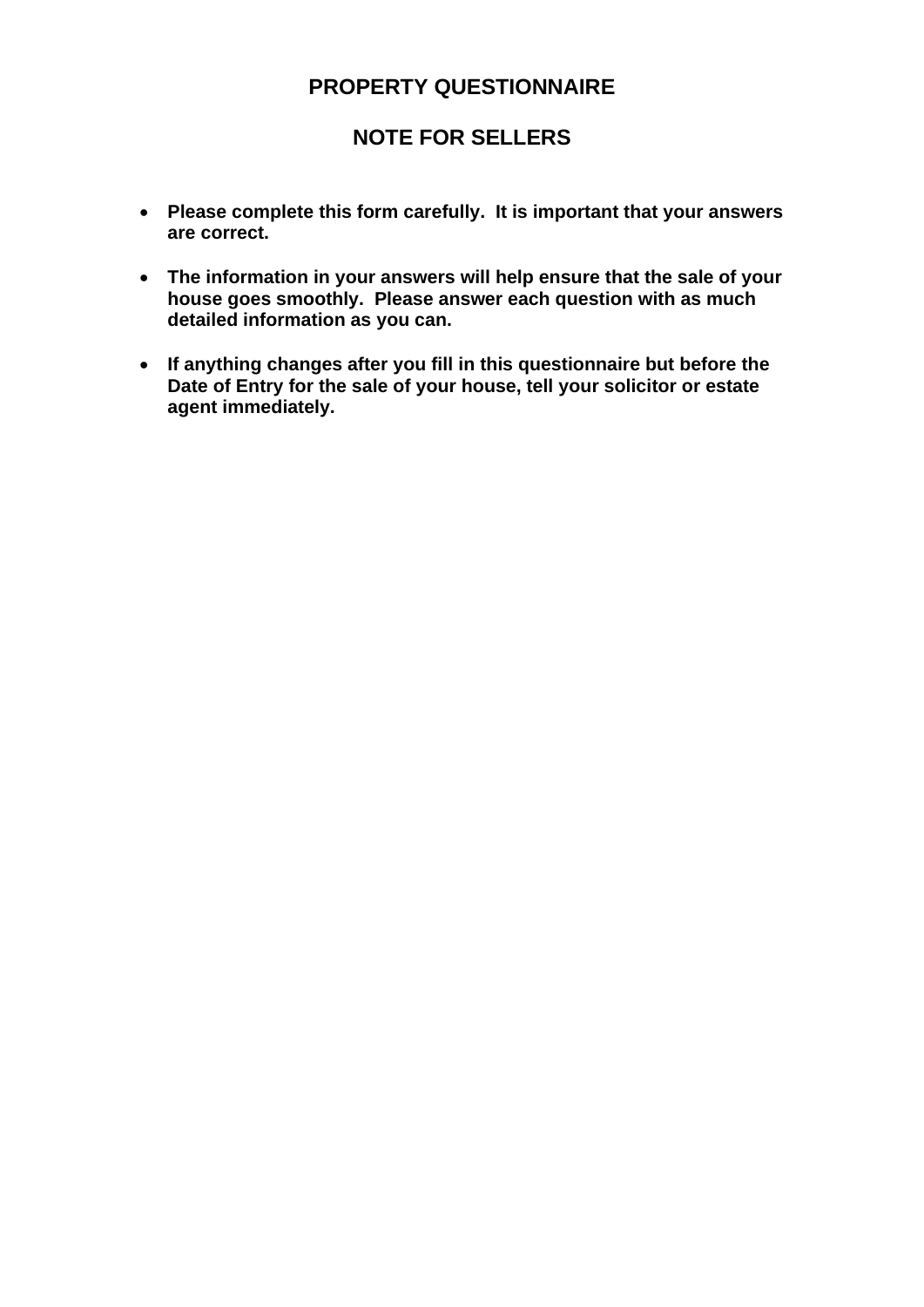### **PROPERTY QUESTIONNAIRE**

**Information to be given to prospective buyer(s)**

| 1. | <b>Length of ownership</b>                              | 2008 |
|----|---------------------------------------------------------|------|
|    | How long have you owned the property?                   |      |
|    | 2. Council Tax                                          | C    |
|    | Which Council Tax band is your property in?             |      |
|    | A B C D E F G H                                         |      |
| 3. | <b>Parking</b>                                          |      |
|    | What are the arrangements for parking at your property? |      |
|    | (Please indicate all that apply)                        |      |
|    | Garage                                                  |      |
|    | • Allocated parking space                               |      |
|    | <b>Driveway</b>                                         |      |
|    | • Shared parking                                        |      |
|    | On street                                               |      |
|    | <b>Resident permit</b>                                  |      |
|    | Metered parking                                         |      |
|    | Other (please specify):                                 |      |
|    |                                                         |      |
|    |                                                         |      |
|    |                                                         |      |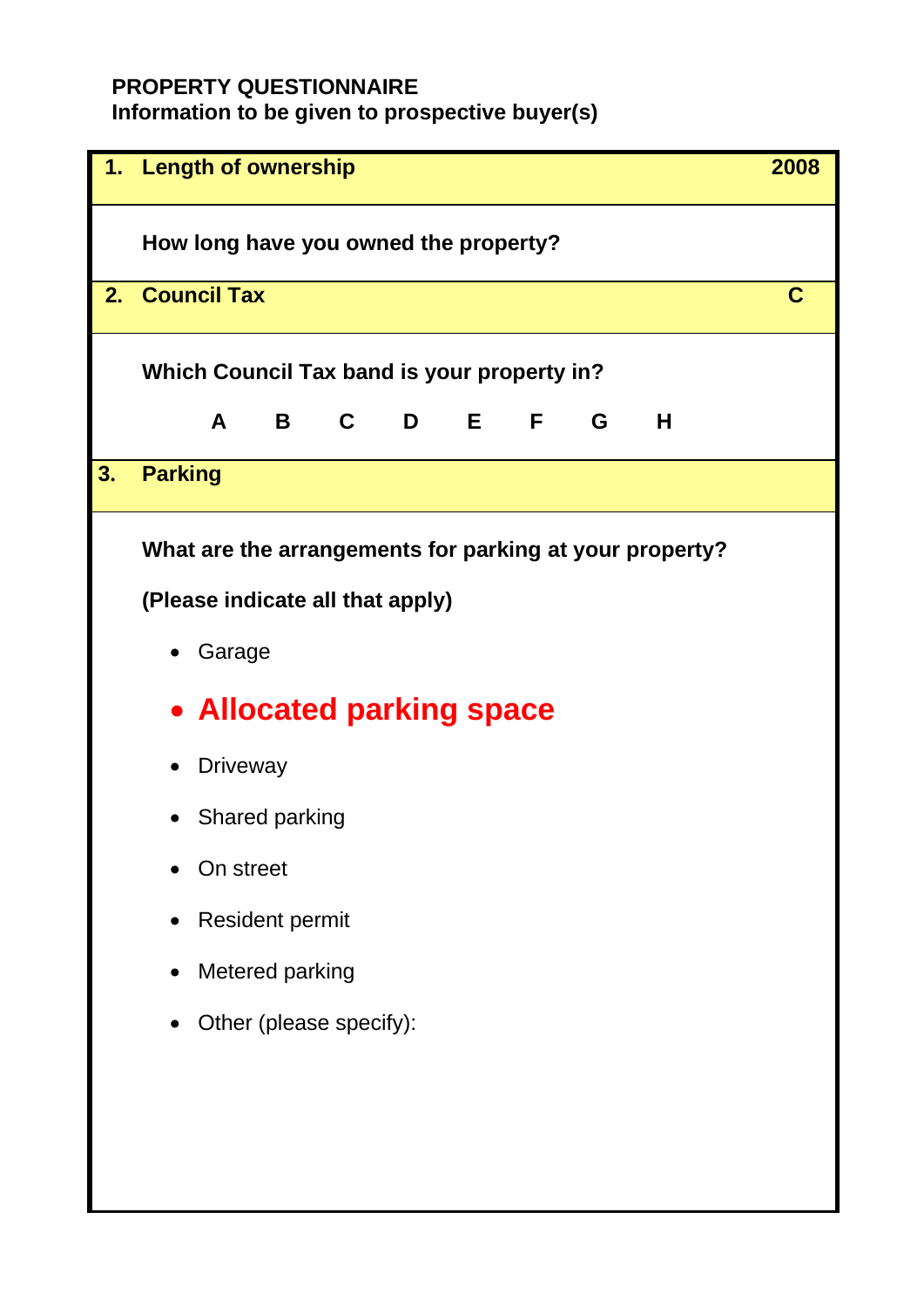| 4. | <b>Conservation Area</b>                                                                                                                                                                                                                                                               |           |
|----|----------------------------------------------------------------------------------------------------------------------------------------------------------------------------------------------------------------------------------------------------------------------------------------|-----------|
|    | Is your property in a designated Conservation Area (i.e.<br>an area of special architectural or historic interest, the<br>character or appearance of which it is desirable to<br>preserve or enhance)?                                                                                 | <b>No</b> |
| 5. | <b>Listed Buildings</b>                                                                                                                                                                                                                                                                |           |
|    | Is your property a Listed Building, or contained within<br>one (i.e. a building recognised and approved as being of<br>special architectural or historical interest)?                                                                                                                  | No        |
| 6. | Alterations / additions / extensions                                                                                                                                                                                                                                                   |           |
| a. | (i)<br>During your time in the property, have you carried<br>out any structural alterations, additions or<br>extensions (for example, provision of an extra<br>bath/shower room, toilet, or bedroom)?<br>If you have answered yes, please describe the changes<br>which you have made: | <b>No</b> |
|    | Did you obtain planning permission, building<br>(iii)<br>warrant, completion certificate and other consents<br>for this work?                                                                                                                                                          | N/A       |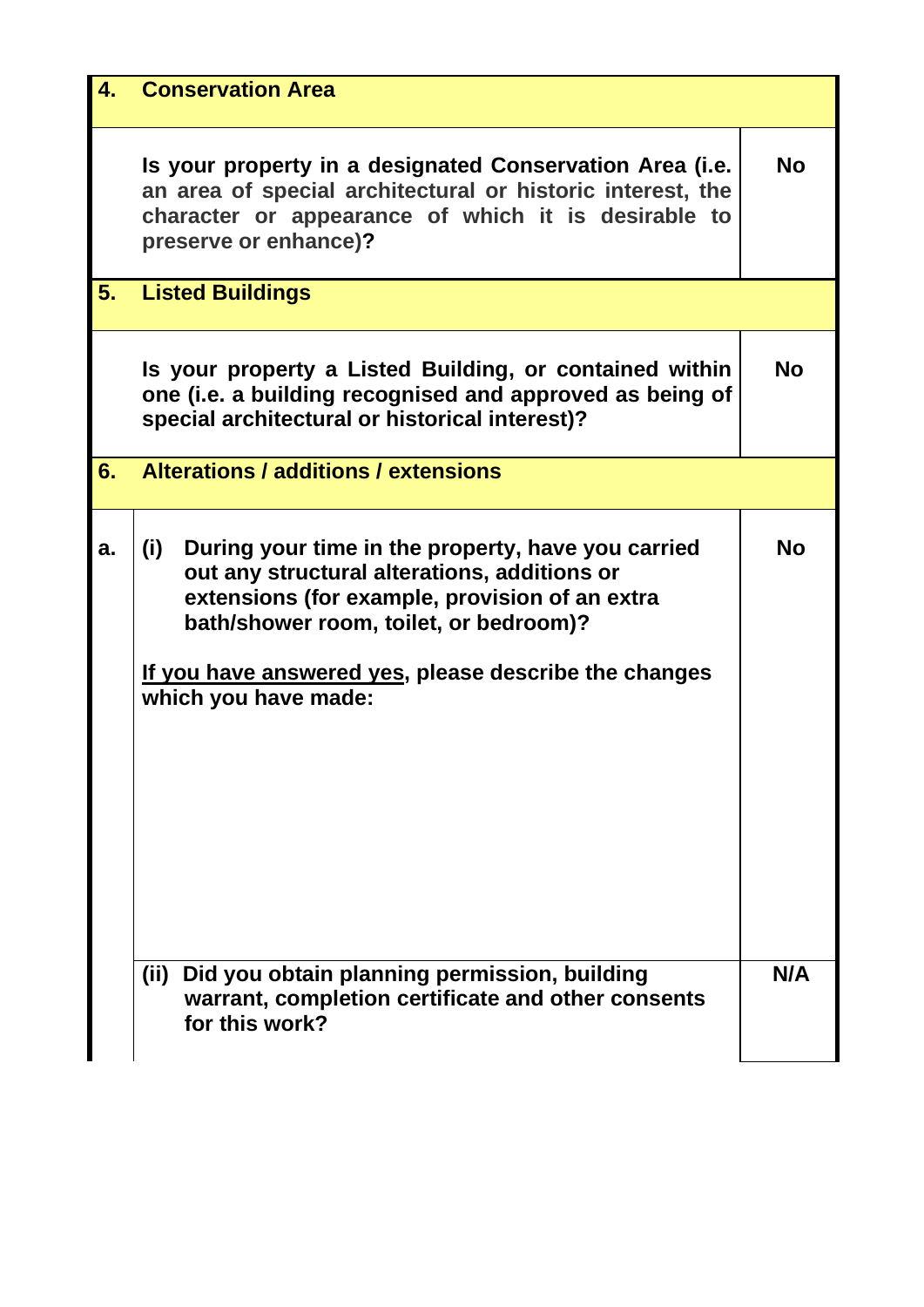|    | If you have answered yes, the relevant documents will be<br>needed by the purchaser and you should give them to<br>your solicitor as soon as possible for checking.<br>If you do not have the documents yourself, please note<br>below who has these documents and your solicitor or<br>estate agent can arrange to obtain them. |               |
|----|----------------------------------------------------------------------------------------------------------------------------------------------------------------------------------------------------------------------------------------------------------------------------------------------------------------------------------|---------------|
| b. | Have you had replacement windows, doors, patio doors<br>or double glazing installed in your property?<br><u>If you have answered yes</u> , please answer the three<br>questions below:                                                                                                                                           | <b>No</b>     |
|    | (i)<br>Were the replacements the same shape and type as<br>the ones you replaced?                                                                                                                                                                                                                                                | Yes/No        |
|    | (ii)<br>Did this work involve any changes to the window or<br>door openings?                                                                                                                                                                                                                                                     | <b>Yes/No</b> |
|    | (iii) Please describe the changes made to the windows<br>doors, or patio doors (with approximate dates when<br>the work was completed):                                                                                                                                                                                          |               |
|    | Please give any guarantees which you received for this<br>work to your solicitor or estate agent.                                                                                                                                                                                                                                |               |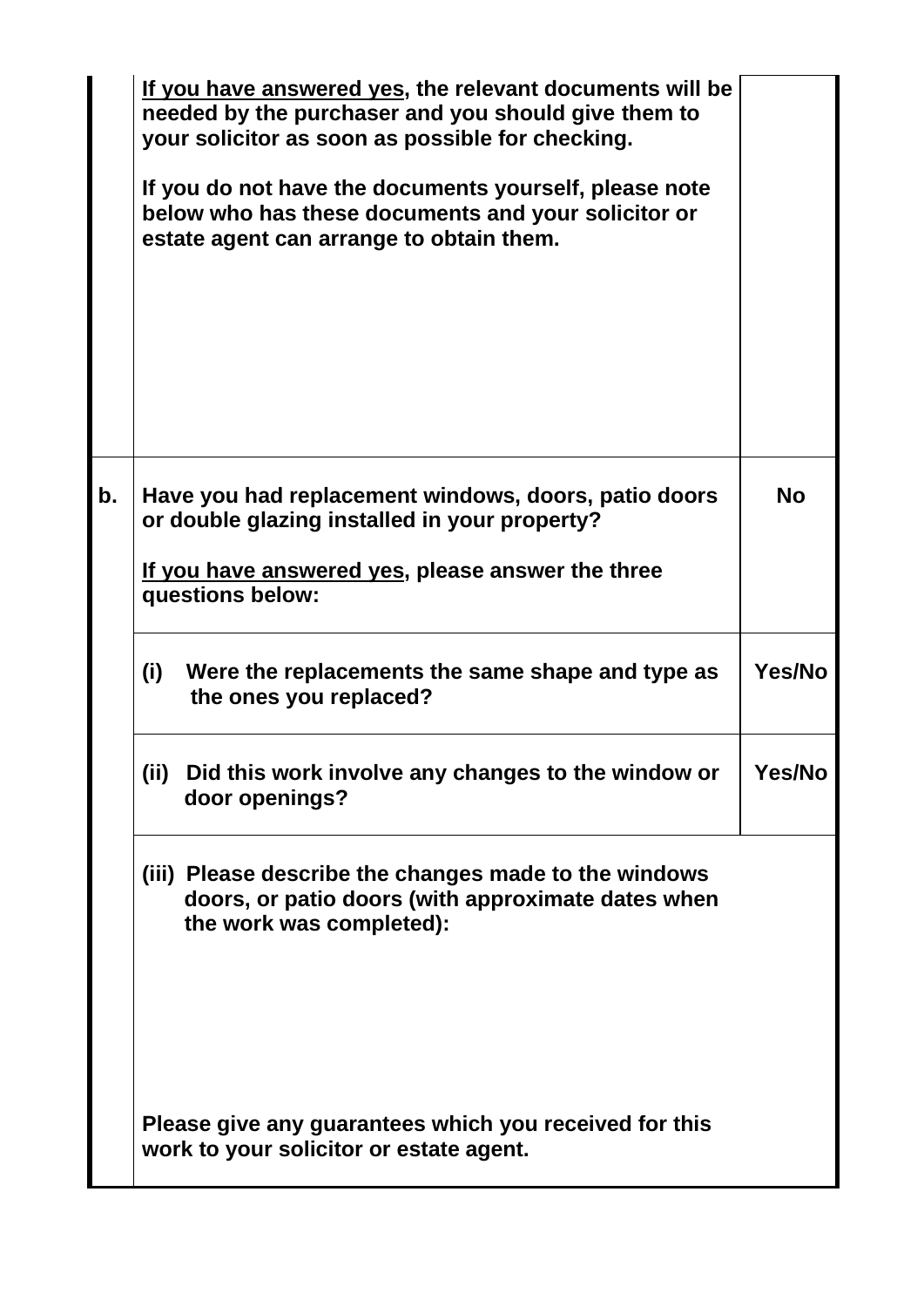| <b>7.</b>     | <b>Central heating</b>                                                                                                                                                                                                                                                                                                        |                                                                                                             |
|---------------|-------------------------------------------------------------------------------------------------------------------------------------------------------------------------------------------------------------------------------------------------------------------------------------------------------------------------------|-------------------------------------------------------------------------------------------------------------|
| a.            | Is there a central heating system in your property?<br>(Note: a partial central heating system is one which does<br>not heat all the main rooms of the property – the main<br>living room, the bedroom(s), the hall and the bathroom).<br><u>If you have answered yes/partial</u> – what kind of central<br>heating is there? | <b>Yes</b>                                                                                                  |
|               | (Examples: gas-fired, solid fuel, electric storage heating,<br>gas warm air.)                                                                                                                                                                                                                                                 | Gas<br><b>Fired</b>                                                                                         |
|               | If you have answered yes, please answer the 3<br>questions below:                                                                                                                                                                                                                                                             |                                                                                                             |
| $\mathbf b$ . | When was your central heating system or partial central 2019<br>heating system installed?                                                                                                                                                                                                                                     |                                                                                                             |
| C.            | Do you have a maintenance contract for the central<br>heating system?                                                                                                                                                                                                                                                         | No                                                                                                          |
|               | <u>If you have answered yes</u> , please give details of the<br>company with which you have a maintenance<br>agreement:                                                                                                                                                                                                       | <b>Boiler has</b><br>10 year<br>guarantee,<br>as long as<br>it is<br>serviced<br>annually<br>by<br>Weissman |
| d.            | When was your maintenance agreement last renewed?<br>(Please provide the month and year).                                                                                                                                                                                                                                     | Last<br><b>Service</b><br>July<br>2021                                                                      |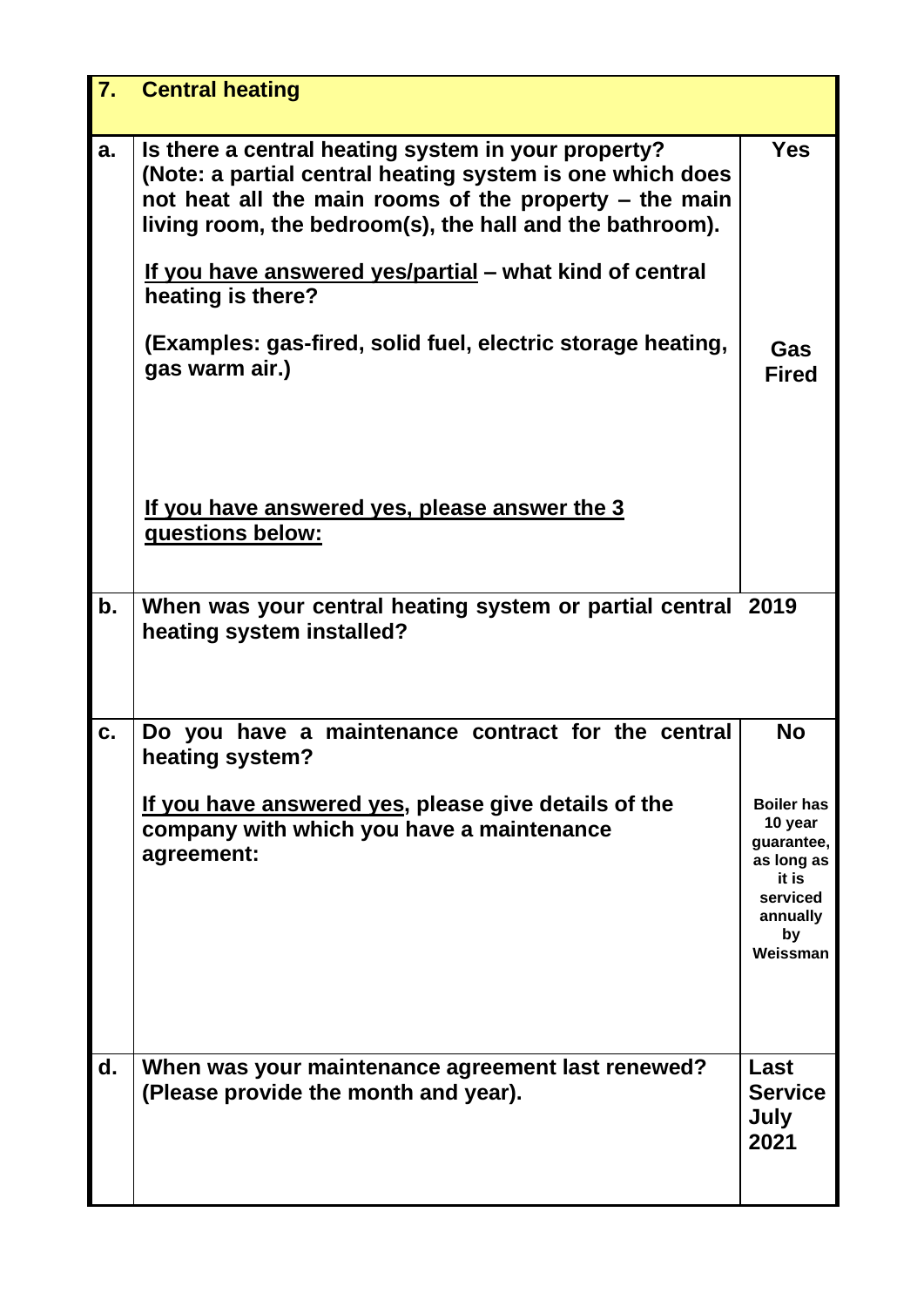| 8. | <b>Energy Performance Certificate</b>                                                                             |                  |                       |               |  |  |
|----|-------------------------------------------------------------------------------------------------------------------|------------------|-----------------------|---------------|--|--|
|    | Does your property have an Energy Performance<br>Certificate which is less than 10 years old?                     |                  |                       |               |  |  |
| 9. | <b>Issues that may have affected your property</b>                                                                |                  |                       |               |  |  |
| a. | Has there been any storm, flood, fire or other structural<br>damage to your property while you have owned it?     |                  |                       |               |  |  |
|    | If you have answered yes, is the damage the subject of<br>any outstanding insurance claim?                        |                  |                       | <b>Yes/No</b> |  |  |
| b. | Are you aware of the existence of asbestos in your<br>property?<br>If you have answered yes, please give details: |                  |                       |               |  |  |
|    | <b>10. Services</b>                                                                                               |                  |                       |               |  |  |
| a. | Please tick which services are connected to your<br>property and give details of the supplier:                    |                  |                       |               |  |  |
|    | <b>Services</b>                                                                                                   | <b>Connected</b> | <b>Supplier</b>       |               |  |  |
|    | Gas / liquid<br>petroleum gas                                                                                     | Yes              | <b>British Gas</b>    |               |  |  |
|    | Water mains /<br>private water supply                                                                             | <b>Yes</b>       | <b>Scottish Water</b> |               |  |  |
|    | <b>Electricity</b>                                                                                                | <b>Yes</b>       | <b>British Gas</b>    |               |  |  |
|    | <b>Mains drainage</b>                                                                                             | <b>Yes</b>       | <b>Scottish Water</b> |               |  |  |
|    | <b>Telephone</b>                                                                                                  | <b>Yes</b>       | <b>BT</b>             |               |  |  |
|    | <b>Cable TV / satellite</b>                                                                                       | <b>No</b>        |                       |               |  |  |
|    | <b>Broadband</b>                                                                                                  | <b>Yes</b>       | <b>BT</b>             |               |  |  |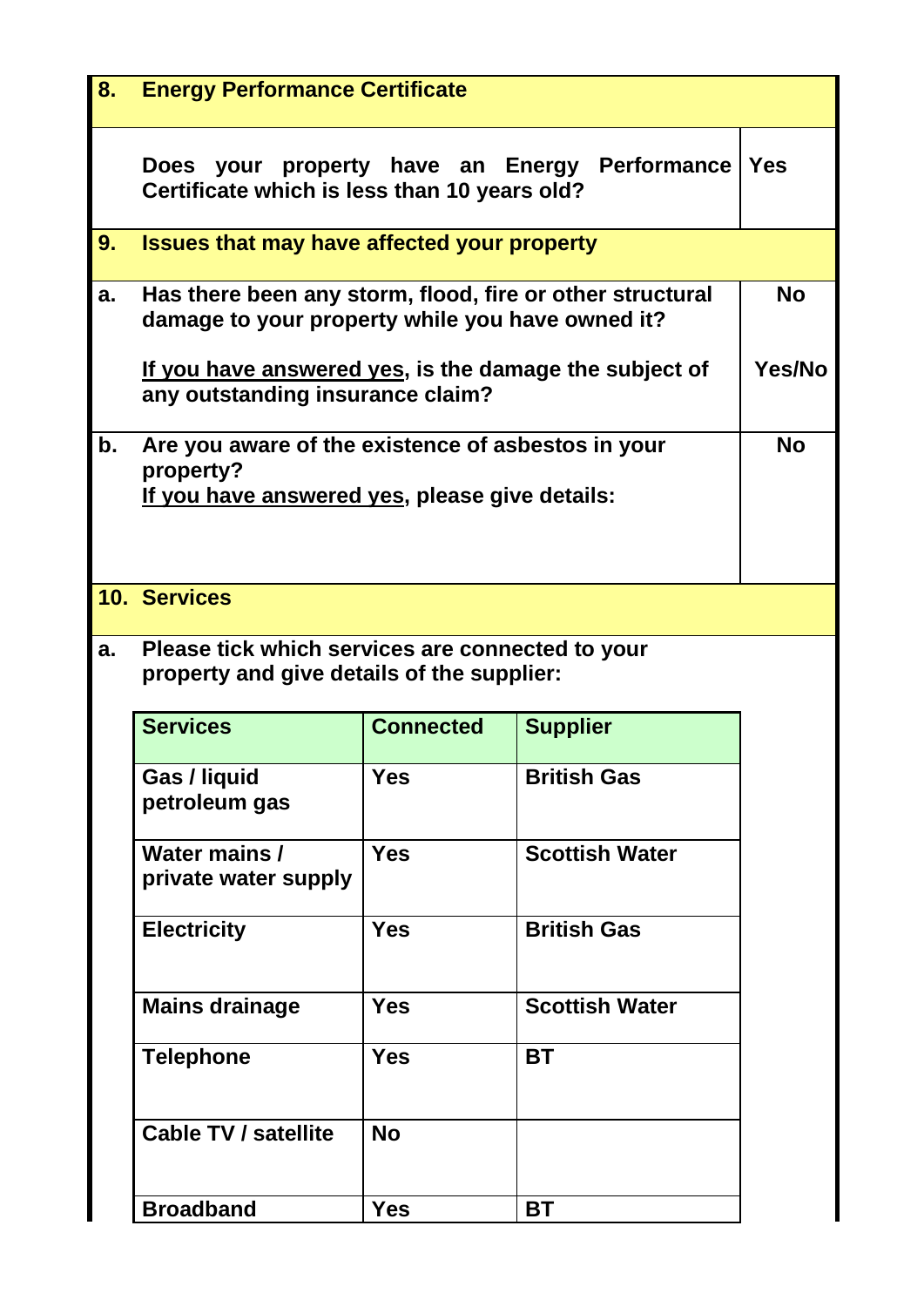| b. | Is there a septic tank system at your property?<br>If you have answered yes, please answer the two<br>questions below:                                                      | <b>No</b> |  |  |  |
|----|-----------------------------------------------------------------------------------------------------------------------------------------------------------------------------|-----------|--|--|--|
| C. | Do you have appropriate consents for the discharge<br>from your septic tank?                                                                                                |           |  |  |  |
| d. | Do you have a maintenance contract for your septic<br>tank?<br>If you have answered yes, please give details of the<br>company with which you have a maintenance contract:  | Yes/No    |  |  |  |
|    |                                                                                                                                                                             |           |  |  |  |
|    | 11. Responsibilities for Shared or Common Areas                                                                                                                             |           |  |  |  |
| a. | Are you aware of any responsibility to contribute to the<br>cost of anything used jointly, such as the repair of a<br>shared drive, private road, boundary, or garden area? | <b>No</b> |  |  |  |
|    | If you have answered yes, please give details:                                                                                                                              |           |  |  |  |
| b. | Is there a responsibility to contribute to repair and<br>maintenance of the roof, common stairwell or other<br>common areas?                                                | <b>No</b> |  |  |  |
|    | If you have answered yes, please give details:                                                                                                                              |           |  |  |  |
| C. | Has there been any major repair or replacement of any<br>part of the roof during the time you have owned the                                                                | <b>No</b> |  |  |  |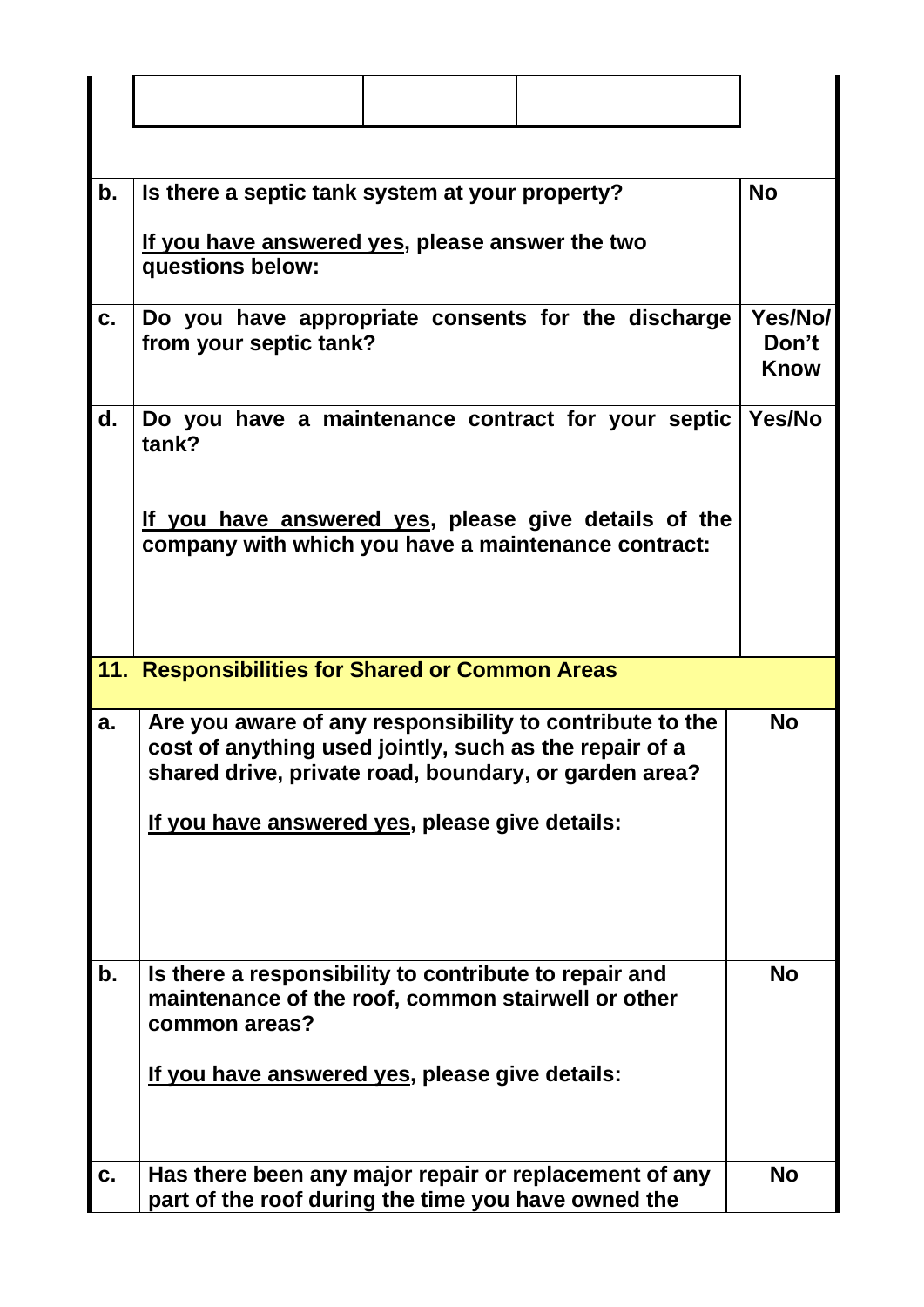|     | property?                                                                                                                                                                                                                                                                    |           |
|-----|------------------------------------------------------------------------------------------------------------------------------------------------------------------------------------------------------------------------------------------------------------------------------|-----------|
| d.  | Do you have the right to walk over any of your<br>neighbours' property - for example to put out your<br>rubbish bin or to maintain your boundaries?<br>If you have answered yes, please give details:                                                                        | <b>No</b> |
| е.  | As far as you are aware, do any of your neighbours<br>have the right to walk over your property, for example<br>to put out their rubbish bin or to maintain their<br>boundaries?<br>If you have answered yes, please give details:                                           | <b>No</b> |
| f.  | As far as you are aware, is there a Public Right of Way<br>across any part of your property? (A Public Right of<br>Way is a way over which the public has a right to pass,<br>whether or not the land is privately-owned.)<br>If you have answered yes, please give details: | <b>No</b> |
| 12. | <b>Charges associated with your property</b>                                                                                                                                                                                                                                 |           |
| a.  | Is there a factor or property manager for your<br>property?<br><u>If you have answered yes,</u> please provide the name and<br>address and give details of any deposit held and<br>approximate charges:<br>Mark Smith<br><b>Property Manager</b>                             | Yes       |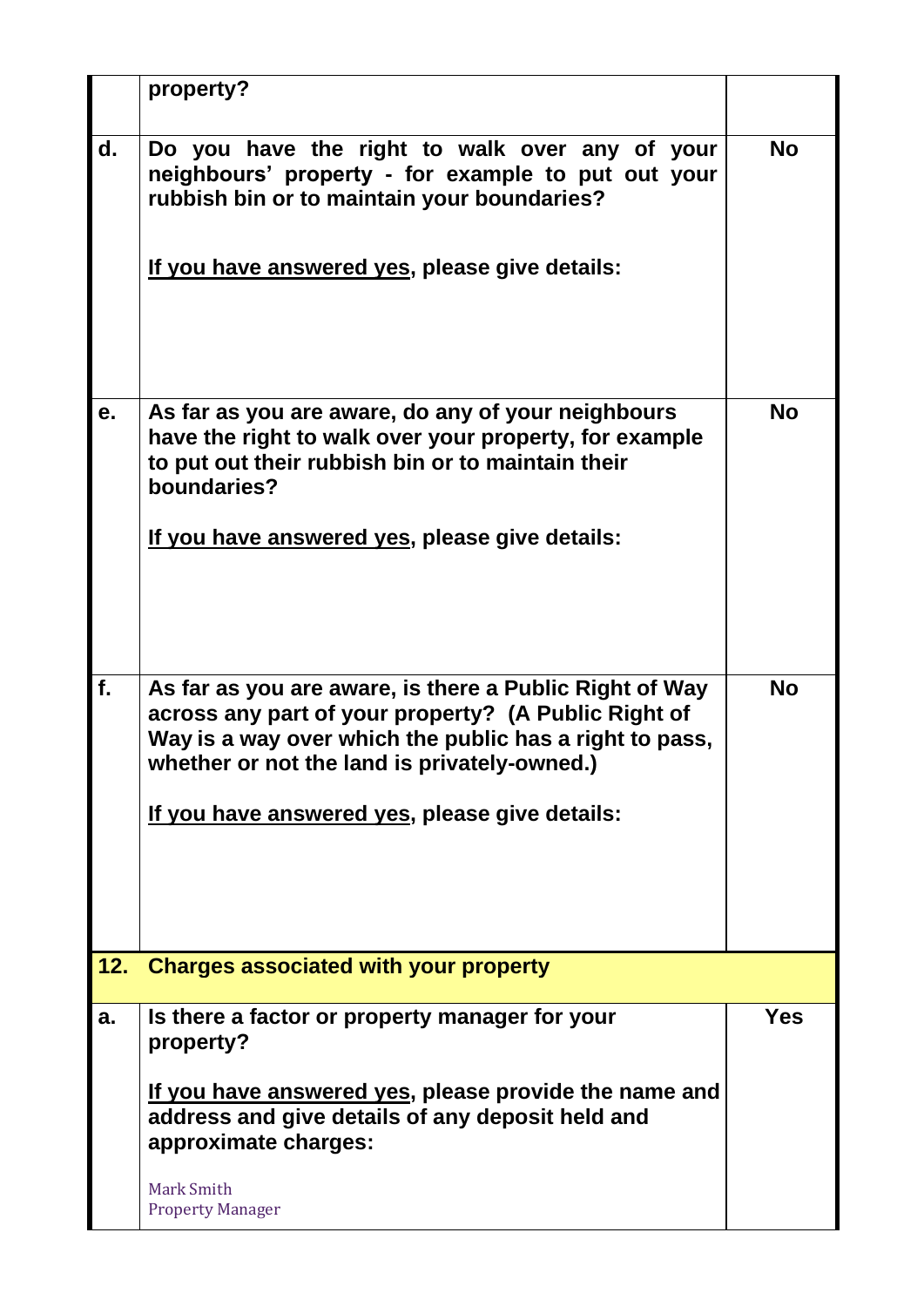|     | Ross & Liddell Ltd<br>T: 0131 346 8989                                                                                                                                                                                                                                                                                     |            |
|-----|----------------------------------------------------------------------------------------------------------------------------------------------------------------------------------------------------------------------------------------------------------------------------------------------------------------------------|------------|
|     | Costs are approx. 60 GBP per month                                                                                                                                                                                                                                                                                         |            |
| b.  | Is there a common buildings insurance policy?                                                                                                                                                                                                                                                                              | <b>Yes</b> |
|     | <u>If you have answered yes</u> , is the cost of the insurance<br>included in your monthly/annual factor's charges?                                                                                                                                                                                                        | <b>Yes</b> |
| C.  | Please give details of any other charges you have to<br>pay on a regular basis for the upkeep of common areas<br>or repair works, e.g. to a Residents' Association, or<br>maintenance or stair fund.                                                                                                                       |            |
|     | Approx. 23 GBP per quarter for Scottish Landscaping                                                                                                                                                                                                                                                                        |            |
| 13. | <b>Specialist Works</b>                                                                                                                                                                                                                                                                                                    |            |
| a.  | As far as you are aware, has treatment of dry rot, wet<br>rot, damp or any other specialist work ever been<br>carried out to your property?<br>If you have answered yes, please say what the repairs<br>were for, whether you carried out the repairs (and<br>when) or if they were done before you bought the<br>property | <b>No</b>  |
|     |                                                                                                                                                                                                                                                                                                                            |            |
| b.  | As far as you are aware, has any preventative work for<br>dry rot, wet rot, or damp ever been carried out to your<br>property?                                                                                                                                                                                             | <b>No</b>  |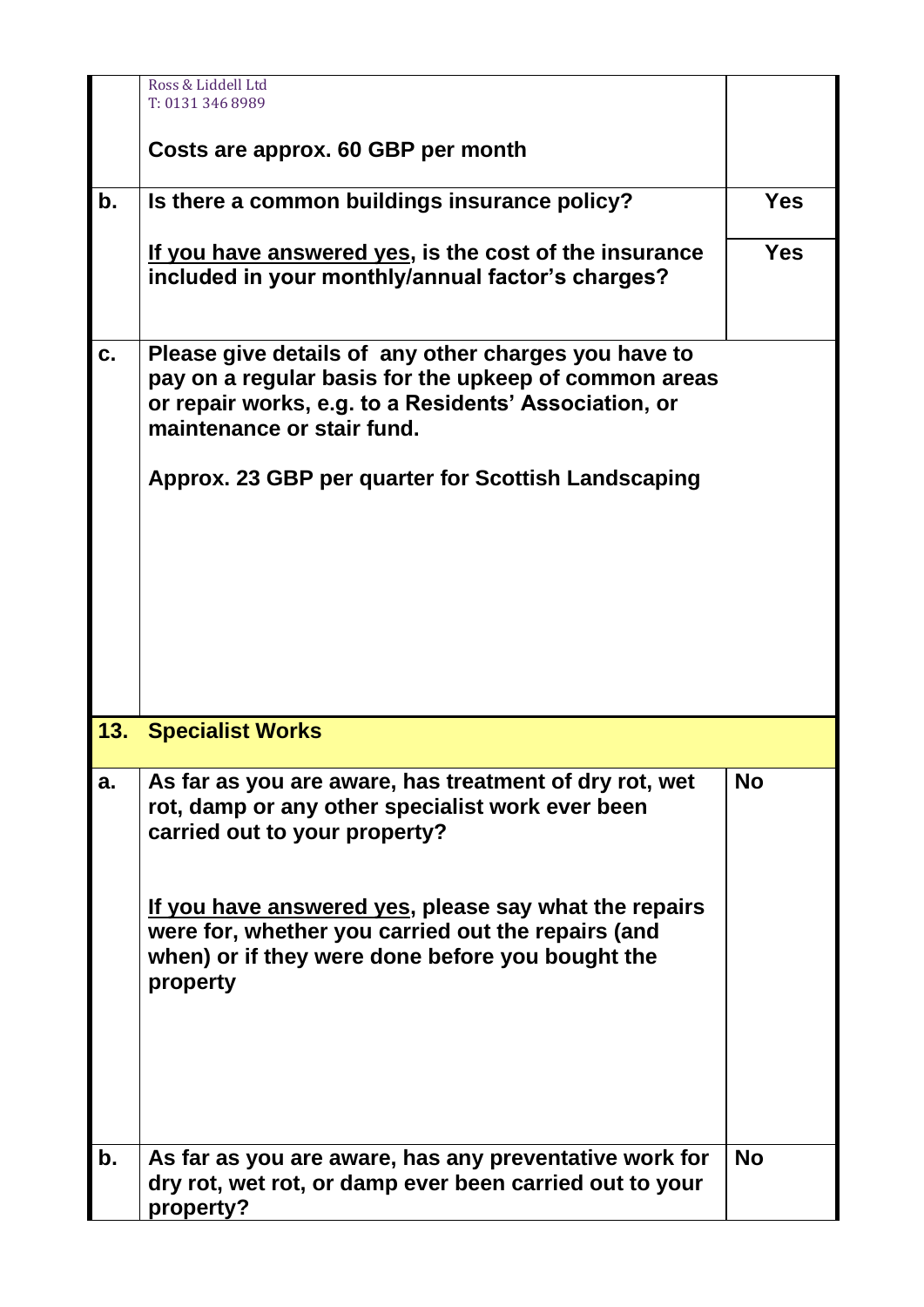|       | If you have answered yes, please give details                                                                                                                                                                                                                                                                                                                                                                                                                                                                                                                                     |           |            |  |        |
|-------|-----------------------------------------------------------------------------------------------------------------------------------------------------------------------------------------------------------------------------------------------------------------------------------------------------------------------------------------------------------------------------------------------------------------------------------------------------------------------------------------------------------------------------------------------------------------------------------|-----------|------------|--|--------|
| C.    | If you have answered yes to 13(a) or (b), do you have<br>any guarantees relating to this work?<br>If you have answered yes, these guarantees will be<br>needed by the purchaser and should be given to your<br>solicitor as soon as possible for checking. If you do<br>not have them yourself please write below who has<br>these documents and your solicitor or estate agent will<br>arrange for them to be obtained. You will also need to<br>provide a description of the work carried out. This<br>may be shown in the original estimate.<br><b>Guarantees are held by:</b> |           |            |  | Yes/No |
| 14.   | <b>Guarantees</b>                                                                                                                                                                                                                                                                                                                                                                                                                                                                                                                                                                 |           |            |  |        |
| a.    | Are there any guarantees or warranties for any of the<br>following:                                                                                                                                                                                                                                                                                                                                                                                                                                                                                                               |           |            |  |        |
| (i)   | <b>Electrical work</b>                                                                                                                                                                                                                                                                                                                                                                                                                                                                                                                                                            | <b>No</b> |            |  |        |
| (ii)  | <b>Roofing</b>                                                                                                                                                                                                                                                                                                                                                                                                                                                                                                                                                                    | <b>No</b> |            |  |        |
| (iii) | <b>Central heating</b>                                                                                                                                                                                                                                                                                                                                                                                                                                                                                                                                                            |           | <b>Yes</b> |  |        |
| (iv)  | <b>NHBC</b>                                                                                                                                                                                                                                                                                                                                                                                                                                                                                                                                                                       | <b>No</b> |            |  |        |
| (v)   | Damp course                                                                                                                                                                                                                                                                                                                                                                                                                                                                                                                                                                       | <b>No</b> |            |  |        |
| (vi)  | Any other work or<br>installations?<br>(for example, cavity wall<br>insulation,<br>underpinning, indemnity<br>policy)                                                                                                                                                                                                                                                                                                                                                                                                                                                             | <b>No</b> |            |  |        |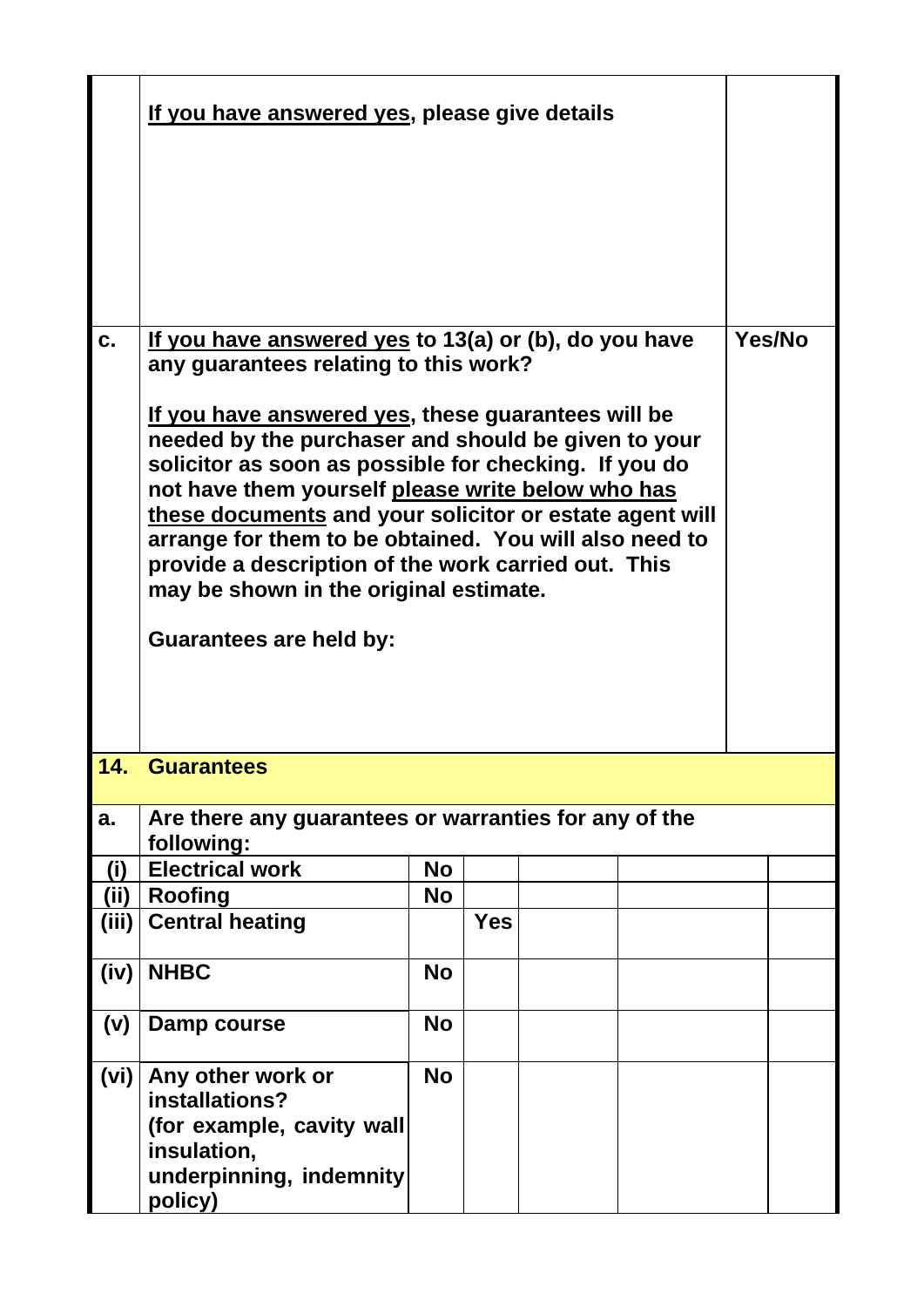| b.          | If you have answered 'yes' or 'with title deeds', please give details<br>of the work or installations to which the guarantee(s) relate(s):<br>Boiler was installed in 2019, with a 10yr. guarantee. Only<br>stipulation is that the boiler needs to be serviced by Weissman on<br>an annual basis. If this is done, then boiler is fully covered for<br>parts / labour until 2029 (April) |           |
|-------------|-------------------------------------------------------------------------------------------------------------------------------------------------------------------------------------------------------------------------------------------------------------------------------------------------------------------------------------------------------------------------------------------|-----------|
| $c_{\cdot}$ | Are there any outstanding claims under any of the<br>guarantees listed above?<br>If you have answered yes, please give details:                                                                                                                                                                                                                                                           | <b>No</b> |
| 15.         | <b>Boundaries</b>                                                                                                                                                                                                                                                                                                                                                                         |           |
|             | So far as you are aware, has any boundary of your<br>property been moved in the last 10 years?<br><u>If you have answered yes, please give details:</u>                                                                                                                                                                                                                                   | No        |
| <b>16.</b>  | Notices that affect your property                                                                                                                                                                                                                                                                                                                                                         |           |
|             | In the past 3 years have you ever received a notice:                                                                                                                                                                                                                                                                                                                                      |           |